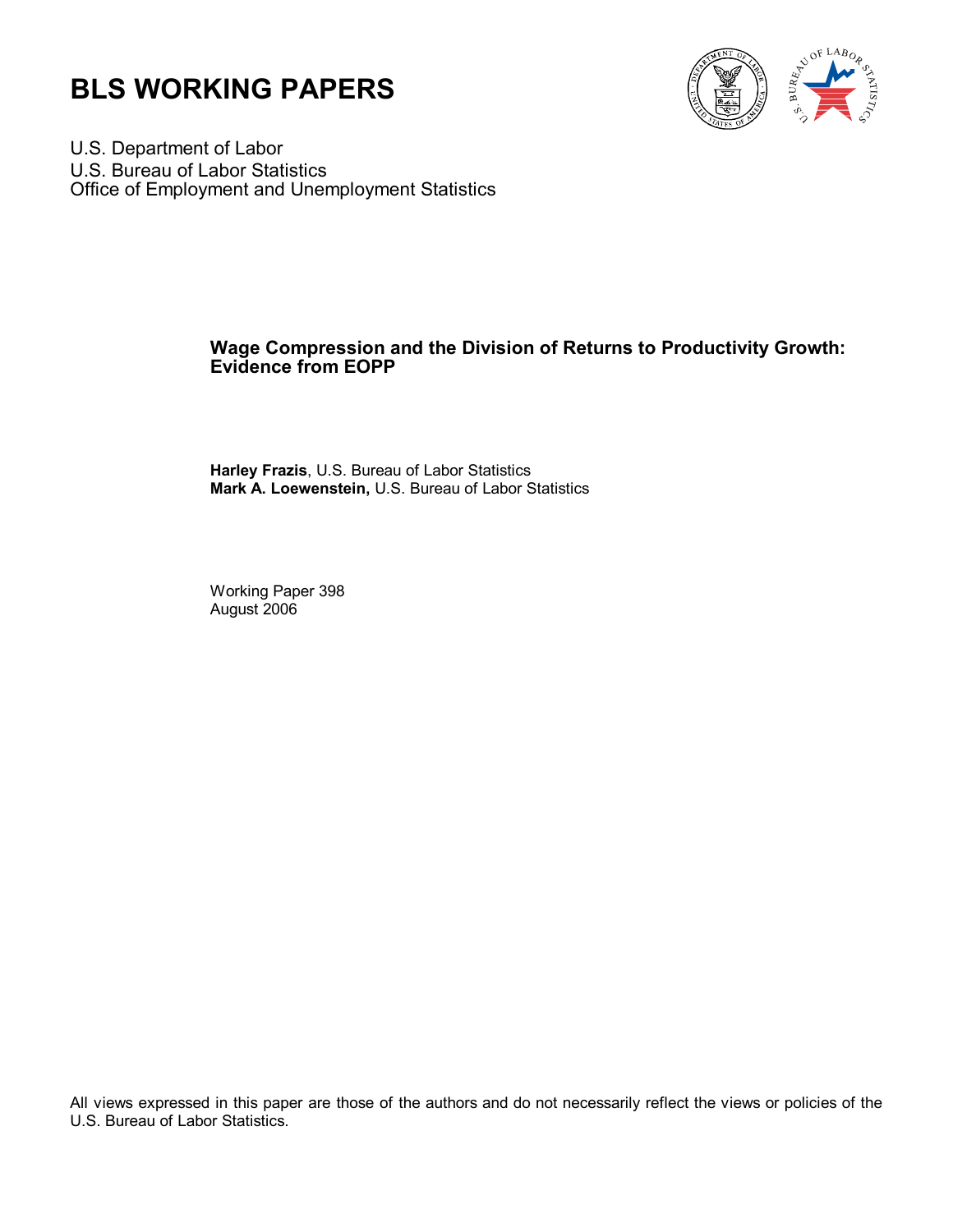## **Wage Compression and the Division of Returns to Productivity Growth: Evidence from EOPP**

Harley Frazis Mark A. Loewenstein<br>Bureau of Labor Statistics Bureau of Labor Statistics Bureau of Labor Statistics Suite 4945<br>Washington D.C. 20212<br>Washington D.C. 20212 Washington D.C. 20212

2 Massachusetts Ave. NE 2 Massachusetts Ave. NE

Frazis\_H@BLS.GOV Loewenstein\_M@BLS.GOV

August 2006

Any views expressed in this paper are the authors' and do not necessarily reflect those of the Bureau of Labor Statistics.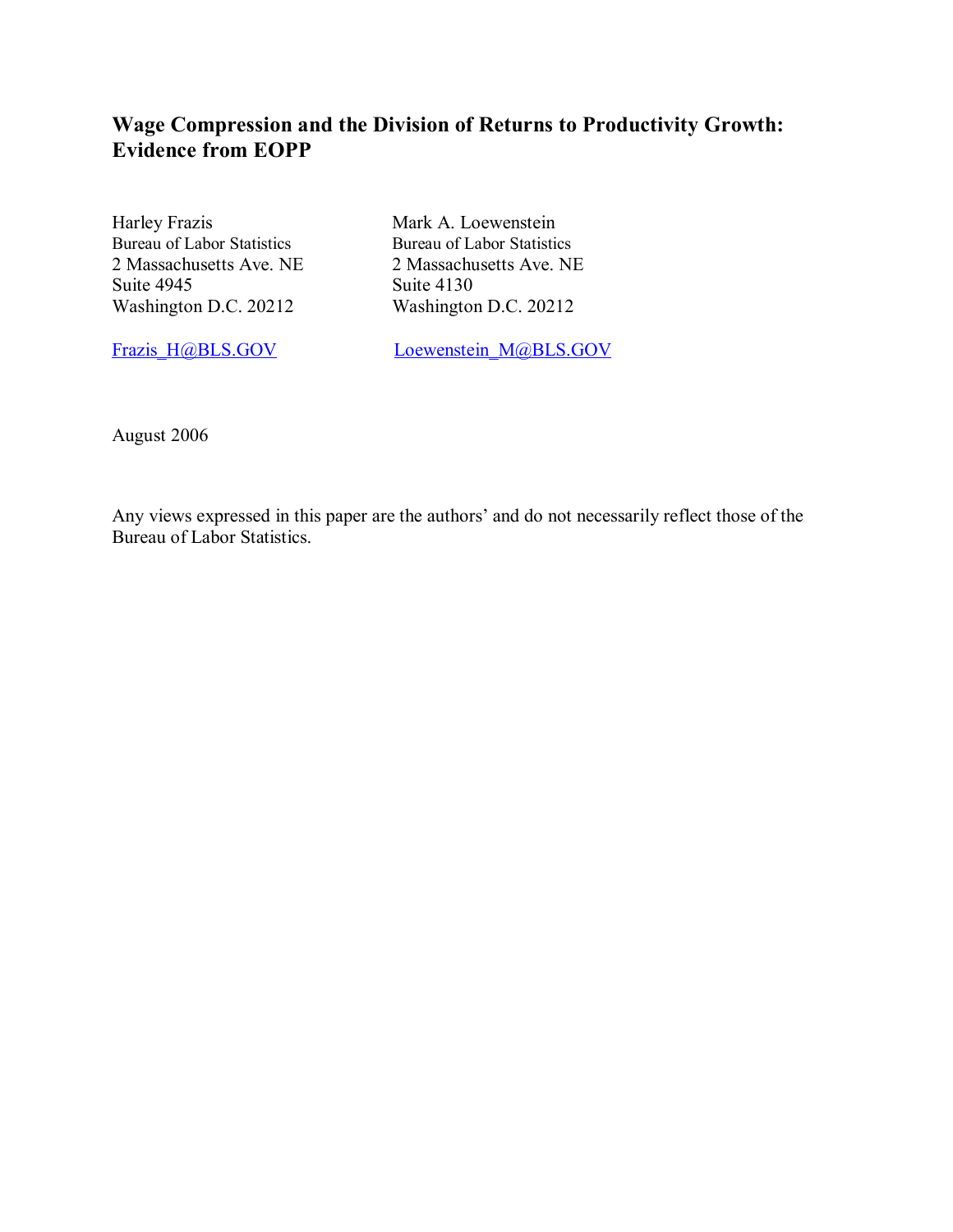#### **I. Introduction**

 $\overline{a}$ 

The relationship between wages and productivity is fundamental to labor economics. In this paper, we examine this relationship using subjective measures of worker productivity from the Employment Opportunity Pilot Project (EOPP) data. We seek to answer the following questions. To what extent are differences in productivity between workers on the same job reflected in their relative wages? To what extent is productivity growth reflected in wage growth? To what extent can data on wage and productivity growth, and the relative wages and productivity of workers on the same job, identify the division of returns to human capital and the extent to which wages are compressed relative to productivity?

We follow Bishop's (1987) paper in examining the relationship between wages and productivity in the EOPP data. Bishop (1987) finds that direct measures of productivity reported by the employer have quite weak effects on wages and notes that indirect indicators of productivity such as relevant experience have stronger effects. We extend Bishop's research by using these indicators as instruments for the noisy measures of productivity.

In the simplest static model of a competitive labor market, the relationship between productivity and wages is straightforward: wages equal marginal product. In dynamic models, such as Becker (1962), this equality need not always hold. In Becker's model, workers bear the full cost and return to acquiring general human capital, so general human capital acquisition does not affect the equality of wages and productivity. In contrast, the costs and returns to acquiring skills specific to the employer are shared between the employer and the worker, so that wages are above marginal productivity before training and below productivity after training. More recent models and empirical work<sup>1</sup> suggest that employers share the costs and returns to general

<sup>&</sup>lt;sup>1</sup>For examples, see Acemoglu and Pischke (1998,1999), Loewenstein and Spletzer (1998), Chang and Wang (1996), Autor (2001), Balmaceda (2005), Bishop (1991), Harhoff and Kane (1997), and Booth and Bryan (2002).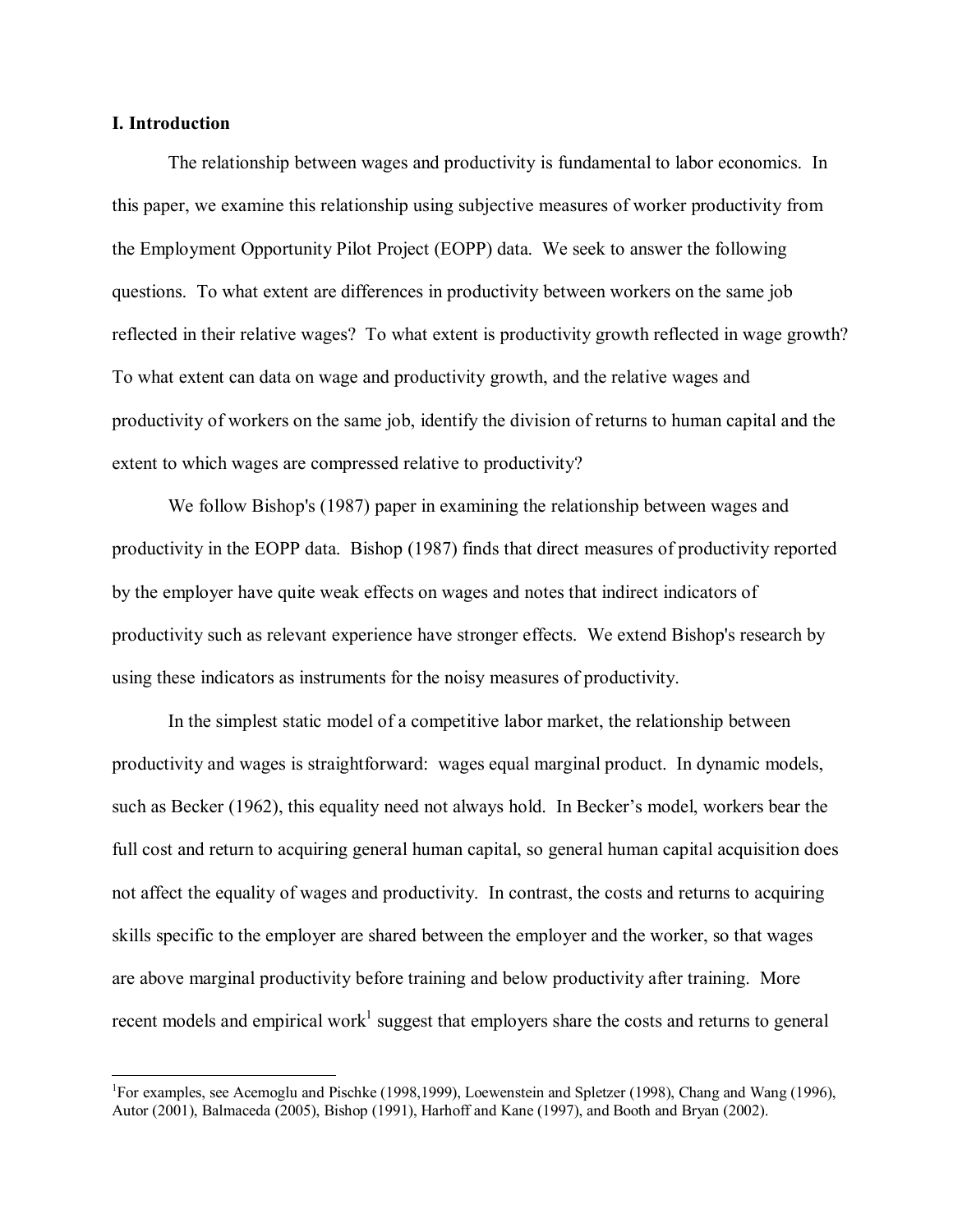as well as specific human capital. Even if worker realize the full return and bear the full cost of training, market frictions such as search costs (Acemoglu and Pischke (1999) and Zoega and Booth (2005) may cause wages to diverge from productivity. In addition, as suggested by Akerlof and Yellen (1990) and others, social norms may constrain wages from fully reflecting productivity differentials. We refer to the phenomenon of differences in wages less than fully reflecting differences in productivity, for reasons other than the sharing of the costs of human capital acquisition, as "wage compression".

As detailed below, the EOPP data contain measures of a recently hired worker's productivity at various points in time. Labor economists typically abstract away from the fact that wages are not adjusted continuously. However, our data show that productivity typically grows quite rapidly at the start of a job. Since wages are not adjusted continuously, starting wages very likely reflect not just the low productivity at the very start of the job but also the much greater productivity typically attained within a few weeks. We develop a method that allows us to take this into account in estimating the relationship between starting wages and productivity.

Our data allow us to estimate how productivity growth affects wage growth in the first two years in a job, and how differences in starting productivity between workers affect starting wages. We show that under reasonable assumptions, if one regresses differences in starting wages for workers in the same job on differences in starting productivity and differences in productivity growth, the coefficient on starting productivity identifies the extent to which starting wages are compressed. The coefficient on differences in productivity growth in the same regression identifies the extent to which employers share the cost of general human capital acquisition.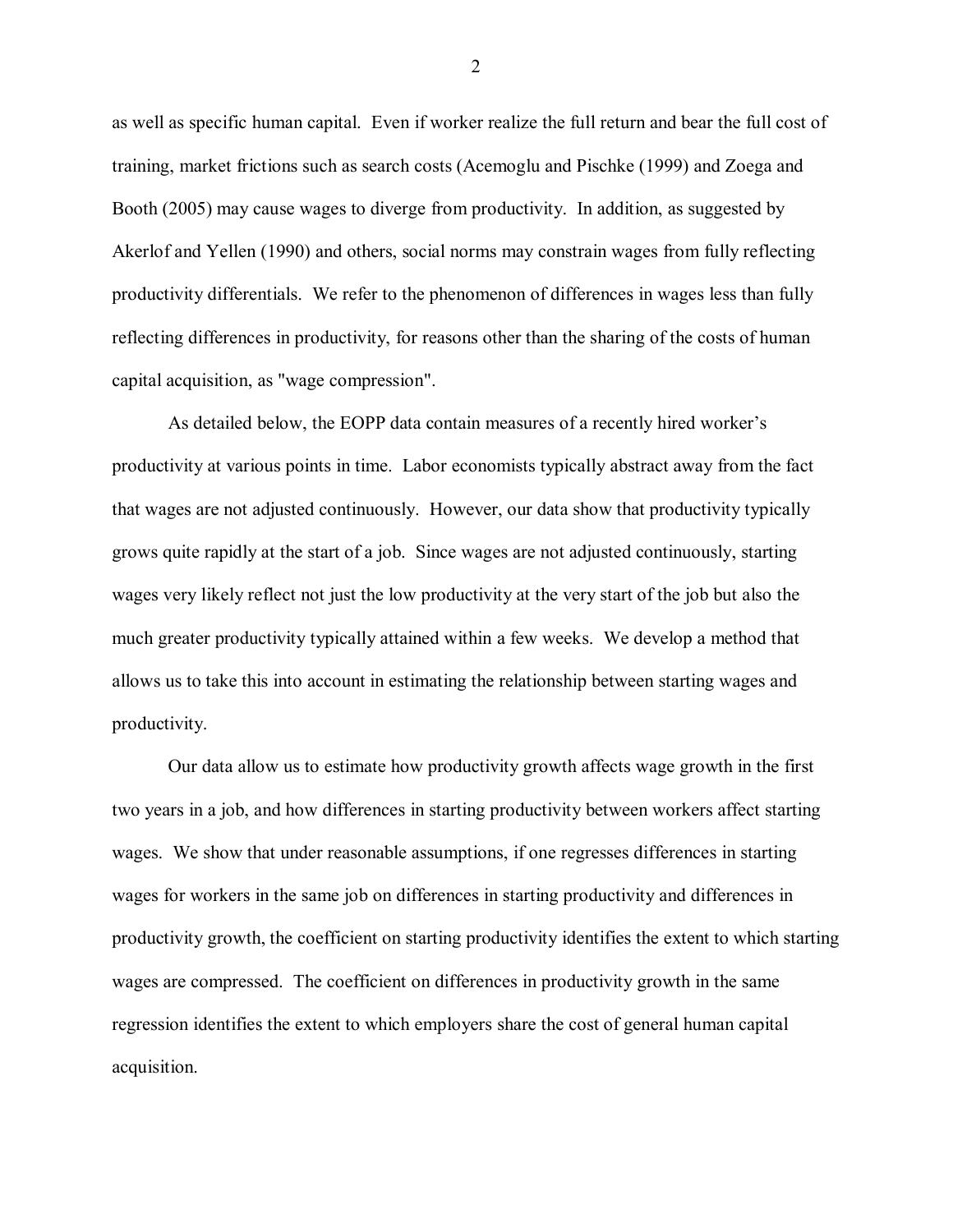Our results show a dramatic amount of wage compression. Our point estimate from our benchmark specification is that only 32 percent of differences in starting productivity are reflected in differences in starting wages, even after accounting for differences in productivity growth. The hypothesis that starting wages equal starting productivity after taking into account human capital acquisition is decisively rejected. Our results also indicate that productivity growth translates into substantially lower wage growth: productivity growth of 10 percent results in wage growth of only 2.6 percent. This reflects employer sharing of the costs and returns to human capital acquisitions and/or increased wage compression over time. Unfortunately, we do not obtain a precise estimate of the amount of employer sharing of human capital investment per se.

The great extent of wage compression poses a challenge to theories of wage determination. Existing theories of wage compression seem unlikely to explain the magnitude of compression that we find. This is especially true in view of the fact that our wage compression coefficient is to a great extent identified by differences in relevant experience. That employers would pay experienced workers their marginal products seems intuitive and is the basis of Becker's (1962) prediction that employers do not share the costs to general human capital. In our final section we briefly develop a model that generates wage compression via equity norms that prevent employers from paying experienced workers hired from the outside more than workers with the same skills trained at the firm. The "equity norm" not only leads to wage compression, but also amplifies any initial tendency toward employer sharing of the return to general human capital acquisition, as the wage compression and sharing effects reinforce each other.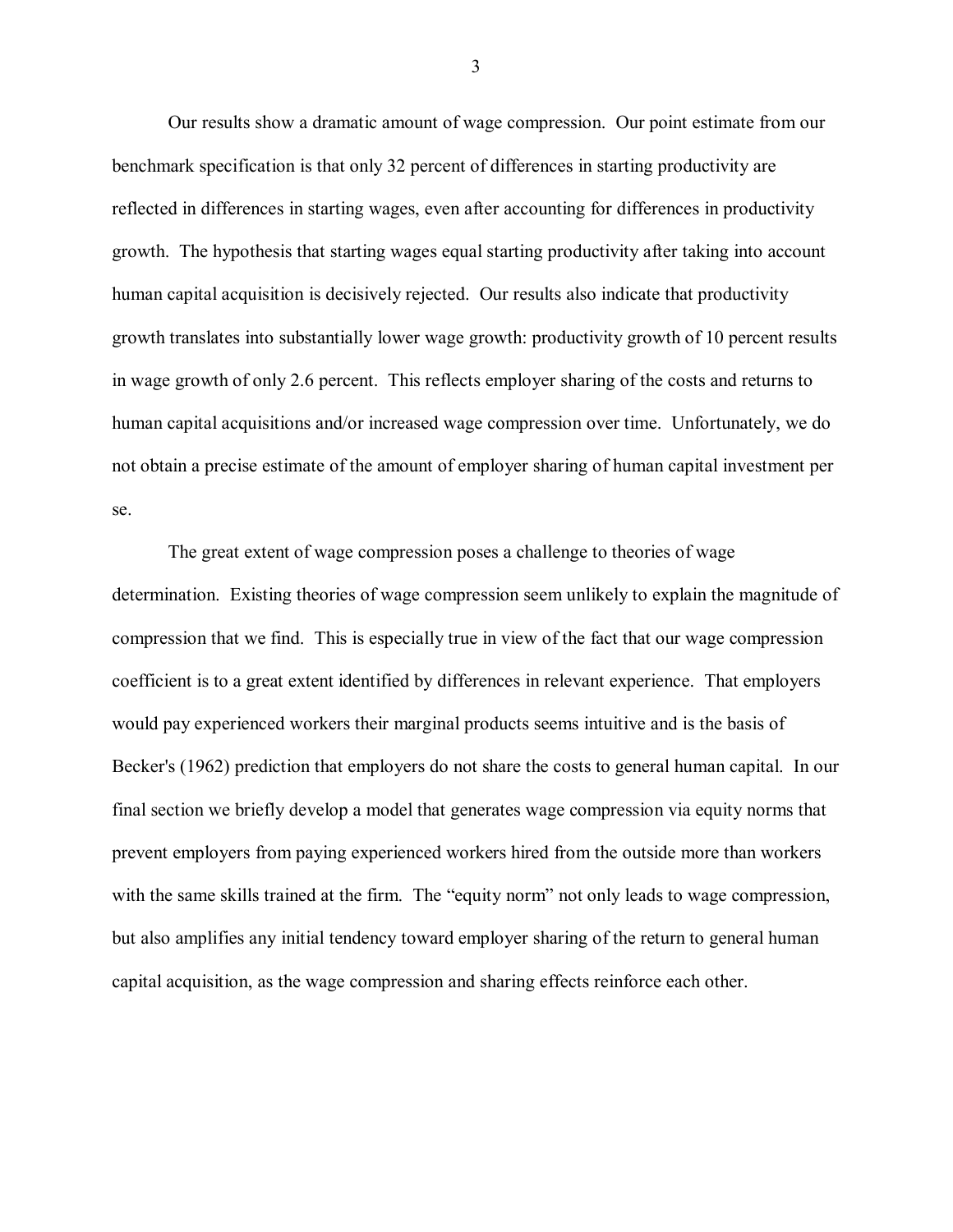#### **II. Identifying the Relationship Between Wages and Productivity Using the EOPP Data**

EOPP is one of the few surveys that we are aware of that has information on the productivity of individual workers.<sup>2</sup> The EOPP items on the productivity of the last worker hired and the typical worker at various points in time and the availability of instruments such as a worker's relevant experience elsewhere and job complexity make the data an ideal source for analyzing the relationship between productivity and wages. The EOPP data have been analyzed fairly extensively, but the relationship between wages and productivity has been under-explored. We use the data to estimate the rate at which productivity growth during the first two years of employment translates into wage growth and the extent to which productivity differences among workers who are hired for the same position are reflected in differences in starting wages.

#### *Description of the EOPP Data*

 $\overline{a}$ 

The EOPP data come from a 1982 survey sponsored by the National Institute of Education and the National Center for Research in Vocational Education. Employers are asked a series of questions about the wages, experience, productivity, and training activities of the last worker hired and the typical worker in the same position.<sup>3</sup> Descriptive statistics can be found in Table 1.

For our purposes, the key EOPP data are the information on wages and productivity. Employers in the survey are asked about the starting wage paid to the last worker hired and the average hourly wage paid to workers who have had two years' experience in the position. In addition, employers in the EOPP survey are asked about the productivity of the last worker hired

<sup>&</sup>lt;sup>2</sup> The Small Business Administration survey, which is modeled after EOPP, also has information on worker productivity; see Barron, Black, and Berger (1999). There are a few company data sets with information on productivity. Using performance ratings at a major corporation, Medoff and Abraham (1981) find that that withingrade-level seniority – earnings differentials cannot be explained by performance differentials. Analyzing the personnel records of a large company, Bartel (1995) finds that training is positively related to both wage growth and performance.<br><sup>3</sup> For more information about the survey and the training questions, see Barron, Black, and Loewenstein (1989).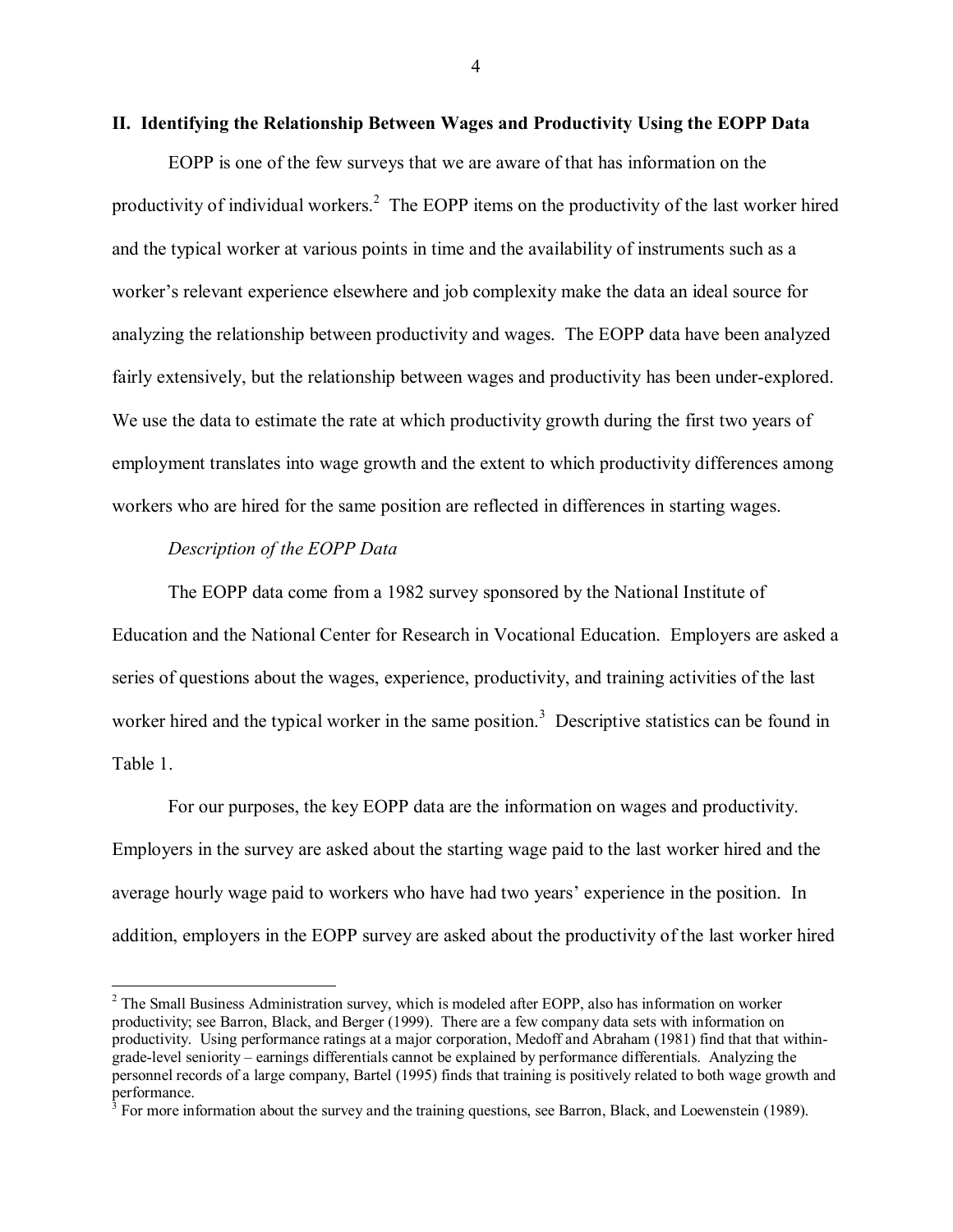and the typical worker in the position during the first two weeks of employment and from the "third week to the twelfth week at work." Employers in the survey also provide an estimate of the productivity of the "typical worker who has been in this job for two years." In forming their productivity estimates, employers are told to rate workers on a "productivity scale of zero to one hundred, where one hundred equals the maximum productivity any of your employees can attain and zero is absolutely no productivity. $i<sup>4</sup>$ 

As mentioned in the introduction, our key extension of Bishop's (1987) research on wages and productivity using these data is to correct for measurement error in productivity by using IV. For IV to produce consistent estimates, measurement error in log productivity must be uncorrelated with true log productivity. One possible objection to our procedure is that the employers answering the EOPP productivity question may tend to exaggerate productivity differences between workers (and also exaggerate productivity growth). Suppose that an employer's productivity estimate is given by

$$
\ln p = \alpha_0 + \alpha_1 \ln p^* + e
$$

<u>.</u>

where  $p^*$  is true productivity and *e* is a mean-zero error uncorrelated with  $\ln p^*$ . If  $\alpha_1 > 1$  (that is, if reported productivity differences are greater in magnitude than actual productivity differences), then measurement error will be positively correlated with ln *p*\* and IV estimation of the effect of log productivity on wages will underestimate the coefficient on log productivity.<sup>5</sup>

Examining the data, we find that the average coefficient of variation for productivity for jobs where we have observations for two workers, using observations where the worker has been on the job for more than 0.8 years, is 0.20 (this is the case for both productivity during the first

<sup>&</sup>lt;sup>4</sup> Employers also provide information on the productivity and starting wage of the previously most recently hired worker in the same position as the last worker hired, but this information is unfortunately missing in the majority of observations.

 $<sup>5</sup>$  Bollinger and Chandra (2005), writing about general models of measurement error, note that "[t]o our knowledge,</sup> no study has ever found  $\lceil \alpha_1 \rceil > 1$ ."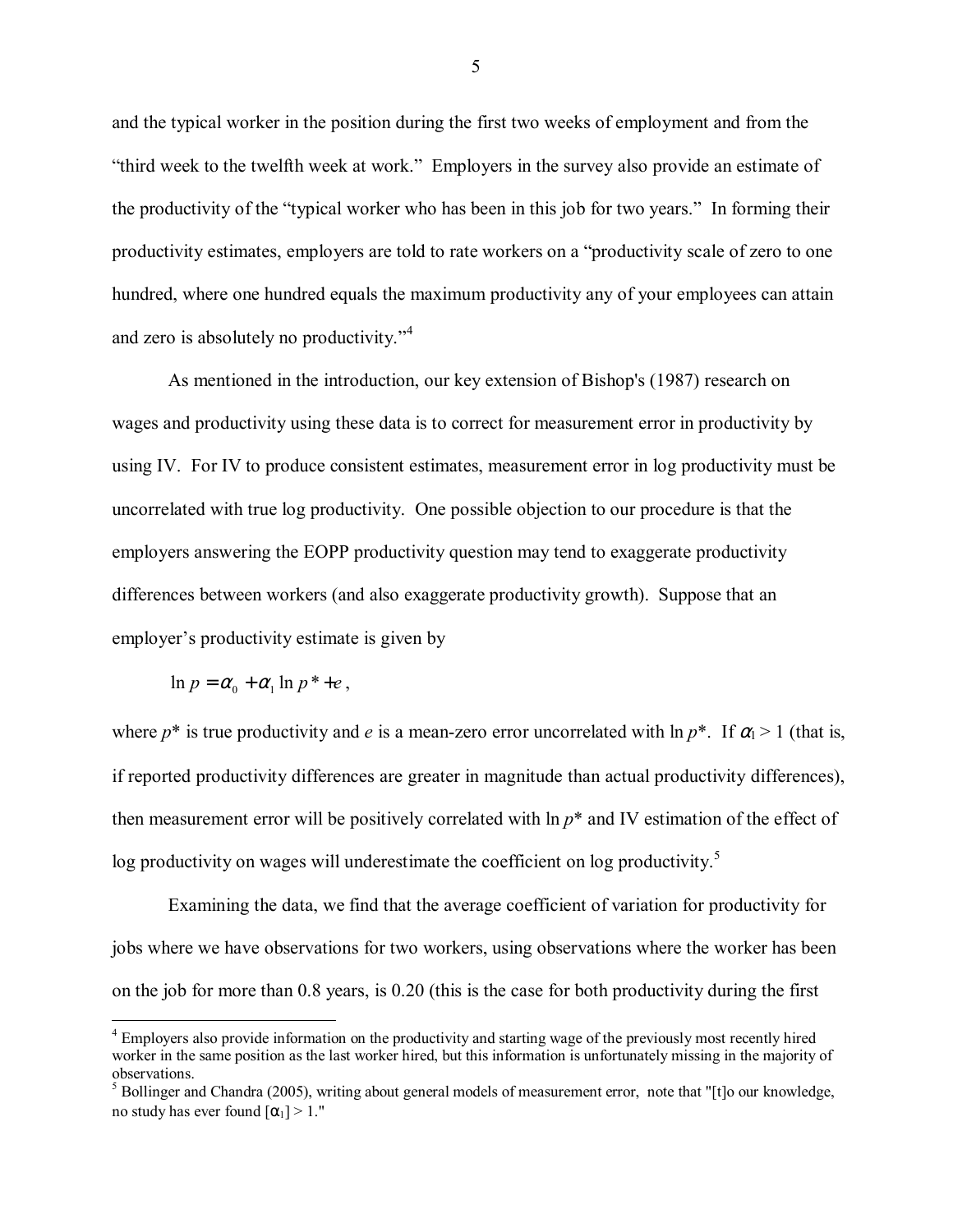two weeks and productivity from the third to the twelfth week; other tenure cutoffs give similar results). This is almost identical to the average found in a review of studies examining variation in output for which physical measures existed (Schmidt and Hunter 1983), so there is no evidence that our productivity measure exaggerates differences between workers.

We estimate log productivity growth over the first two years as the difference between the typical worker's log productivity after two years and the most recent hire's log productivity after two weeks. As can be seen in Table 1, average productivity growth over the first two years is very high: productivity after two years is on average eighty percent higher than productivity at the start of the job.

We can decompose productivity growth over the two year period into productivity growth occurring at the very start of the employment relationship and productivity growth occurring after the twelfth week. Specifically, we estimate log productivity growth over the first three months as the difference between log productivity from the third to the twelfth week and log productivity during the first two weeks (given the way the question is worded, this may be an underestimate); productivity growth from the twelfth week on is estimated as the difference between log productivity after two years and log productivity from the third to twelfth week. As reported in Table 1, productivity during the third to twelfth week is on average 51 percent higher than productivity during the first two weeks while productivity after two years is 29 percent higher than during the third to twelfth week. Apparently then, productivity does not grow evenly over the first two years, but is heavily concentrated toward the start of the job: at least two-thirds of the growth in productivity over the first two years occurs during the first three months.

Besides the information on productivity and wages, EOPP also contains many additional variables that are useful for our analysis. As alluded to above, EOPP provides fairly detailed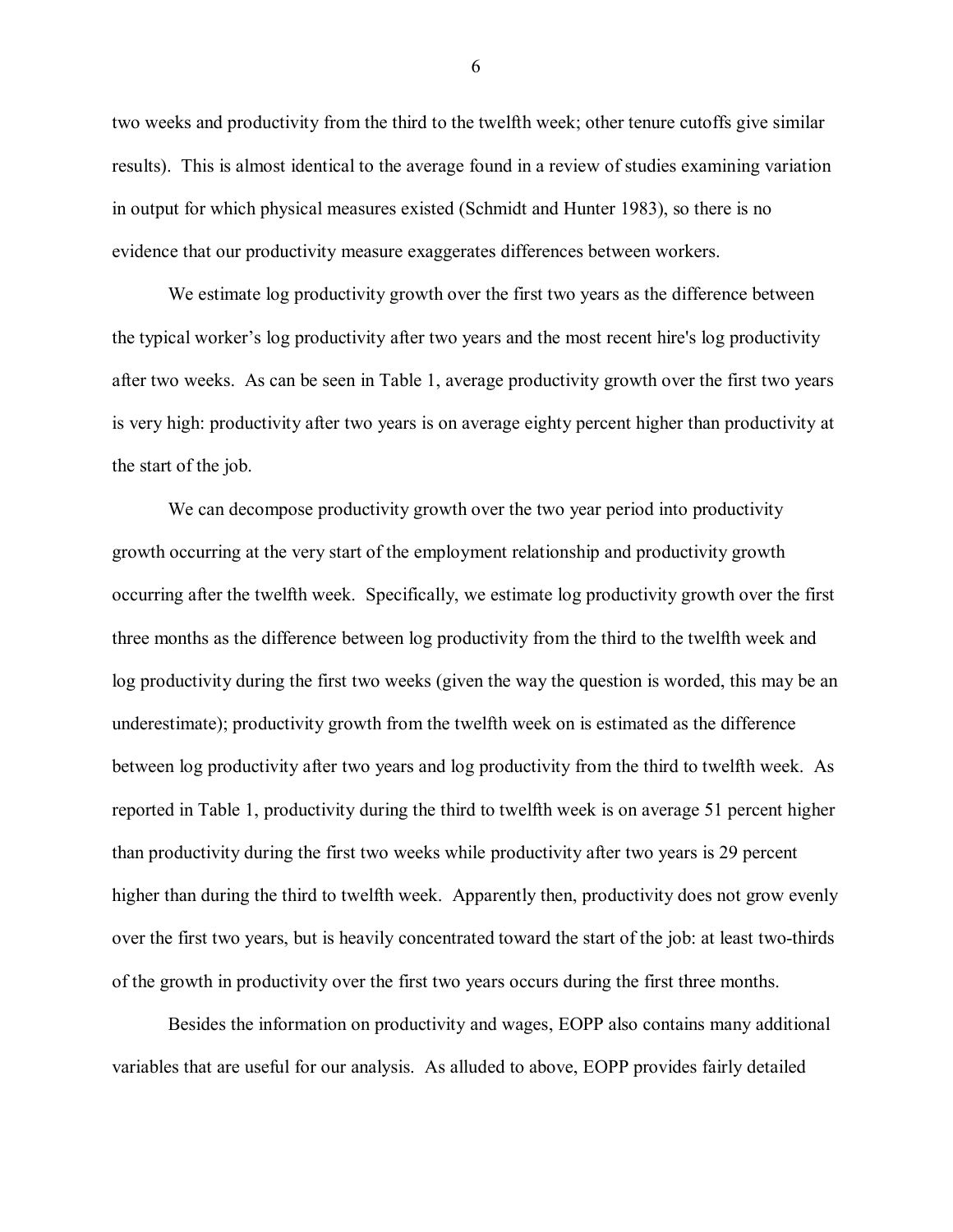information on both formal and informal training. Employers indicate the number of hours during the first three months of employment that were spent providing formal training through "self-paced learning programs or  $\dots$  by specially trained personnel" to not only the last worker hired, but also to the typical worker in the same position. With respect to informal training, employers provide information on the number of hours during the first three months of employment that management and line supervisors spent giving individualized training to the last worker hired and the typical worker in the same position. Employers also indicate the number of hours that co-workers who are not supervisors spent away from their normal work giving informal individualized training to the last worker hired and the typical worker. Finally, employers indicate the total number of hours during the first three months of employment that the average new employee in the position spends in training activities watching other people do the job rather than doing it himself.

Two other items in the data are also relevant for our analysis. There is information on the most recently hired worker's relevant employment experience in jobs "that had some application" to the position for which he was hired. In addition, employers estimate the number of weeks it takes a new employee in the most recently filled position to become fully trained and qualified if he or she has the necessary school provided training but no experience in the job. As discussed by Barron, Black, and Berger (1999) and Frazis and Loewenstein (2005), the latter variable can be thought of as capturing job complexity.

#### *Framework for Empirical Analysis*

The EOPP data enable us to estimate two equations: a regression of differences in starting wages on differences in starting productivity for workers in the same job and a regression of wage growth on worker productivity growth. As described above, EOPP has information on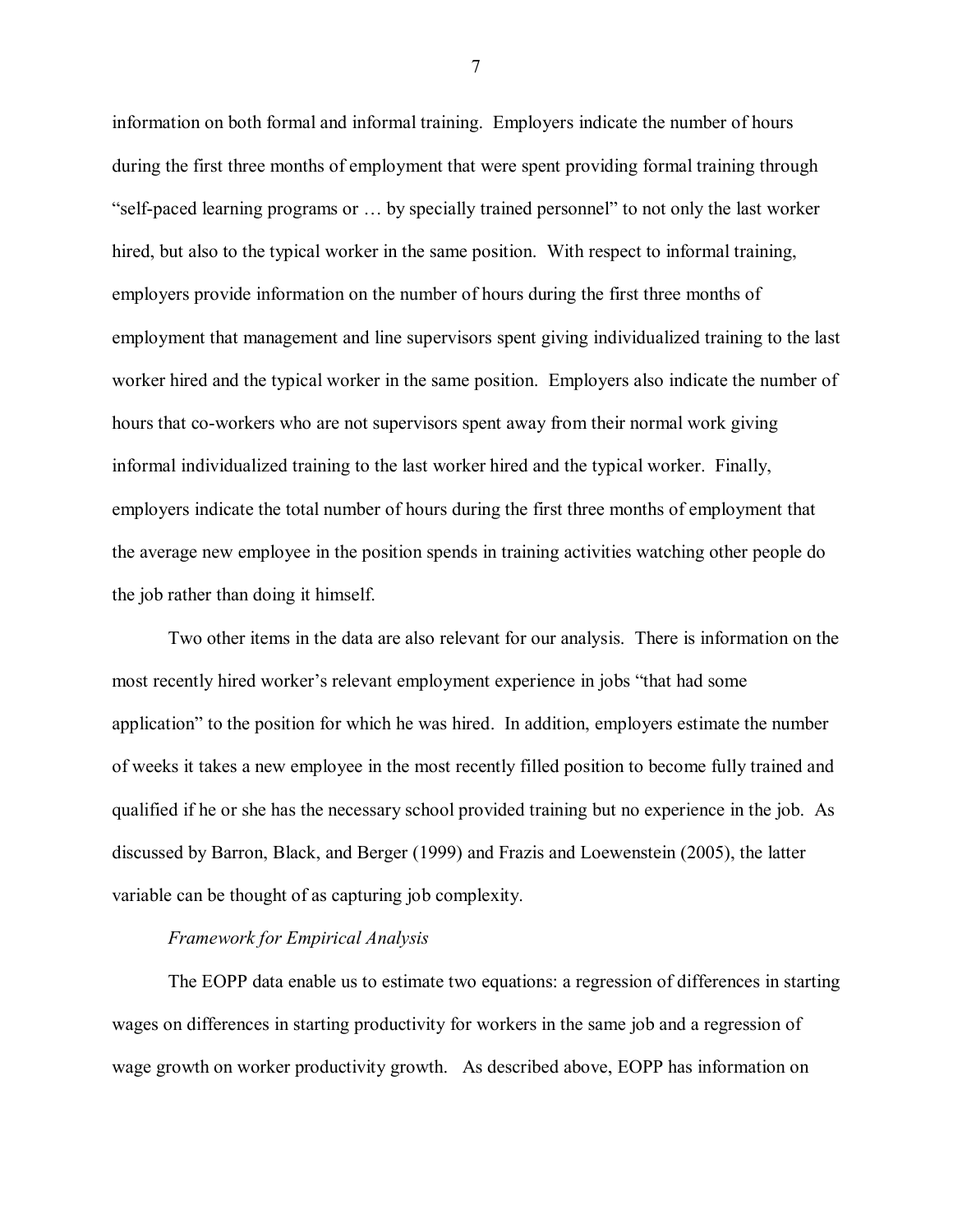both formal and informal training. As reported in Loewenstein and Spletzer (1999), the employers in EOPP report that most of the skills the new employee learns on the job are useful elsewhere.<sup>6</sup> Still, we allow for the possibility that some human capital is employer-specific. We assume that human capital acquisition has the multiplicative structure  $\ln H = \ln G + \ln S$ , where *G* and *S* are the worker's stocks of general and specific human capital, respectively, and *H* is equal to productivity*.* 

Workers will typically have different amounts of general human capital when they start a job, while by definition all workers will have zero firm-specific capital when they are hired. One would therefore expect that *within a job* differences between workers in human capital acquisition will be dominated by differences in general training, even for jobs where there are large amounts of specific training. Indeed, in the case where all workers in a job are brought to the same level of general and specific human capital by the end of a training period, there will be no differences in specific human capital acquisition between workers in the same job. To simplify the discussion below, we assume that specific human capital acquisition does not vary among workers in the same job. We view this assumption as quite reasonable, particularly in light of the fact that there is some question whether much human capital acquisition is specific to start with.

Consider a two period model. Workers' starting wages depend upon their starting productivity and upon their human capital acquisition:

(1) 
$$
\ln w_1 = \alpha_1 + \beta_1 \ln H_1 + \gamma_{1g} g + \gamma_{1s} s + u_1,
$$

 $\overline{a}$ 

where *H*<sub>1</sub> is the worker's stock of general human capital at the start of the match,  $g \equiv \ln G_2 - \ln G_1$ *G<sub>1</sub>* and  $s \equiv \ln S_2$  are general and specific human capital acquisition during the first period, and  $u_1$ 

 $6$  Seventy-two percent of employers indicate that nearly all or most of the skills learned are general; eight percent indicate that none of the skills are general. Similarly, workers in the NLSY indicate that most of the skills acquired in training are useful at other employers.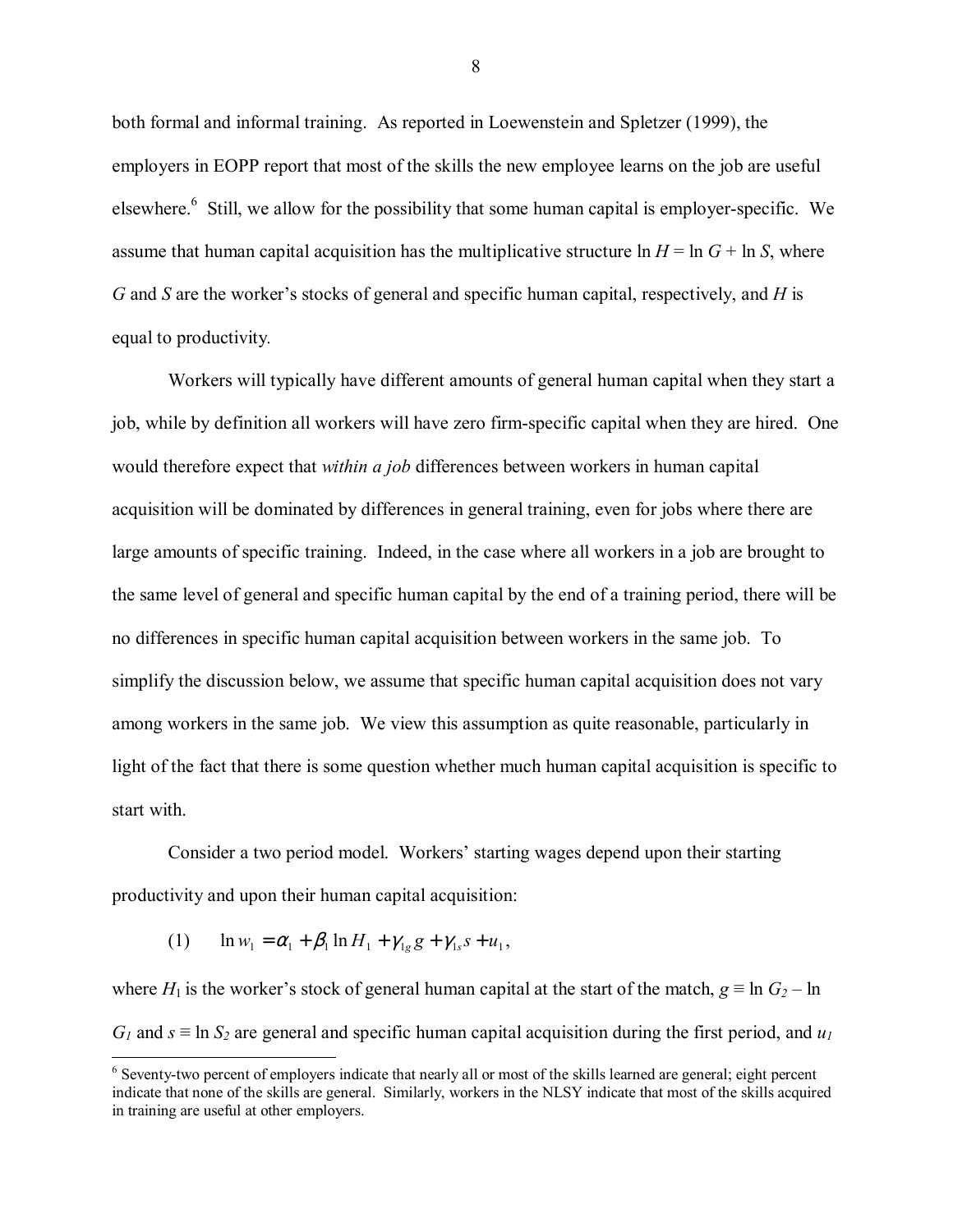is a mean zero residual. In interpreting (1), note that the coefficient  $\beta_l$  denotes the extent of wage compression. If  $\beta_l = 1$ , differences in productivity are completely reflected in differences in wages once human capital cost sharing is accounted for. If  $\beta_1$  < 1, differences in wages are compressed relative to differences in productivity. The coefficients  $\gamma_{1g}$  and  $\gamma_{1g}$  are nonnegative and reflect the degree to which the employer shares the cost of human capital acquisition. Cost sharing by the employer means that worker is paid a starting wage higher than he otherwise would receive.<sup>7</sup> If the worker bears the full cost to general human capital acquisition, then  $\gamma_{1g}$  = 0.

Similarly, wages in period 2 are given by

 $\overline{a}$ 

(2)  $\ln w_2 = \alpha_2 + \beta_2 \ln H_2 + \gamma_{2g} g + \gamma_{2g} s + u_2$ .

As with equation (1), the coefficient  $\beta_2$  reflects wage compression. The coefficients  $\gamma_{2}$ and  $\chi$ <sub>s</sub> are nonpositive and reflect the employer sharing the return to general and specific human capital accumulation, respectively: if the employer shares the return to human capital accumulation, then the worker is paid a wage below what he would otherwise receive.<sup>8</sup>

Estimating (1) and (2) would require measures of productivity in dollar terms and decompositions of measured productivity growth into specific and general components, neither of which is present in the EOPP data. Measurement error is also a concern. In light of these considerations, we use a set of instruments to estimate two differenced equations: a wage growth

 $\ln w_2 = \alpha_2 + \beta_2 \ln G_2 + \beta_2' \ln S_2 + \gamma_{2g} g + \gamma_{2s}' s + u_2$ : the two specifications are equivalent if  $\beta_2 + \gamma_{2s} = \beta_2' + \beta_3'$  $\gamma_{2s}$ . Since  $s = \ln S_2$ , the sum  $\beta'_{2} + \gamma'_{2s}$  is identified, but not the parameters  $\beta'_{2}$  and  $\gamma'_{2s}$ .

 $<sup>7</sup>$  If workers become more productive simply because of learning by doing, then human capital acquisition does not</sup> entail an explicit cost. However, as made clear in the model laid out in Section IV, if employers realize part of the return to the higher productivity in period 2, a zero profit equilibrium condition implies that workers will be paid a first period wage that exceeds their starting marginal product, so that  $\gamma_{1g}$  and  $\gamma_{1s}$  are positive.  $8$  Note that the specification in (2) is no less general than the specification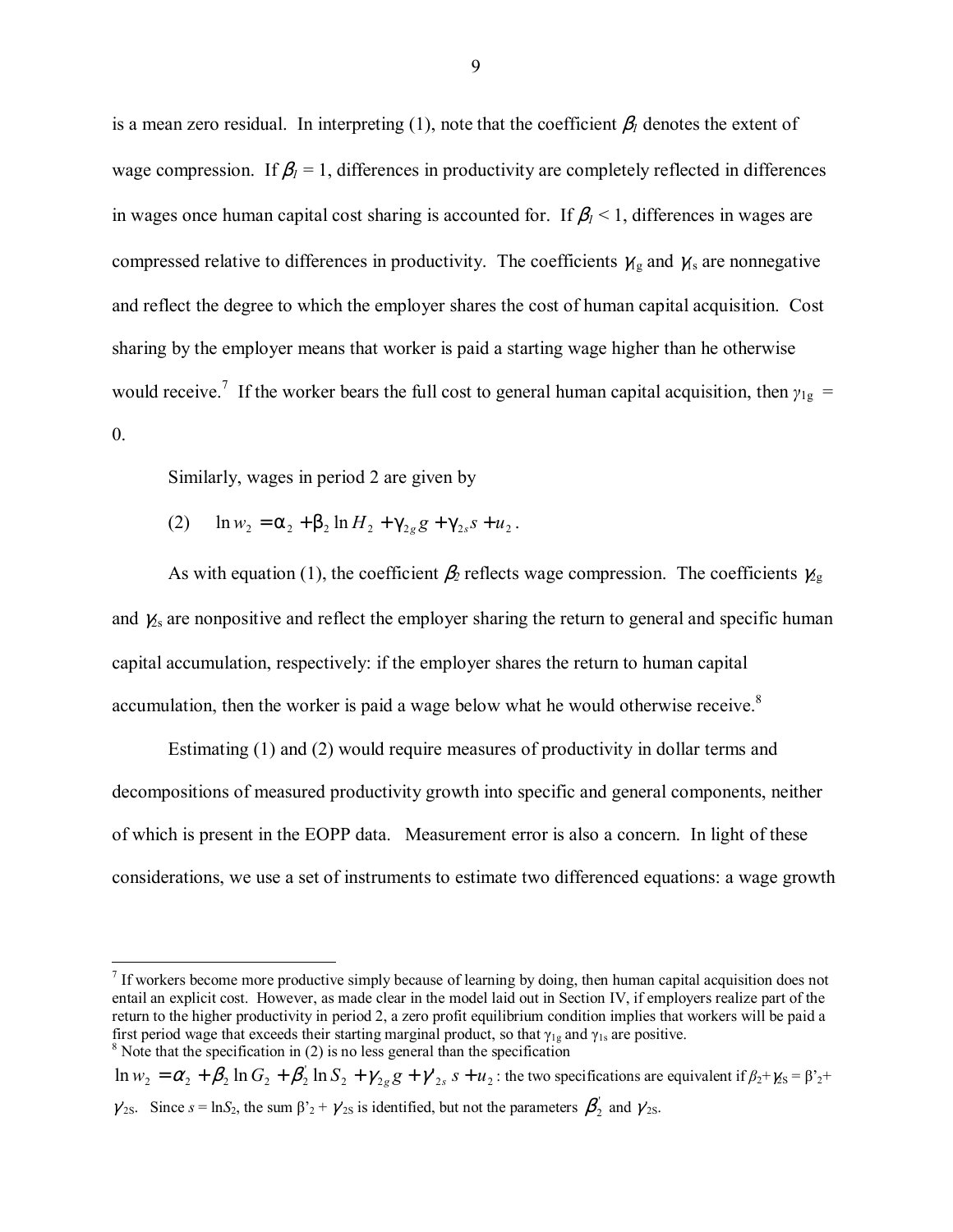equation that is obtained by subtracting  $(1)$  from  $(2)$  and a first differenced starting wage equation obtained by differencing (1) between two different workers in the same job.<sup>9</sup>

Differencing the starting wage equation (1) for two workers, A and B, in the same job:

(3) 
$$
\ln w_1^A - \ln w_1^B = \beta_1 (\ln H_1^A - \ln H_1^B) + \gamma_{1g} (g^A - g^B) + \gamma_{1s} (s^A - s^B) + (u_1^A - u_1^B) .
$$

Consider a regression of  $\ln w_1^A - \ln w_1^B$  on predicted differences in the two workers' human capital:

(4) 
$$
\ln w_1^A - \ln w_1^B = b_1 \hat{H}^{A-B} + c_1 \hat{h}^{A-B} + u
$$

where  $\hat{H}^{A-B} \equiv E((\ln H_1^A - \ln H_1^B) | Z)$ ,

$$
\hat{h}^{A-B} \equiv E((\ln H_2^A - \ln H_1^A) - (\ln H_2^B - \ln H_1^B) | Z)
$$
  
= 
$$
E((g^A - g^B) + (s^A - s^B) | Z),
$$

*u* is a residual, and *Z* is a set of instruments. Under our assumption that  $(s^A - s^B) = 0$  for all jobs,  $\hat{h}^{A-B} = E((g^A - g^B) | Z)$  and the consistency of 2SLS implies that  $p \lim_{h \to 0} b_1 = \beta_1$  and  $p \lim_{n \to \infty} c_1 = \gamma_g$ .<sup>10</sup> In Becker's (1962) classic model of human capital acquisition, there is no wage

<sup>10</sup> These results depend on our assumption that workers in the same job acquire the same amount of specific human capital. More generally, project  $\hat{H}^{A-B}$  on  $\hat{g}^{A-B} \equiv E(g^A - g^B) | Z$  and  $\hat{S}^{A-B} \equiv E(g^A - g^B) | Z$ :  $\hat{H}^{A-B} = d_0 + d_1 \hat{g}^{A-B} + d_2 \hat{S}^{A-B} + v$ . Then one can show that

$$
p\lim b_1 = \beta + (\gamma_g - \gamma_s) \frac{(d_1 - d_2)(Var(\hat{g}^{A-B})Var(\hat{S}^{A-B}) - (Cov(\hat{g}^{A-B}, \hat{S}^{A-B}))^2)}{(d_1 - d_2)^2 (Var(\hat{g}^{A-B})Var(\hat{S}^{A-B}) - (Cov(\hat{g}^{A-B}, \hat{S}^{A-B}))^2) + Var(v)}.
$$

Also,  $p \lim_{i \to \infty} c_i = \omega \gamma_g + (1 - \omega) \gamma_s$ , where the weight  $\omega$  is determined by the relative covariances of predicted general and specific human capital with  $\hat{H}^{A-B}$  and  $\hat{h}^{A-B}$ :  $\omega = \frac{Var(\hat{H}^{A-B})Cov(\hat{g}^{A-B}, \hat{h}^{A-B}) - Cov(\hat{H}^{A-B}, \hat{g}^{A-B})Cov(\hat{H}^{A-B}, \hat{h}^{A-B})}{2\Delta t R}$ 

$$
\omega = \frac{\nu ar(\hat{H}^{-1})Cov(g^{-1},\hat{H}^{-1}) - Cov(\hat{H}^{-1})g^{-1}Cov(\hat{H}^{-1})}{Var(\hat{H}^{A-B})Var(\hat{h}^{A-B}) - (Cov(\hat{H}^{A-B},\hat{h}^{A-B}))^2}
$$

The to idiosyncrasies of the data which we discuss below, it is not possible to difference second period wages between two workers in the same job.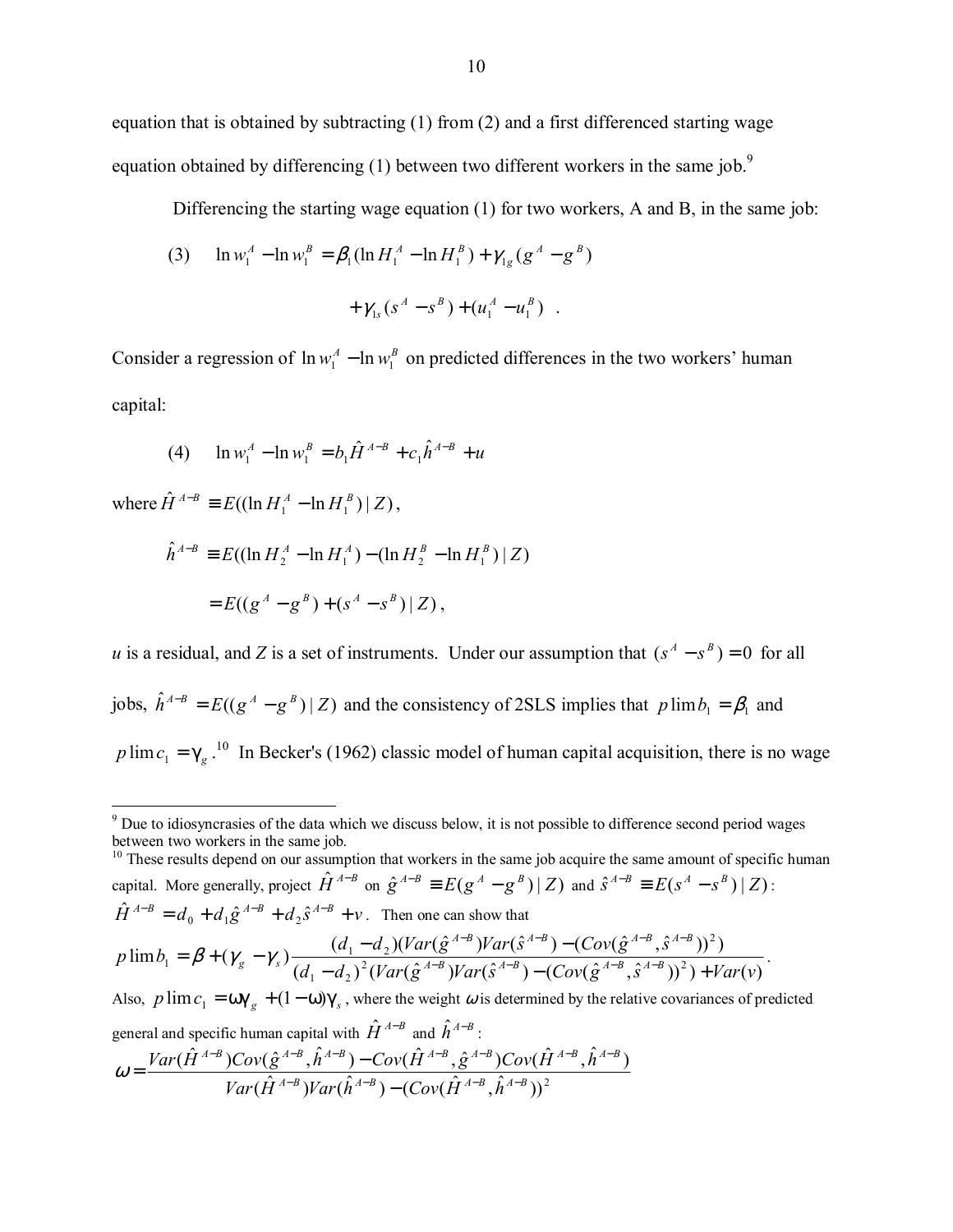compression and workers bear the full cost and return to general human capital acquisition occurring on the job, so that  $b_1 = 1$  and  $c_1 = 0$ .

Now subtract (1) from (2) to obtain an equation for wage growth between the first and second period:

(5) 
$$
\ln w_2 - \ln w_1 = (\alpha_2 - \alpha_1) + (\beta_2 - \beta_1) \ln H_1
$$
  
  $+ (\beta_1 + \gamma_{2g} - \gamma_{1g}) g + (\beta_1 + \gamma_{2s} - \gamma_{1s}) s + (u_2 - u_1).$ 

Consider a regression of  $\ln w_2 - \ln w_1$  on human capital acquisition  $\hat{h}$ :

(6)  $\ln w_2 - \ln w_1 = b_2 + c_2 \hat{h} + (u_2 - u_1),$ 

where  $\hat{h} = E(\ln H_2 - \ln H_1 | Z)$ . One can show that

 $\overline{a}$ 

(7) 
$$
p \lim c_2 = \beta_1 + (1 - \omega_s)(\gamma_{g2} - \gamma_{g1}) + \omega_s(\gamma_{s2} - \gamma_{s1}) + \omega_2(\beta_2 - \beta_1)
$$
,

where the weight  $\omega_s = Cov(\hat{s}, \hat{h}) / Var(\hat{h})$  is the contribution of (predicted) specific human capital to the overall variance of (predicted) human capital growth and  $\omega_2 = Cov(\hat{H}_2, \hat{h})/Var(\hat{h})$ .<sup>11</sup> Note that  $\omega_8$  and  $\omega_2$  and therefore  $c_2$  will depend on the choice of instruments.<sup>12</sup> This reflects the fact that the effect of productivity growth on wage growth varies depending on the relative

$$
^{11}
$$
 Analogously to above,  $\hat{H}_2 = E(\ln H_2 | Z)$ . We have :  
\n
$$
p \lim_{z_2} \frac{Cov(\hat{h}, \ln w_2 - \ln w_1)}{Var(\hat{h})}
$$
\n
$$
= \beta_1 + \frac{(\beta_2 - \beta_1)Cov(\hat{h}, \ln H_2) + (\beta_1 + \gamma_{g2} - \gamma_{g1})Cov(\hat{h}, \hat{g}) + (\beta_1 + \gamma_{g2} - \gamma_{s1})Cov(\hat{h}, \hat{s})}{Var(\hat{h})}
$$

(where we add and subtract  $\beta_1 \ln H_2$  from (5) and note that  $Cov(u_2 - u_1, \hat{h}) = 0$ ). The text expression follows by noting that  $Cov(\hat{h}, \hat{g}) + Cov(\hat{h}, \hat{s}) = Var(\hat{h})$ .

<sup>12</sup> For example, letting  $\hat{g} = \kappa_{0g} + \kappa_{1g} Z$ ,  $\hat{s} = \kappa_{0s} + \kappa_{1s} Z$ , and noting that

 $\Delta \hat{h} = \hat{g} + \hat{s} = (\kappa_{0g} + \kappa_{0s}) + (\kappa_{1g} + \kappa_{1s})Z$ , one can easily see that  $\omega_g$  will be determined by the relative magnitudes of  $\kappa_{1g}$  and  $\kappa_{1s}$ : instruments having a stronger relationship with general human capital relative to specific capital will weight the general human capital coefficient more heavily.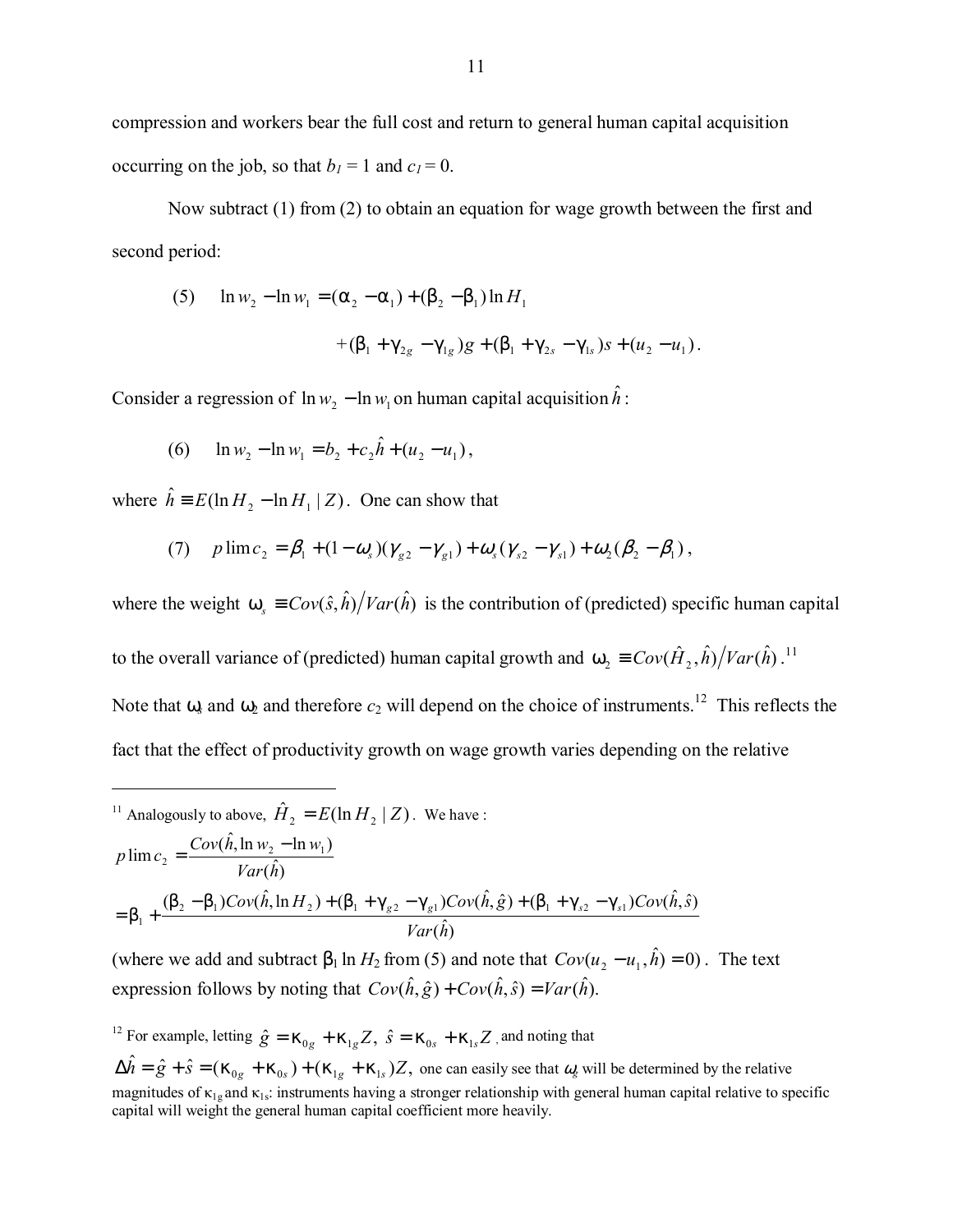contributions of general and specific human capital to productivity growth.<sup>13</sup> Under the Becker model, with  $\beta_1 = \beta_2 = 1$  and  $\gamma_{g2} = \gamma_{g1} = 0$ , the coefficient  $c_2$  will converge to  $1 + \omega_{g}(\gamma_{g2} - \gamma_{g1})$ , so the deviation of  $c_2$  from 1 will depend on the extent to which the employer shares the return to specific capital and (predicted) specific capital's overall contribution to the variance of (predicted) human capital growth. A low value of  $c_2$  can be taken as evidence against the Becker model if it implies an implausibly high contribution of specific capital to overall productivity growth. Note that  $c_2$  can differ from 1 for two possible reasons: (a) because the employer shares the returns to human capital acquisition, either through wage compression or through direct sharing of costs and return (as picked up in the first three terms of  $(7)$ ) and (b) because the extent of wage compression changes over time.

#### **III. Empirical Results**

 $\overline{a}$ 

The wage equations that we estimate are dictated by the workers for whom we have wage and productivity information. In section II we provided interpretations for wage growth regressions and for regressions of differences in starting wages on differences in productivity for workers in the same job. Ideally, we would estimate a wage growth equation for the last worker hired or the typical worker, and we would estimate a separate equation for the difference between the starting wage of the last worker hired and the typical worker. However, we know the typical worker's wage after two years, but not at the start of the job. And while we know the starting wage paid to the last worker hired, we do not have useful information on the wage this worker received subsequently.<sup>14</sup> Consequently, we estimate a pseudo-wage-growth equation, in

<sup>&</sup>lt;sup>13</sup> Angrist and Imbens (1996), Angrist, Imbens and Rubin (1995), and other papers in the literature on local average treatment effects analyze the properties of IV when the effect of the regressor of interest varies across the population, and similarly find that the limit of the IV estimator will depend on the choice of instruments.

<sup>&</sup>lt;sup>14</sup> Employers are asked about the wage received by the last worker hired at the time of the interview, but this worker's tenure is typically quite short. For example, the last worker hired has been on the job less than one year in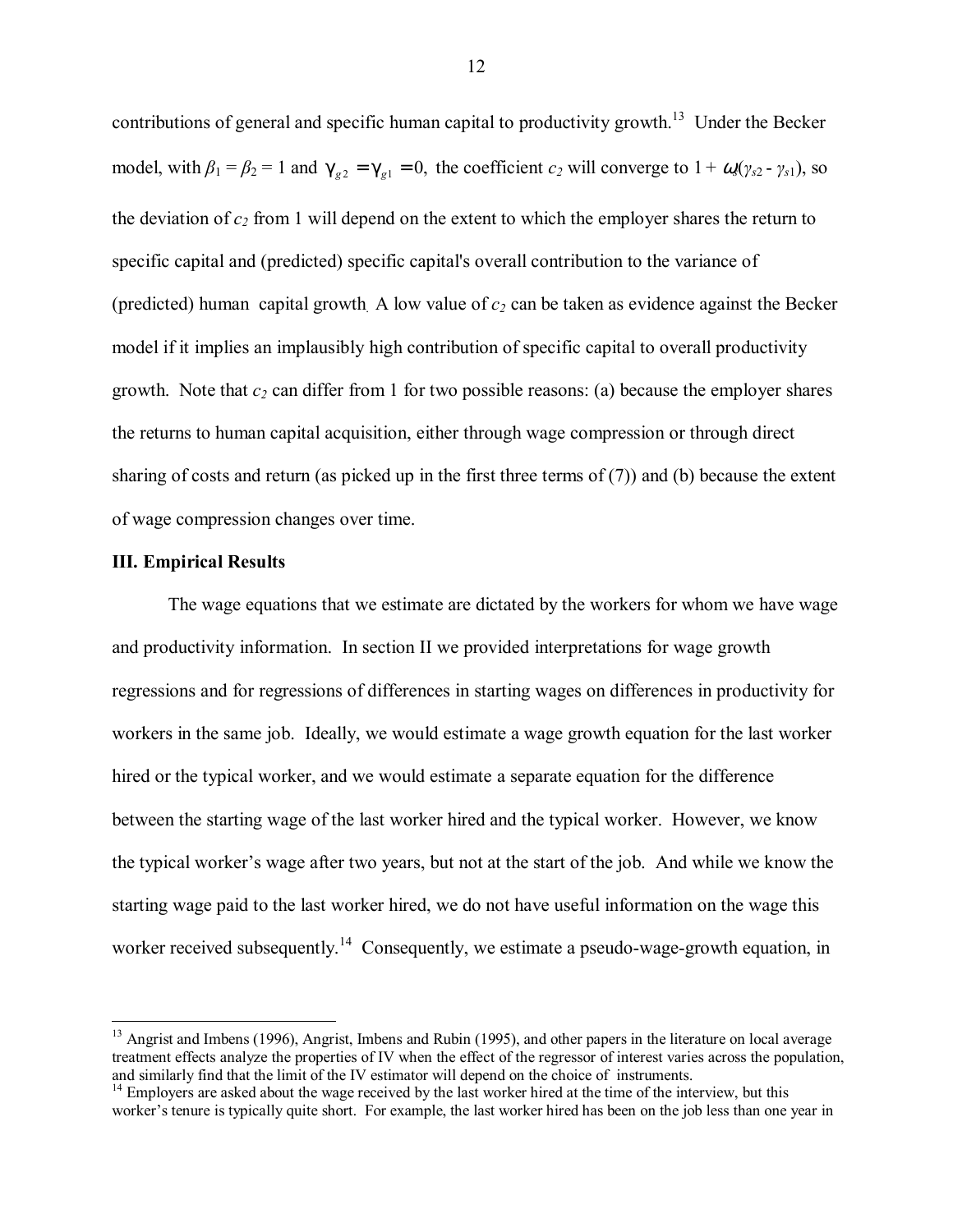which the dependent variable is  $ln(w_{104}^{typ} - ln(w_0))$ , where  $w_{104}^{typ}$  denotes the typical worker's wage after 104 weeks and  $w_0$  denotes the starting wage paid to the last worker hired.

Letting  $w_0^{typ}$  denote the typical worker's log starting wage, one can write

(8) 
$$
\ln(w_{104}^{typ}) - \ln(w_0) = (\ln(w_{104}^{typ}) - \ln(w_0^{typ})) + (\ln(w_0^{typ}) - \ln(w_0))
$$

The first term on the right hand side of (8) is simply the growth rate in the wage of the typical worker during the first two years of employment. The growth rate in the typical worker's wage depends on the growth in this worker's productivity, or

(6') 
$$
\ln(w_{104}^{typ}) - \ln(w_0^{typ}) = c_2 h^{typ} + l_2 X_2 + \varepsilon_2
$$
,

where  $h^{typ} \equiv \ln(H_{104}^{typ}) - \ln(H_0^{typ})$  denotes the difference in logarithms between the typical worker's productivity after two years and when he is initially hired, and  $\varepsilon_2$  is an error term with mean 0. The *X*<sup>2</sup> term denotes a vector of variables, described below, that influence wage growth independently of productivity, possibly due to contracting considerations.The second term on the right hand side of (8), the difference between the log starting wage of the typical worker and of the last worker hired, depends on these workers' marginal products at the time of hire, or

(4') 
$$
\ln(w_0^{typ}) - \ln(w_0) = b_1 \Delta H + c_1 \Delta h + l_1 X_1 + \varepsilon_1
$$
,

where  $\Delta H \equiv \ln(H_0^{typ}) - \ln(H_0)$  is the difference between the log starting productivity of the typical worker and the last worker hired,  $\Delta h \equiv (\ln(H_{104}^{typ}) - \ln(H_{0}^{typ})) - (\ln(H_{104}) - \ln(H_{0}))$  is the difference between the productivity growth rate of the typical worker and of the last worker, *X1*  denotes variables other than productivity that affect starting wage differences, and  $\varepsilon_l$  is a mean zero error term

Substituting  $(6')$  and  $(4')$  into  $(8)$  yields

over 50 percent of the sample observations. We will subsequently use this information to estimate the length of time until the first wage adjustment.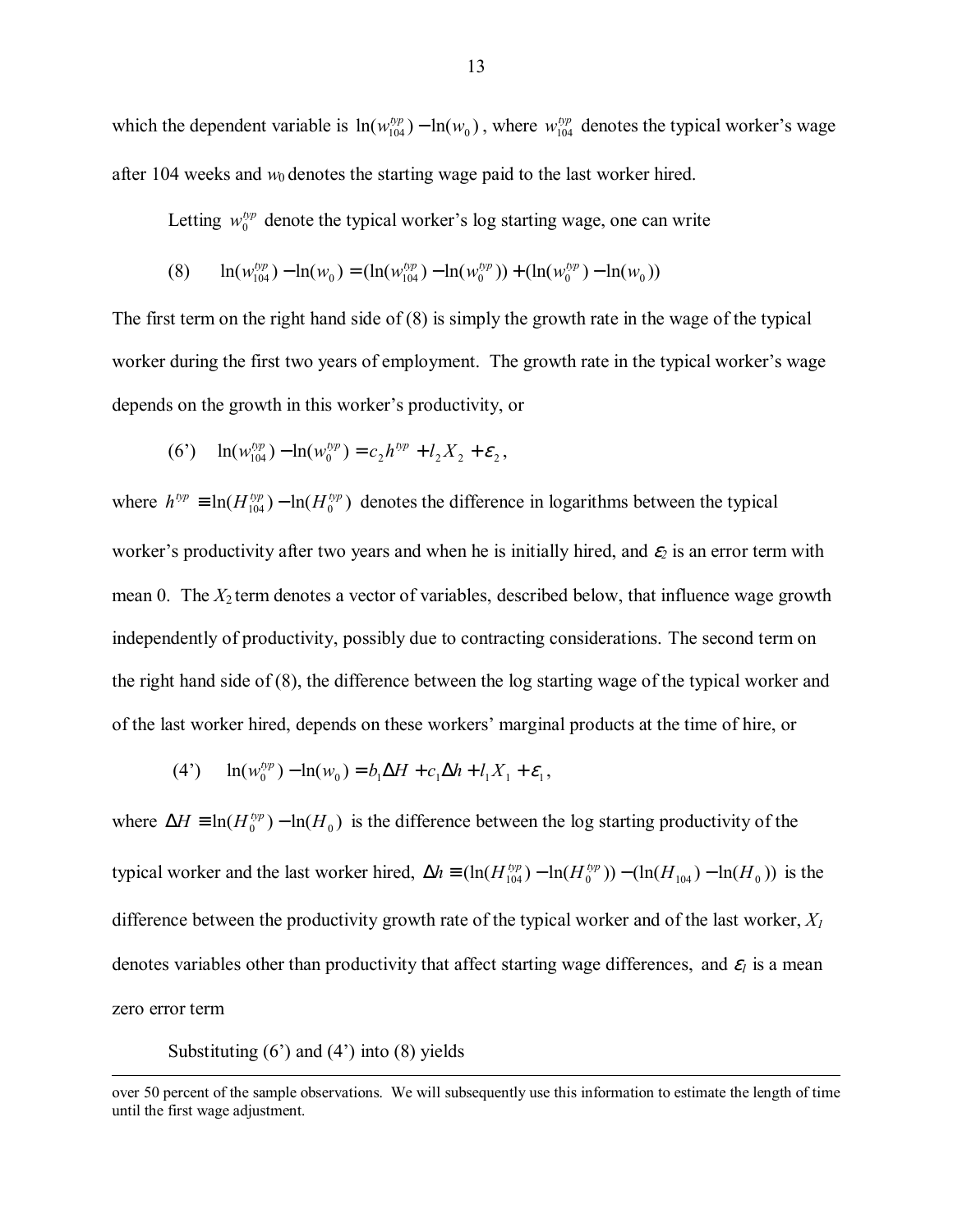$$
(9) \quad \ln(w_{104}^{typ}) - \ln(w_0) = c_2 h^{typ} + b_1 \Delta H + c_1 \Delta h + l_1 X_1 + l_2 X_2 + \varepsilon_1 + \varepsilon_2.
$$

#### *OLS Estimation*

For comparison purposes, we begin by estimating an OLS version of  $(9)$ <sup>15</sup>. We do not have a direct report on the productivity of the last worker after two years and therefore are not able to include the variable ∆*h* to obtain an estimate of *c*1. (We include predicted values of ∆*h* in our subsequent analysis.) The control vector  $X_2$  includes a constant, union indicator, the log of the number of employees at the firm, and tenure.<sup>16</sup> Ideally,  $X_l$  would contain differences in characteristics between the typical worker in the job and the last worker hired. However, the survey does not contain information on the characteristics of the typical worker. These characteristics are accordingly imputed by using predicted values from regressions of the characteristics of the last worker hired on the  $X_2$  variables plus a vector  $Z_{typ}$  of characteristics of the typical worker or the job that affect productivity but do not otherwise affect wages.<sup>17</sup> Each variable in  $X_l$  is calculated as the difference between the actual characteristic of the last worker hired and the imputed value. The vector  $X_l$  includes the following variables: age, age squared, dummies for years of schooling of 16 or more and greater than 12 but less than 16, and dummies for prior vocational training, female, part-time (less than thirty-five hours a week), and temporary/seasonal job.

As reported in the top panel of Table 2, the estimated coefficient on productivity growth is only 0.035, which, although statistically significant from zero, is very small by any standard. The estimated coefficient on the difference in log productivity, reported in the first column of

 $\overline{a}$ 

<sup>&</sup>lt;sup>15</sup> Productivity at time 0 equals 0 for a few of the observations. We therefore add a small number  $(.1)$  to time 0 productivity and time two year productivity before taking logs. Our results are not sensitive to the choice of number; the results are also not affected if one simply drops the observations where time 0 productivity is zero.

<sup>16</sup> Employers are (implicitly) asked about the starting wage paid to the most recently hired worker *at the time he was hired*. Since wages increase over time, greater tenure is associated with a lower starting wage and higher wage growth.

 $^{17}$  The vector  $Z_{typ}$  is described below.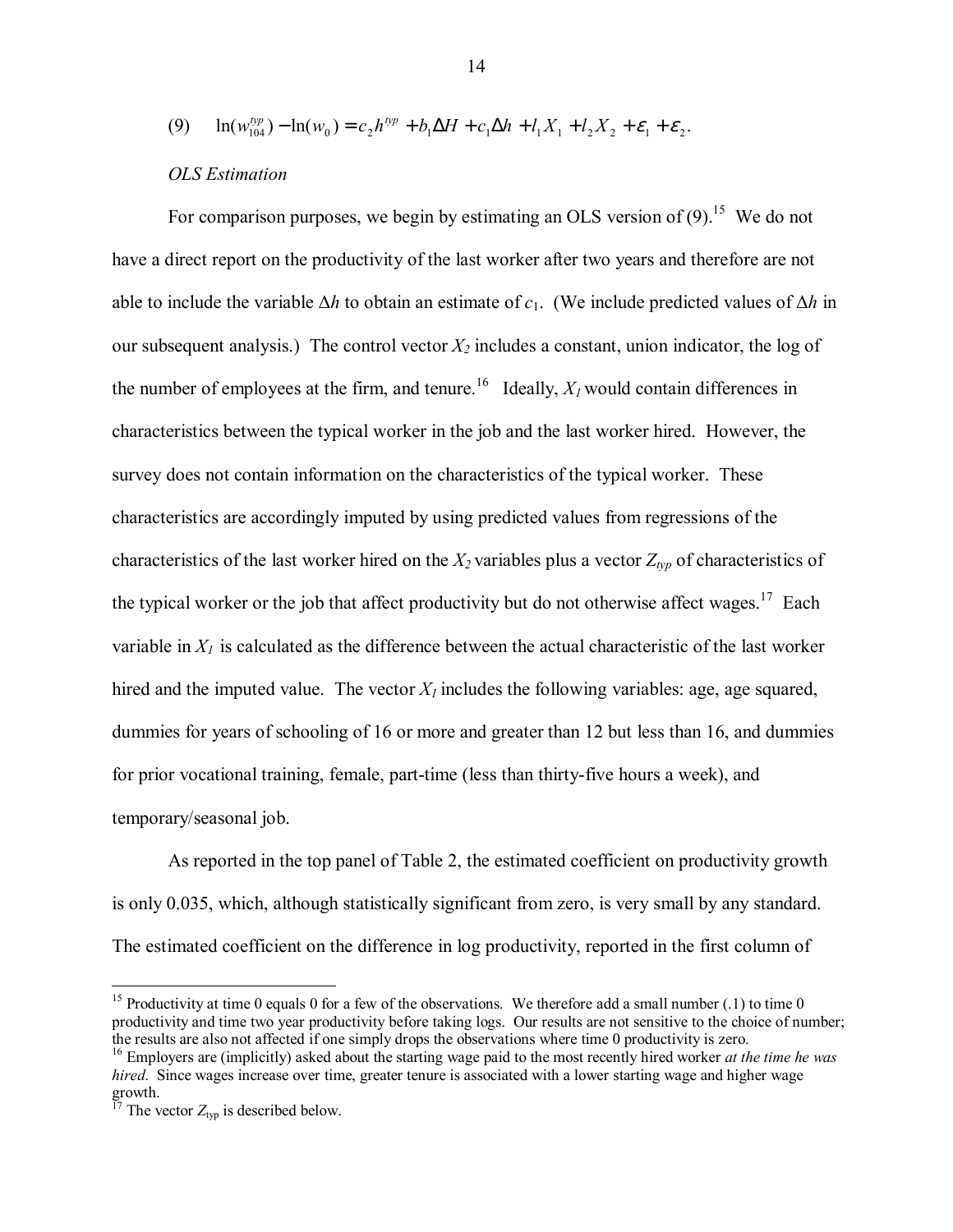Table 2, is only 0.023. This is similar to the coefficient on initial productivity of 0.055 found by Bishop (1987) using a sub-sample with observations of two workers in the same job.

The implicit hypothesis in using productivity at the very start of the job as our starting productivity measure is that at any instant workers are paid on the basis of their marginal product at that point in time. This is something of a straw man because wages are not adjusted continuously over time, but instead are fixed for discrete intervals. Indeed, as discussed above, the descriptive statistics reported in Table 1 indicate that productivity growth is particularly high at the very beginning of employment. It seems likely that expected productivity beyond the first two weeks is folded into the starting wage.

The second column of Table 2 reports estimates using average productivity over the first three months on the job as our starting productivity measure, which we calculate as a weighted average of the productivity during the first two weeks and the productivity from the third week to the twelfth week:  $H_{0,12} = (1/6)H_{0,2} + (5/6)H_{3,12}$ , where  $H_{tt}$  is average productivity between weeks *t* and *t'*. The coefficient on productivity growth increases to 0.073, still quite small, while that on the difference in starting productivity is unchanged.

#### *Instrumental Variables Analysis*

We now turn to instrumental variable (IV) estimation. IV has two advantages here: it corrects for measurement error in productivity, a likely reason for the small estimated coefficients using OLS, and it gives us a measure for predicted ∆*h*. to allow estimation of (9).

As noted by Bishop (1987), the EOPP productivity estimates likely contain considerable measurement error. Prima facie evidence for this is provided by the fact that the productivity reports are predominantly round numbers. For example, about 95% of the 1,502 observations for the productivity of the last worker hired in the first two weeks are divisible by 5, and about 5%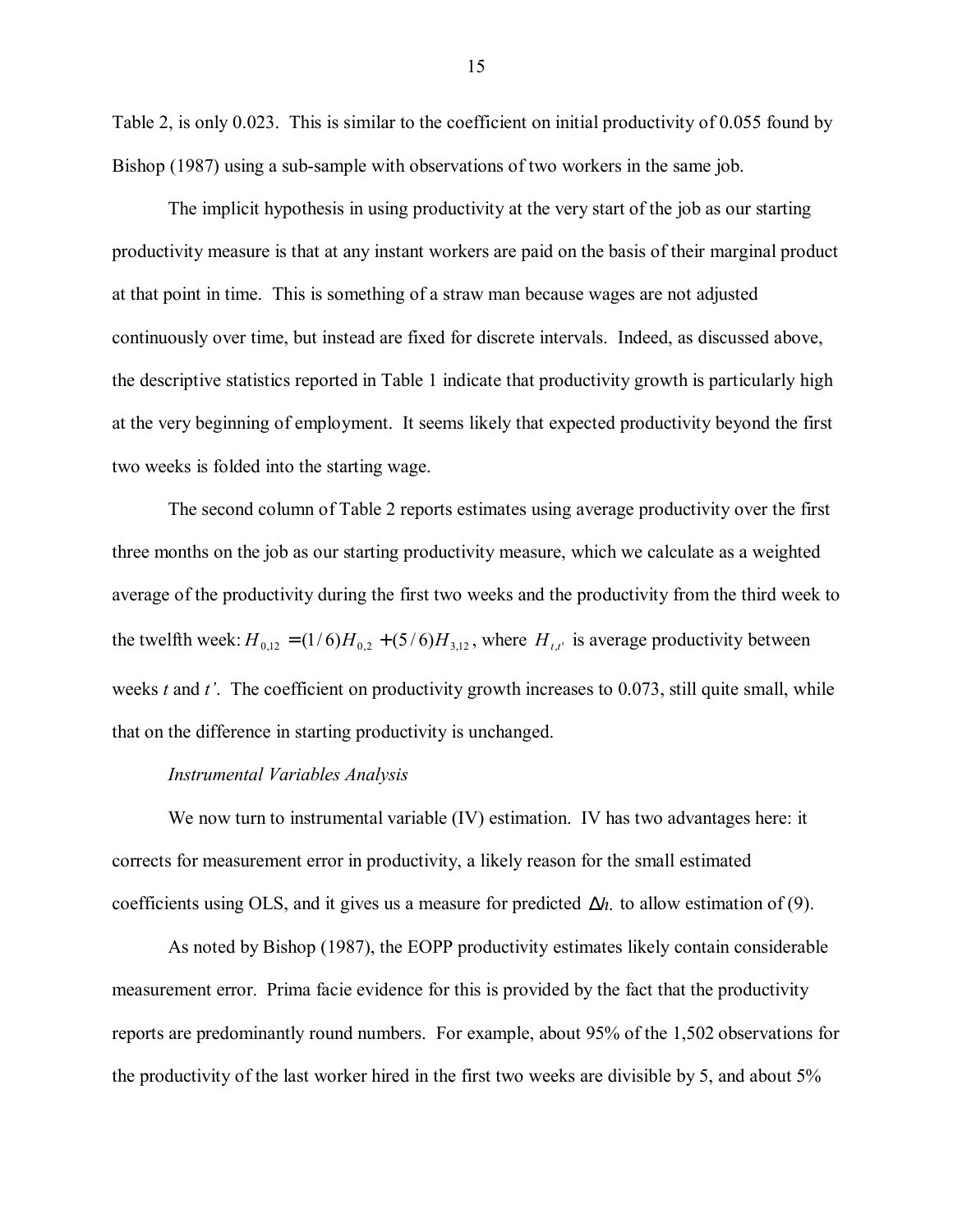of the observations are exactly 50. Measurement error typically implies that OLS estimates are biased downward. However, one might well argue that the standard result does not apply to the present case because the wage offered by an employer should depend directly on the employer's imperfect estimate of worker productivity, and not on the worker's unobserved "true" productivity.

There are two possible explanations why the employer's wage offer might depend on something other than the employer's reported productivity estimate. First, the employer might recognize that his initial estimate of the worker's productivity,  $H$ , is fraught with error, and refine it by combining it with the average productivity of workers with similar characteristics to obtain an improved estimate,  $\widetilde{H}$ , on which pay is based. To the extent that the employer reports *H* rather than  $\tilde{H}$  to the EOPP survey, the estimated OLS effect of productivity on wages will be biased downward.

The alternative explanation is "Friedmanesque" in nature: employers may simply be acting as if they are making wage offers based on their assessments of worker productivity. Rather than consciously forming productivity estimates, employers may be basing their wage offers on workersí observed characteristics, and presumably being driven to the optimal wage offers over time. In this scenario, employers only explicitly obtain an actual measure of worker productivity when they are asked to do so by the survey. Again, the estimated OLS effect of productivity on wages will be biased downward.

We adopt a two stage least squares procedure. In the first stage, we estimate a productivity equation, which is then subsequently used to predict *htyp*, ∆*H* , and ∆*h* in (9). Our productivity equation estimates the path that productivity follows over time. Thus, besides eliminating the possible downward bias from measurement error, our IV analysis also enables us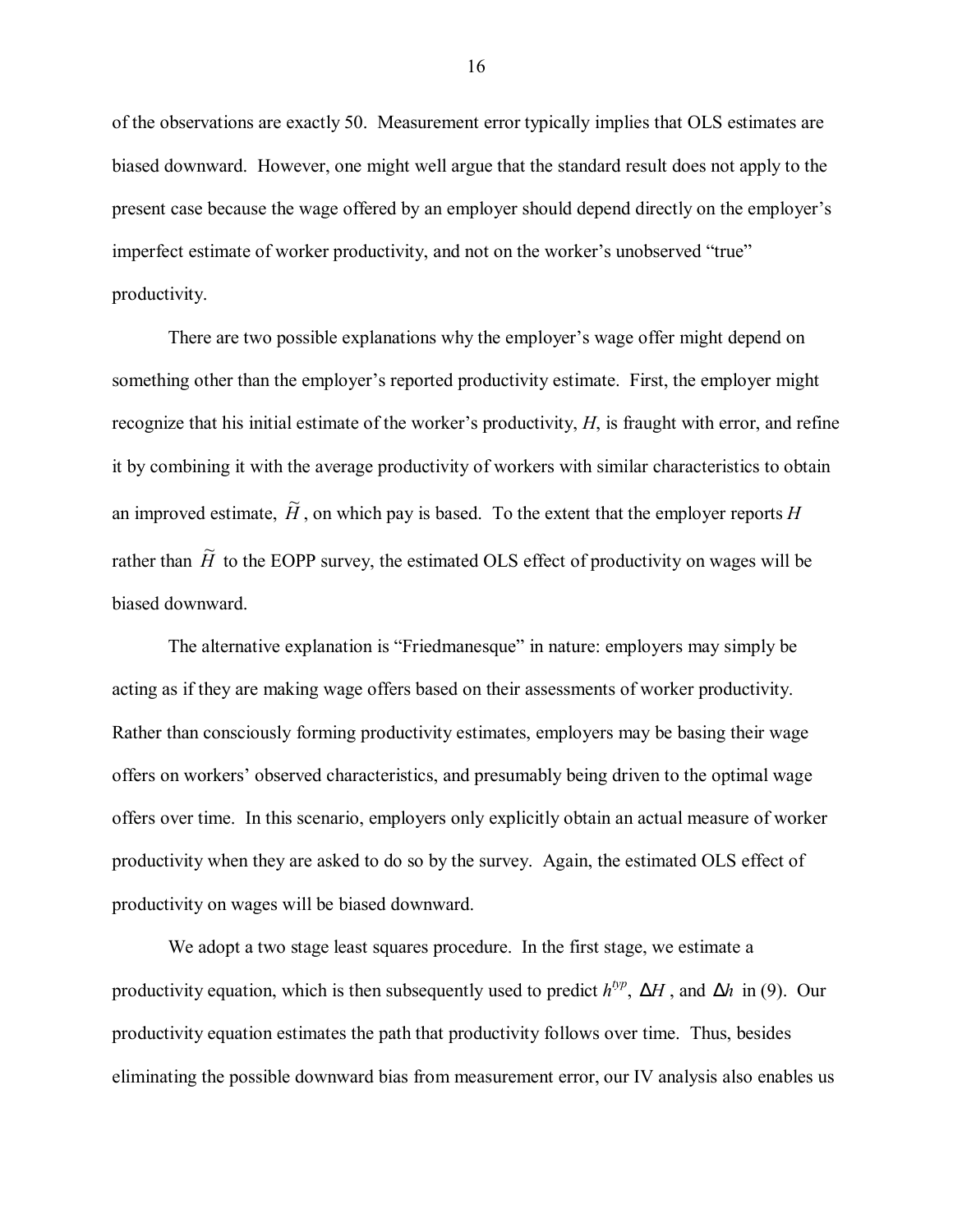to examine the effect of allowing the length of time until the first wage adjustment--hereafter referred to as "contract length"--to vary. For the time being, we continue to assume that the wage is initially set for a period of twelve weeks.

Employers in the survey are asked about the productivity of the last worker hired at the time of the interview and the typical worker who has been in the position for two years. This allows us to estimate the following productivity equation

(10) 
$$
\ln(p_t / p_{104}^{typ}) = \psi X_1 + \delta X_2 + \chi_{typ} Z_{typ} + \chi Z + (\psi_1 X_1 + \chi_{1opp} Z_{typ} + \chi_1 Z') \tau_1 + (\psi_2 X_1 + \chi_{2pp} Z_{pp} + \chi_2 Z') \tau_2 + m + v_t,
$$

where we adopt the spline specification  $\tau_1$ =min(ln(*t*+1),ln(12+1)) and  $\tau_2$  = max(ln(*t*+1)-ln(12+1), 0), tenure *t* is measured in weeks, and where we have normalized by dividing the last worker's productivity by the productivity of the typical worker after two years. The vector  $Z_{\alpha p}$  includes the logarithm of the number of hours the typical new employee in the position spends watching other people do the job, the logarithm of the number of hours of formal training provided to the typical worker, the logarithm of the number of hours of informal training provided to the typical worker, and the logarithm of the number of weeks it takes a new employee in the most recently filled position to become fully qualified. The vector *Z* contains the log of the *most recently hired* worker's formal training, the log of the *most recently hired* worker's informal training, and the log of the *most recently hired* worker's relevant experience; the vector *Z*' excludes the log of relevant experience from *Z*. The residual consists of *m*, which is a mean-zero person-specific fixed effect, and  $v_t$ , which is iid measurement error. The error structure is important in allowing us to derive a closed-form expression for expected log productivity growth, as the fixed effect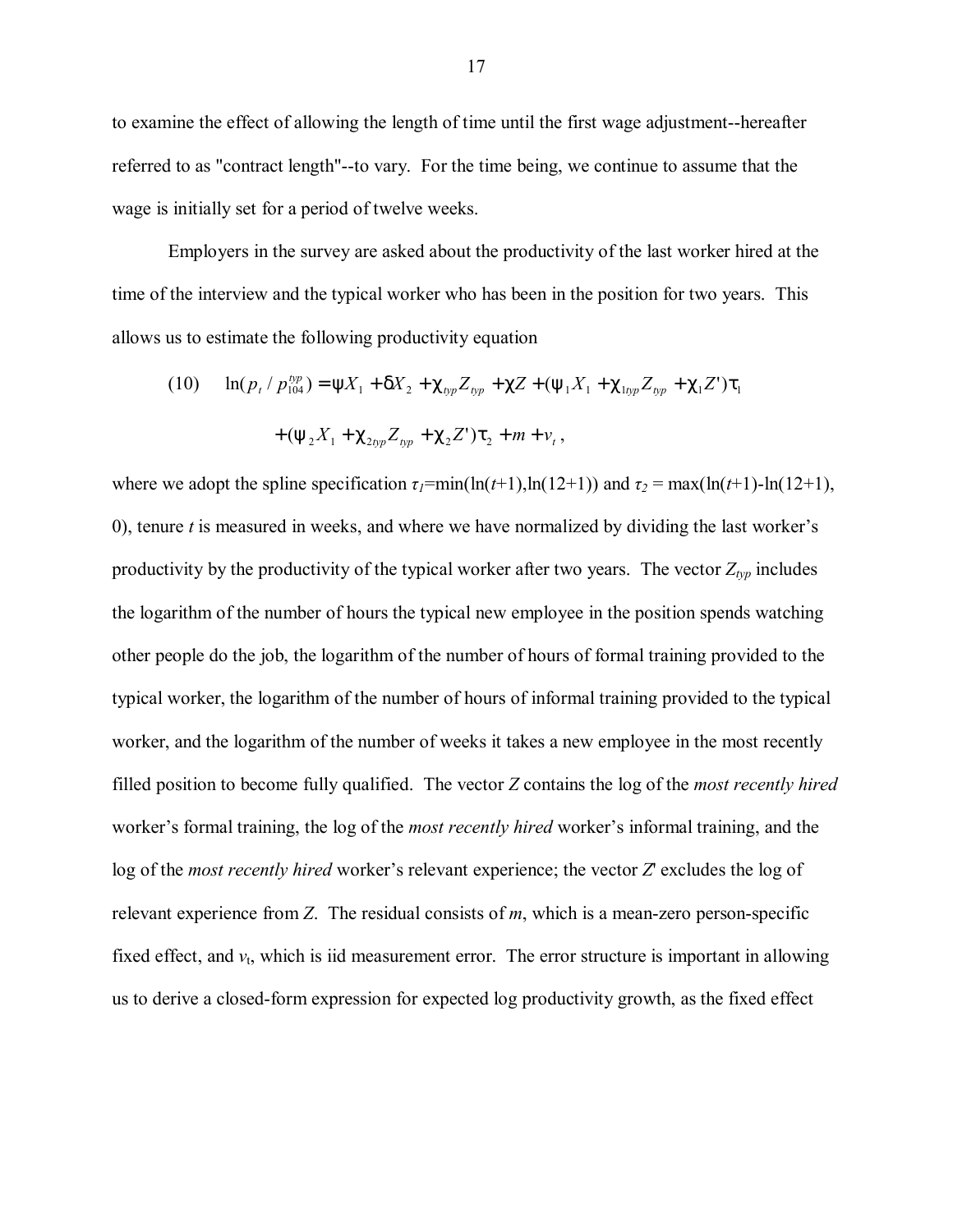factors out.<sup>18</sup> This error structure implies that the variance of the regression error is invariant with respect to tenure, as is the covariance between residuals for the same worker at different tenures. Neither implication is rejected by the data.<sup>19</sup>

From  $(10)$ , the most recently hired worker's true productivity during the first twelve weeks is equal to

(11) 
$$
p_{0,12} = \int_{0}^{12} \frac{(p_t - v_t)}{12} dt
$$
  
\n
$$
= p_{104}^{bp} \exp(m + \psi X_1 + \delta X_2 + \chi_{bp} Z_{bp} + \chi Z) \int_{0}^{12} \frac{\exp(\psi_1 X_1 + \chi_{1bp} Z_{bp} + \chi_1 Z') \ln t}{12} dt
$$
  
\n
$$
= p_{104}^{bp} \exp(m) J(Z_{bp}, Z, Z', 12, 0),
$$

where 
$$
J(y_1, y_2, y_3, y_4, y_5) \equiv \frac{\exp(\psi X_1 + \delta X_2 + \chi_{typ} y_1 + \chi y_2)((y_4 + 1)^{\psi_1 X_1 + \chi_{top} y_1 + \chi_{1} y_3} - (y_5 + 1))}{(y_4 - y_5)(\psi_1 X_1 + \chi_{top} y_1 + \chi_{1} y_3 + 1)}.
$$

Note that the productivity of the typical worker during the first 12 weeks can be obtained by substituting the typical worker's training and experience for that of the last worker hired. Specifically,

(12) 
$$
p_{0,12}^{typ} = p_{104}^{typ} \exp(m) J(Z_{typ}, Z_{typ}^{\dagger}, Z_{typ}^{\dagger}, 12, 0),
$$

 $\overline{a}$ <sup>18</sup> One can show that interacting imputed variables with the tenure spline leads to an error structure that is heteroscedastic with respect to tenure so that there is no closed form solution for predicted productivity growth (equation (13) below). This is why  $X_2$  and the log of relevant experience are not interacted with the tenure splines. The *p* value of the interaction of these variables with the tenure spline variables is .25.

 $19$  The variance of the regression error in starting productivity during the first two weeks is significantly larger than the variance of the regression error for all subsequent points in time, but the first two weeks constitute a sufficiently small fraction of the first period that the fixed-effect is still a good approximation. Regressing the squared residual on tenure and tenure squared beyond the first two weeks yields a p value of .59. Interacting the residual for starting productivity with the residual for productivity from the third to the twelfth week and regressing on tenure and tenure squared yields a p value of .39; interacting the residual for starting productivity with the residual for productivity after the twelfth week and regressing on tenure and tenure squared yields a p value of .93; interacting the residual for the residual for productivity from the third to the twelfth week with the residual for productivity after the twelfth week and regressing on tenure and tenure squared yields a p value of .83.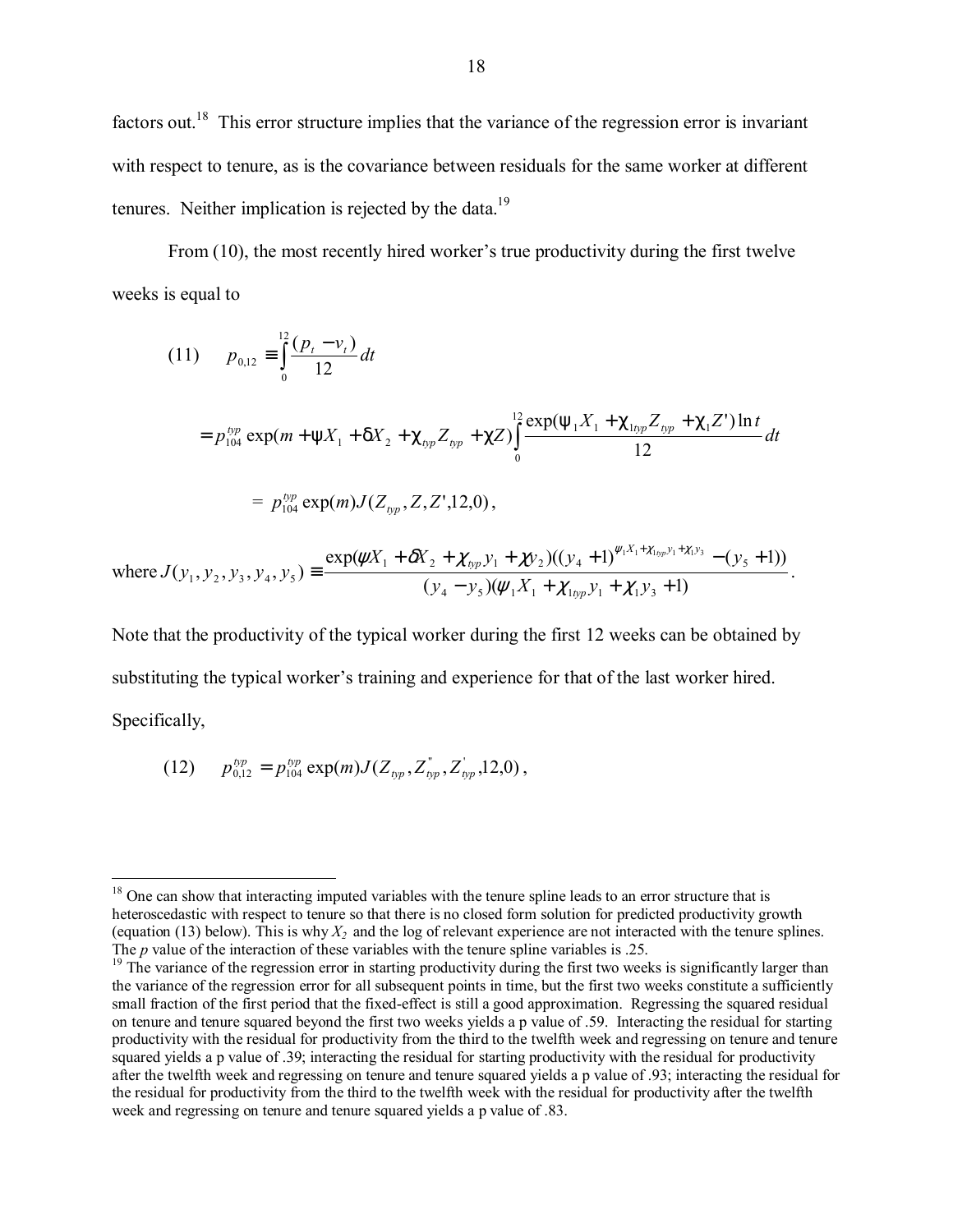where  $Z'_{\text{pp}}$  denotes the vector obtained when one replaces the elements of Z' with the corresponding elements of  $Z_{typ}$  and  $Z_{typ}^*$  denotes the vector obtained by replacing the elements of Z with the corresponding elements of  $Z_{typ}$  and the relevant experience of the typical worker. From (12), the predicted log productivity growth of the typical worker is given by

$$
(13) \t E(\ln(p_{104}^{typ}) - \ln(p_{0,12}^{typ}) \mid X_1, X_2, Z_{\text{hyp}}, Z_{\text{typ}}^{\dagger}, Z_{\text{typ}}^{\dagger}) = -\ln(J(Z_{\text{typ}}, Z_{\text{hyp}}^{\dagger}, Z_{\text{opp}}^{\dagger}, 12, 0)).
$$

One can similarly predict  $ln(p_{0.12}^{bp}) - ln(p_{0.12})$ , the difference between the log productivity of the most recently hired worker and the typical worker during the first twelve weeks, and  $(ln(p_{104}^{typ}) - ln(p_{0,12}^{typ}) - (ln(p_{104}) - ln(p_{0,12}^{t}))$ , the difference in log productivity growth

Selected coefficients in the estimated productivity equation can be found in Table  $3.^{20}$ . The coefficients conform to one's expectations. The greater the last hire's relevant experience in jobs having some application to his current position, the greater is the initial productivity of the last hire relative to the productivity of the typical worker who has been in the job two years. In contrast, the length of time it takes the typical worker with no experience to become fully trained and qualified, the number of hours the typical worker spends in training activities watching other people do the job, and the training the last worker hired receives all reduce the initial productivity of the last hire relative to the productivity of the typical worker who has been in the job two years. These variables also raise the rate at which the relative productivity of the last worker hired rises over time.<sup>21</sup> The latter effect is much stronger during the first three months than subsequently.

 $\overline{a}$ 

<sup>&</sup>lt;sup>20</sup> Note that we have up to three observations per worker--an observation from between 0 and 2 weeks, from 3 to 12 weeks, and productivity at the time of the interview.

<sup>&</sup>lt;sup>21</sup> Relevant experience and the length of time until qualified are ideal instruments in that they should only affect wages indirectly through their effect on productivity. However, aside from its effect on productivity, training may entail costs that also affect wages. We would expect this effect to be relatively small compared to the productivity effect. But in any case, given the positive correlation between training and productivity growth and the negative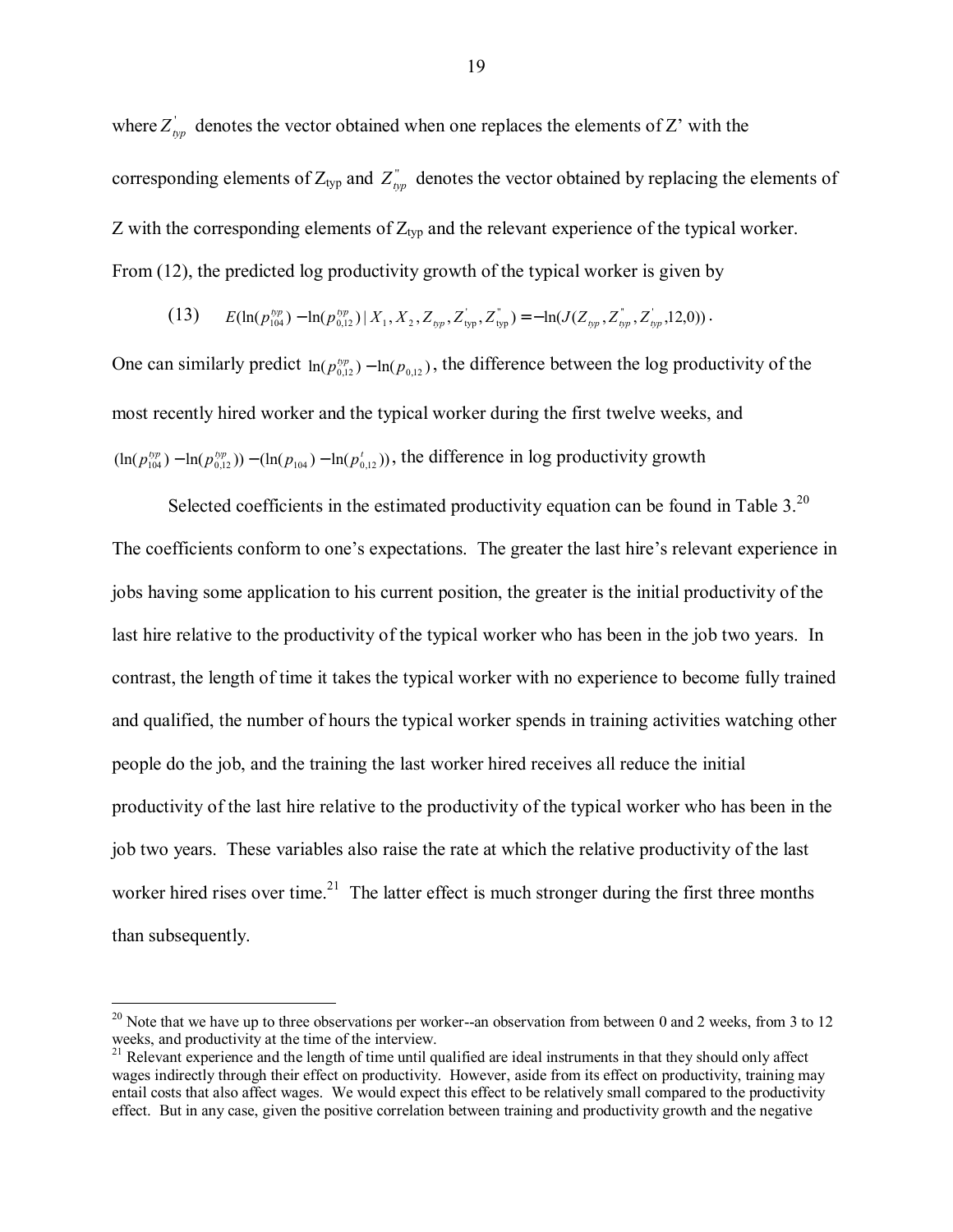Table 4 shows IV estimates of the wage equation. As indicated in the first row of Table 4, the IV estimate of  $b_1$  is equal to .32. While significantly different from zero, it is also substantially and significantly below one. Recall that the difference between one and this coefficient indicates the degree of wage compression for starting wages, so we have evidence of substantial wage compression. The estimate of  $c_1$  is only equal to .19. Recall that  $c_1$  indicates the degree of employer sharing of the costs of general human capital acquisition, so there is little evidence of sharing. However, this coefficient is imprecisely estimated, so one cannot rule out substantial sharing. The IV estimate of  $c_2$  is 0.22, indicating that wage growth is substantially less than productivity growth.

The preceding sharing rule estimates assume that productivity over the first twelve weeks is folded into the starting wage. It is straightforward to modify the analysis to reflect alternative assumptions about contract length.<sup>22</sup> Rows 2- 5 of Table 4 show estimates of the productivity coefficients for other values of  $\tau$ . The  $b_1$  coefficient is quite stable, showing that the evidence for wage compression is not an artifact of a particular assumed contract length.. The  $c_1$  and  $c_2$ coefficients are more volatile, with  $c_1$  decreasing (and even becoming negative) and  $c_2$  increasing with contract length.

One obvious objection to the previous estimates is that contract lengths need not be constant across workers. Fortunately, one can estimate contract length from the data in the

 correlation between training and starting productivity, this will cause one to overestimate both the effect of productivity growth on wage growth and the effect of starting productivity on starting wages. <sup>22</sup> If wages are initially set for a period of length  $\tau \ge 12$ , then starting productivity over the initial contact period is given by  $p_{0,\tau} = \frac{1}{\tau} p_{0,12} + \frac{(1-\tau)^2}{\tau^2} p_{\tau,12}$ 12  $(\tau - 12)$  $\tau$   $\tau$   $\tau$   $\tau$   $\tau$   $\tau$ τ  $p_{0,\tau} = \frac{12}{\tau} p_{0,12} + \frac{(\tau - 12)}{\tau} p_{\tau,12}$ , so that the predicted productivity growth of the typical worker is given by

$$
\ln(p_{104}^{typ}) - \ln(p_{0,\tau}^{typ}) = -\ln(\left(\frac{12}{\tau}\right)J(Z_{typ}, Z_{typ}^*, Z_{typ}^*, 12, 0) + \left(\frac{\tau-12}{\tau}\right)J(Z_{typ}, Z_{app}^*, Z_{app}^*, \tau, 12)).
$$

Similarly, one can obtain expressions for the predicted difference between the log productivity of the most recently hired worker and the typical worker during the first  $\tau$  weeks and for the predicted difference in log productivity growth.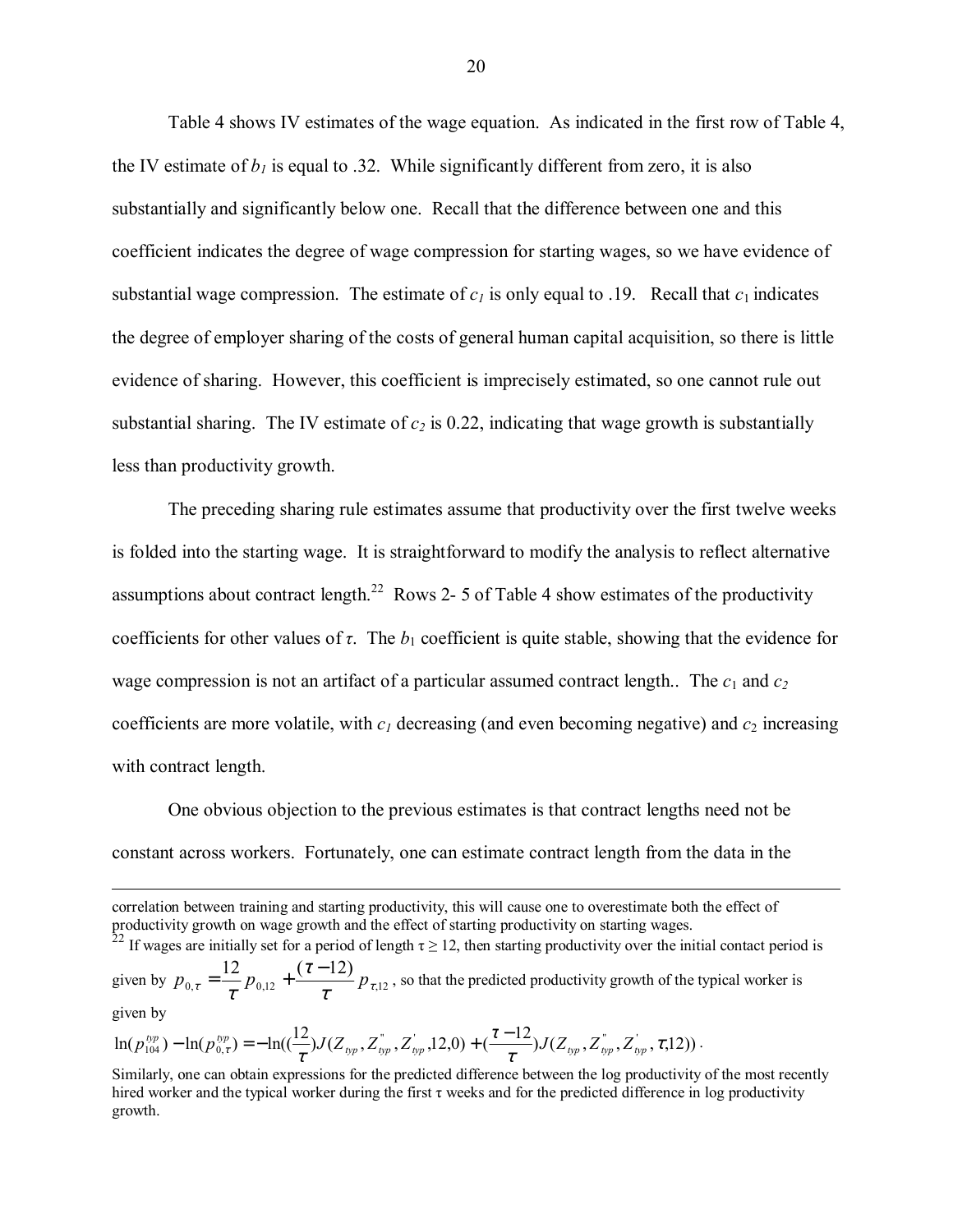survey since EOPP provides information on the last-hired worker's wage at the time of the interview. We assume that the probability that a worker with a specified amount of tenure, *t*, has already experienced a wage change is given by

$$
(14) \qquad \Pr(w_t \neq w_0) = F(\xi_t),
$$

where the function  $F(\cdot)$  is the cumulative standard normal distribution and where the vector  $\xi$ , includes the variables tenure, tenure squared, a dummy variable equal to 1 if tenure exceeds one year, predicted productivity growth after the initial twelve week period  $(E(\ln(p_{104}^{typ}) - \ln(p_{0,12}) | X_1, X_2, Z_{typ}, Z_{typ}^T, Z_{typ}^T))$ , and tenure interacted with predicted productivity growth. Productivity growth is included in the probit wage change equation because it seems likely that the faster productivity grows, the shorter will be the length of the period for which the wage is fixed. $23$ 

All of the productivity variables in (9) are functions of the contract length  $\tau$ . Integrating across possible contract lengths using the parameter estimates in  $(10)$  and  $(14)$ , a worker's expected wage growth is given by

(15)  
\n
$$
E(\ln(w_{104}^{bp}) - \ln(w_0)) = c_2 (\ln(\hat{H}_{104}^{bp}) - \int_0^{\infty} \ln(\hat{H}_0^{bp}(\xi_t)) f(\xi_t) dt)
$$
\n
$$
+ b_1 \int_0^{\infty} ((\ln(\hat{H}_0^{bp}(\xi_t)) - \ln(\hat{H}_0(\xi_t)) f(\xi_t) dt)
$$
\n
$$
+ c_1 \int_0^{\infty} \Delta \hat{h}(\xi_t) f(\xi_t) dt + l_1 X_1 + l_2 X_2.
$$

In practice, we assume that the initial wage is not set for a period longer than 104 weeks or shorter than 12 weeks and amass the probability weights in the tails at the truncation points.<sup>24</sup>

 $\overline{a}$ 

<sup>&</sup>lt;sup>23</sup> Our estimation results are not sensitive to the choice of τ.

 $24$  The estimated probit parameters imply that on average the probability that the wage is initially set for a period of time that is less than or equal to 12 weeks is .41. Since the productivity growth coefficient is positively related to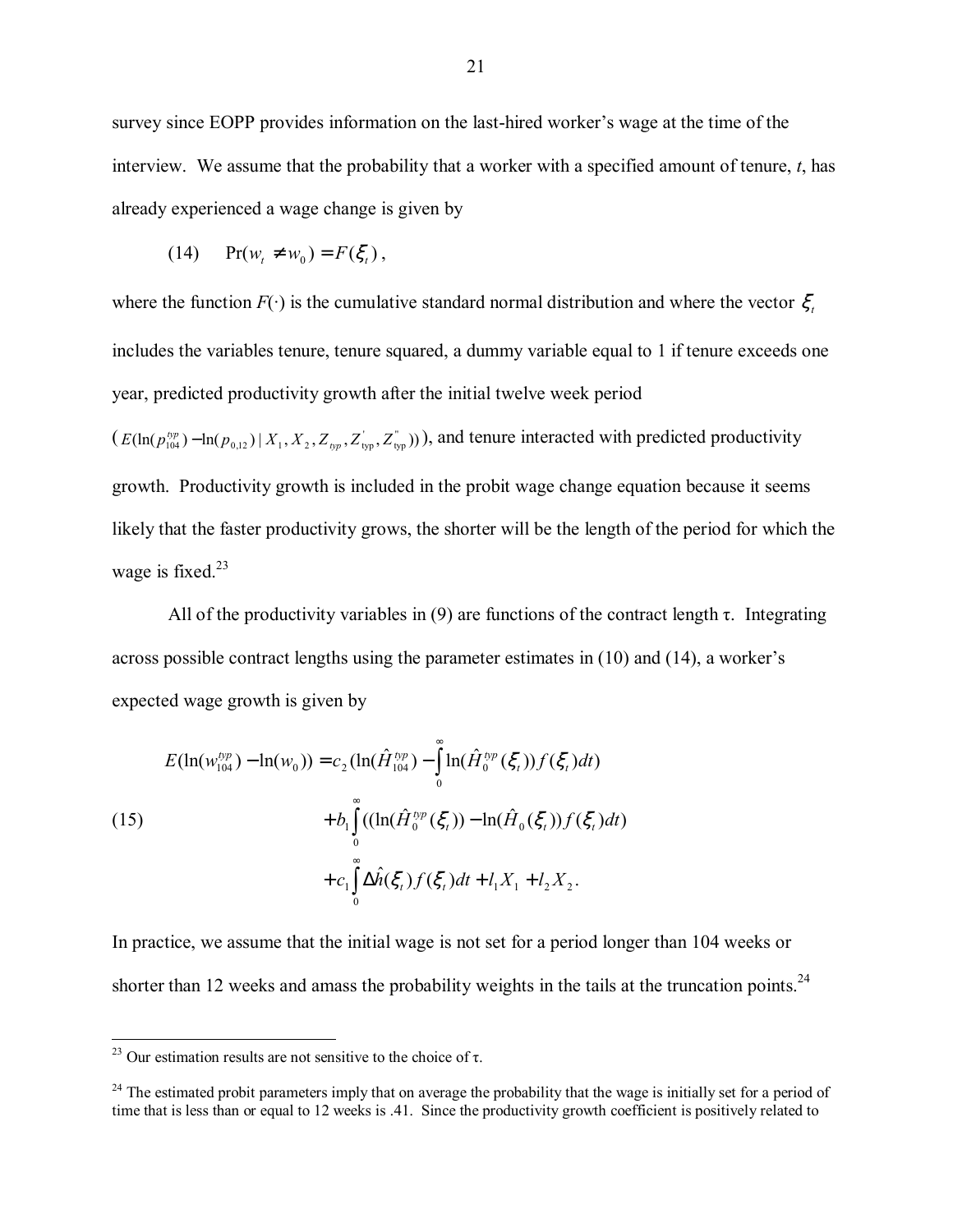The probit estimation results are reported in Table 5 and the resulting estimates of  $b_1$ ,  $c_1$ , and *c*2 are reported in the last row of Table 4. The probit results indicate that at least in this data set, wages are initially set for a relatively short period of time: for the average worker, mean contract length is only 18 weeks.<sup>25</sup> The wage change probit also provides support for the hypothesis that the probability of wage changes varies with expected productivity--a joint test rejects the hypothesis of no effect of the productivity coefficients at the 1 percent level. For employees with the mean level of productivity growth, the predicted probability of a wage change by 18 weeks is 50 percent, while for employees with productivity growth one standard deviation above the mean the corresponding probability is 55 percent.

As reported in the last row of Table 4, the resulting estimate of  $b_1$  is .32 and the estimate of  $c_2$  is .26. Both estimates are significantly different from one. The estimate of  $c_1$  is only .17, but is very imprecise. Thus, the data provide strong evidence of wage compression, but do not allow us to say much about the degree of cost sharing in the form of a positive relationship between the starting wage and productivity growth. Interestingly, when productivity growth is zero, the estimated two year wage growth of the average worker in the average job is 6 percent. This may reflect the fact that the employer's productivity estimate does not incorporate all costs

 $\varphi(\mu,\sigma,\tau)c(\ln(p_{\tau,52})-\ln(p_{0,\tau}))d\tau+\eta$  $\ln(w_u) - \ln(w_0) = k + \int \varphi(\mu, \sigma, \tau) c(\ln(p_{\tau,52}) - \ln(p_{0,\tau})) d\tau + \eta$ , where  $\varphi(\mu, \sigma, \tau)$  is a normal density function indicating the probability of a true wage increase at  $\tau$ ,  $\ln(p_{\tau,52})$  is the log of average productivity from time  $\tau$  until 52 weeks, and  $ln(p_{0\tau})$  is the log of average productivity from time 0 until τ weeks. Our point estimates of μ and σ are 13 and .7 if we use the entire sample and 13 and .9 if we restrict the sample to those who have a positive wage change), again indicating that that contract length is typically quite short.

tenure for low values of tenure, truncating the contract length distribution at 12 weeks raises the estimated coefficient on productivity growth. The estimated probability that the wage is initially set for a period in excess of two years is .13. The results in Table 4 imply that truncating the contract length distribution at 104 weeks has little effect on the estimated productivity growth coefficient.

<sup>&</sup>lt;sup>25</sup> One possible objection to this analysis is that the data are from the early 1980s, at the end of a period of high inflation. Many of the raises for low values of tenure may have been cost-of-living adjustments unrelated to productivity. We tested for this by estimating a non-linear regression of real wage changes from the start of the job to the interview date on productivity changes weighted by the probability of a true, non-cost-of-living raise (estimated as part of the regression). Our point estimates indicate that all raises were true, productivity-related raises. Specifically, we assumed a wage equation of the form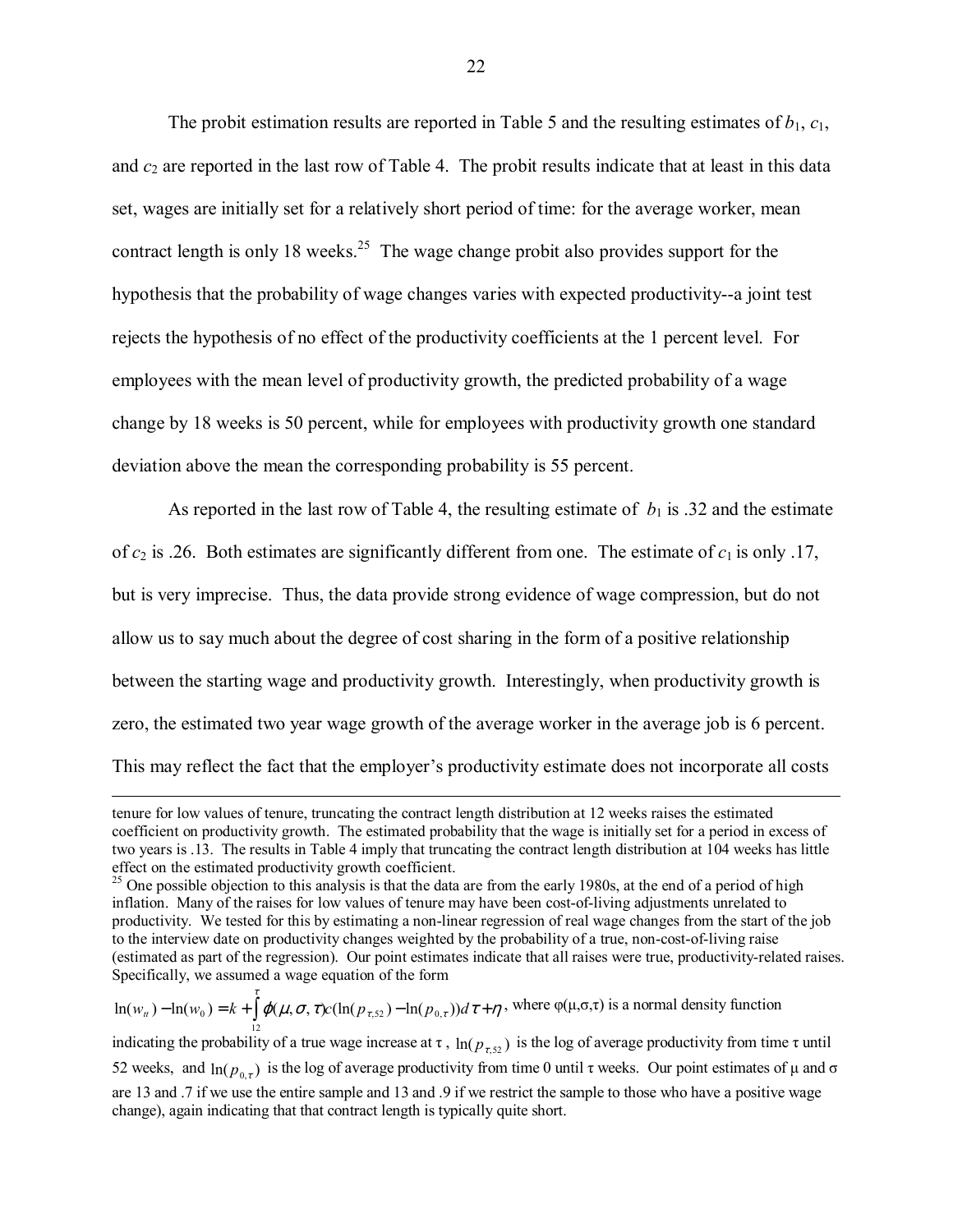associated with searching for, hiring, and training new workers. <sup>26</sup> As in Salop and Salop (1976), these costs may be factored into the starting wage (instead of being spread out into future wages).

What is the source of identification for the  $b_1$  coefficient? To answer this question, we regress  $\Delta H \equiv \int$  $\Delta H \equiv \big( (\ln(H_0^{typ}(\xi_t)) - \ln(H_0(\xi_t)) f(\xi_t) d\xi \big)$ 0  $H = \left( \left( \left( \ln(\hat{H}_0^{typ}(\xi_t)) - \ln(\hat{H}_0(\xi_t)) f(\xi_t) d\xi_t \right) \right) \right)$  on the other variables in (9) to generate residuals capturing the identifying variation in *∆H*. Regressing these residuals on the omitted instruments other than the log of relevant experience yields an  $R^2$  of .068. Adding the log of relevant experience to this regression raises the  $R^2$  to .793, indicating that the identifying variation in predicted  $\Delta H$  is predominantly variation in relevant experience.<sup>27</sup>

Recent theoretical work by Acemoglu and Pischke (1999) and Booth and Zoega (2004) has suggested that wage compression may make training more likely, arguing that employers are more willing to finance training if the returns to training accrue at least partially to the employer due to wages only partly responding to increases in productivity. Empirical analysis of this effect has been hampered by the lack information on productivity.<sup>28</sup> To investigate this issue we divided the sample by hours of training for the typical worker and reestimated the variable contract length model. The estimates of  $b_1$  show little difference between the subsamples. Estimated  $c_2$  is 0.13 for the sample with training above the sample median and 0.32 for the lowtraining subsample, but the estimates are not significantly different from each other  $(t=1.22)$ .

<u>.</u>

 $26$  One issue with interpreting this result is that it could at least partially be an artifact of functional form, as we assume a linear relationship between log productivity growth and log wage growth and only a few observations have zero or near-zero productivity growth. Further investigation of this question is outside the scope of this paper.  $27$  The remaining unexplained variation is accounted for by the non-linear construction of the variable.

<sup>&</sup>lt;sup>28</sup> Empirical studies include Brunello (2002), Almeida-Santos and Mumford (2004), Ericson (2004), and Peraita (2001). The findings are mixed.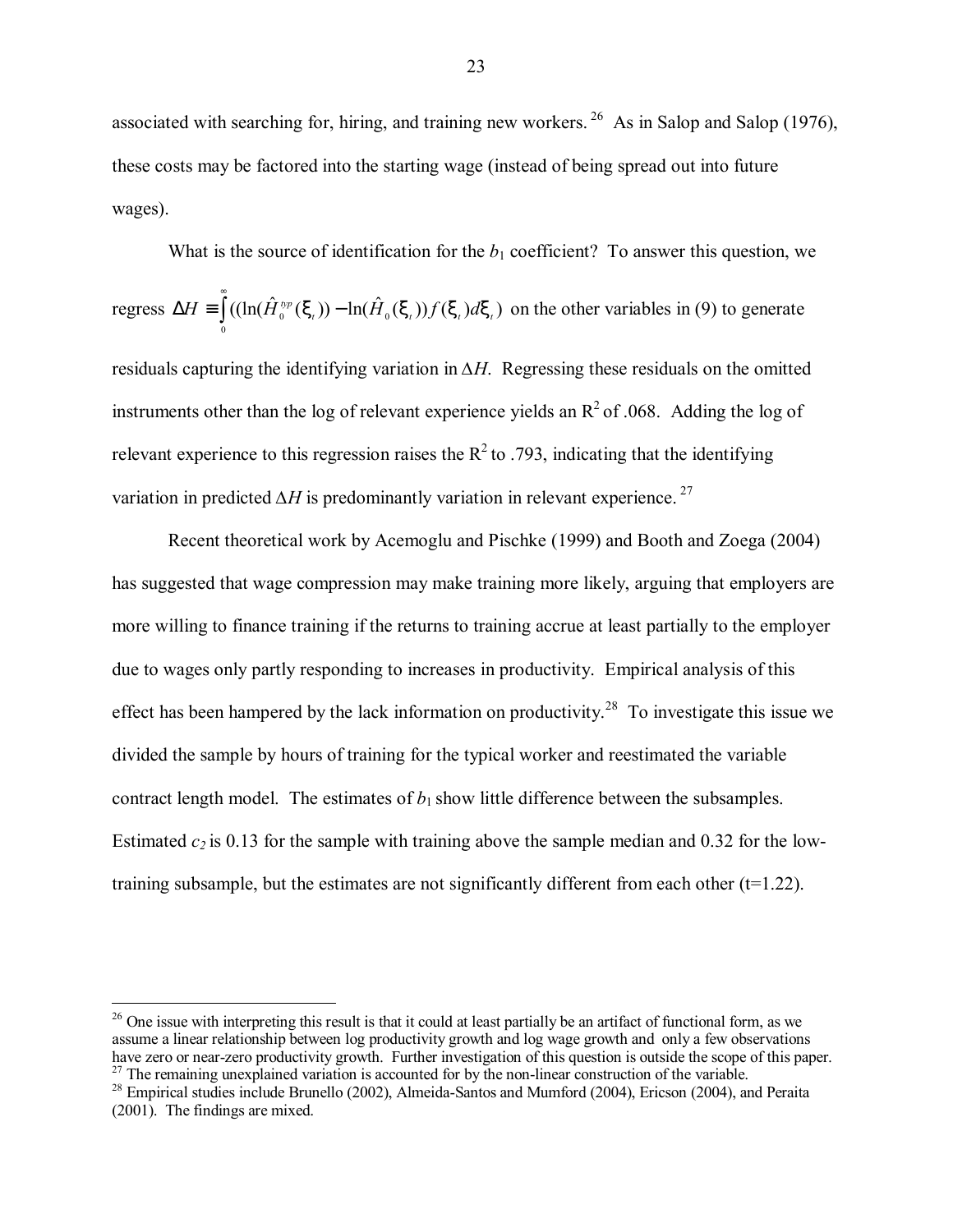#### **IV. A Simple Sharing Model with Equity Norms**

The foregoing results imply that predictable differences in employees' starting productivity based on their relevant job experience are not completely reflected in wages. This is contrary to traditional theory, which suggests that any rents earned by firms by paying experienced hires less than their productivity would be bid away by competing employers.

While one can find explanations of wage compression in the literature, these seem for the most part unsatisfactory in the present context. Frank (1984) proposes a model where more productive workers derive utility from their status within the firm and are willing to accept a wage less than their marginal product in order to work side by side with workers who are paid less. However, it seems unlikely that workers who are more productive simply because they are more experienced would derive utility from this fact. Similarly, Akerlof and Yellen (1990) posit that large wage differentials between groups may be perceived as unfair and lead to reduced effort. However, since less-experienced workers will acquire experience (barring layoffs) it is not clear why they would feel aggrieved by steep wage-experience profiles. Explanations based on asymmetric information, as in Acemoglu and Pischke (1998,1999), Katz and Ziderman (1999), and Chang and Wang (1996) fail to account for the fact that predicted productivity as a function of relevant experience--a variable which is publicly observable--is not rewarded proportionately.

As discussed by Acemoglu and Pischke (1999) and Zoega and Booth (2005), monopsony power by employers can lead to wage compression if search is more costly for higher skilled workers. However, this seems unlikely by itself to explain the magnitude of starting wage compression that we observe in the data. In fact, if one allows entry, the monopsony model does not unambiguously predict compression in the starting wage. There are two competing effects.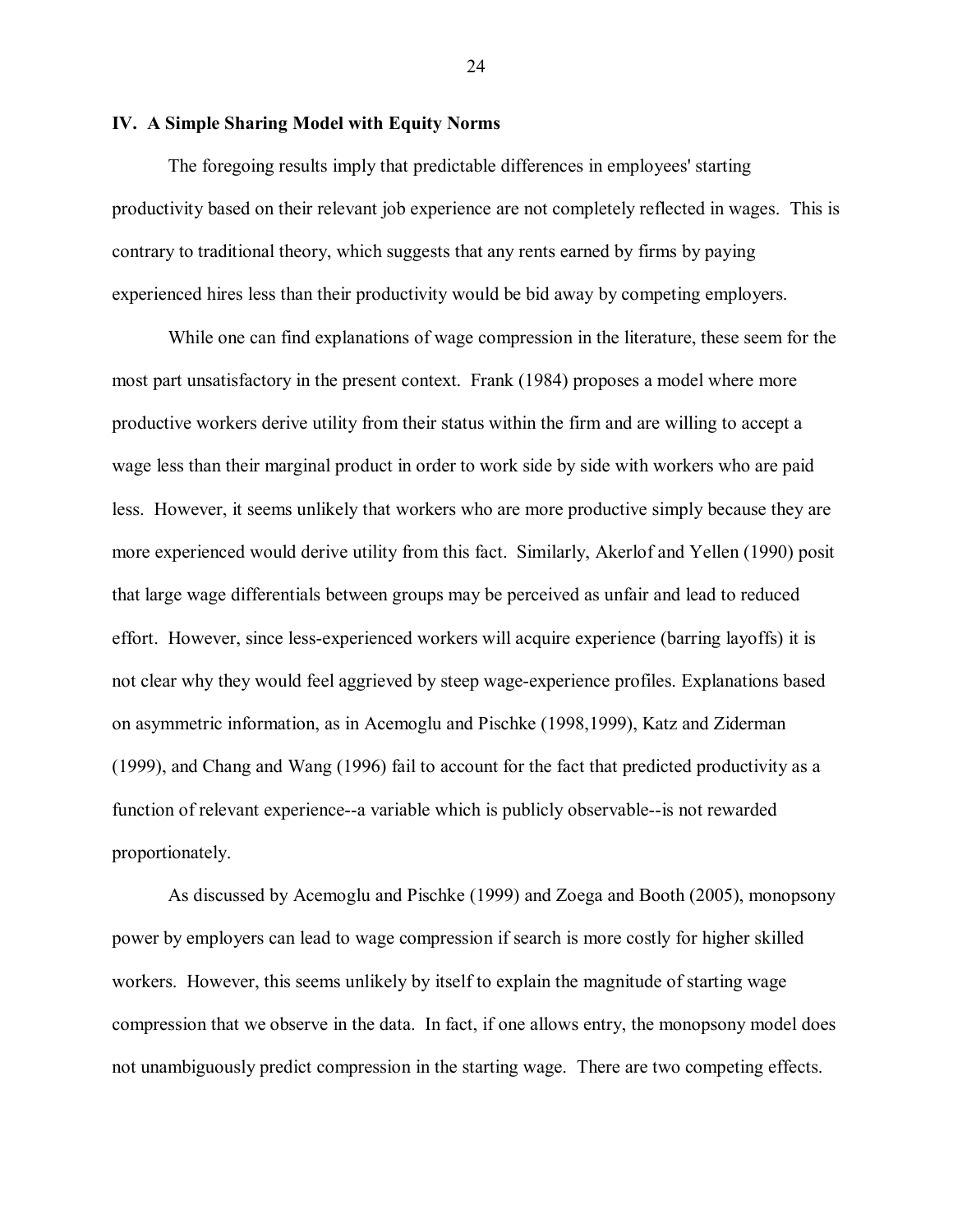A more highly skilled worker for whom search is more costly will be in a weaker bargaining position than a less skilled worker with lower search costs. But knowing that he will be relatively immobile once he accepts the employer's job and thus subject to higher rent extraction by the employer in the future, the more highly skilled worker will bargain for a higher proportion of his compensation up front. If the second effect dominates the first, starting wages will vary *more than proportionately* with productivity.

Here we suggest an explanation based on the interaction of equity considerations such as those in Akerlof and Yellen (1990) with employer sharing of the cost of human capital acquisition. If employers share the costs of human capital investment, they recoup these costs by paying employees trained by the firm less than their marginal product. Hiring trained outsiders at a wage equal to their marginal product implies that observationally equivalent workers are paid different wages. It is easy to imagine that an employer's senior workers will be unhappy and put forth less effort if they receive a lower wage than other experienced workers who *are no more productive*, but who simply began their careers at other firms. Such behavior seems consistent with both casual observation of the labor market and experimental studies cited in Akerlof and Yellen (1990). <sup>29</sup> We show that an "equity norm" will not only lead to wage compression, but also will amplify employer sharing of the return to general human capital acquisition, as the wage compression and sharing effects will reinforce each other.

Our model is similar to that developed by Hashimoto (1981) to analyze the optimal division of the returns and costs to firm-specific human capital investment. Unlike Hashimoto (1981), we assume that human capital is purely general in that its expected value is the same

 $\overline{a}$ 

<sup>&</sup>lt;sup>29</sup> In their experimental study, Charness and Kuhn (2005) find little response of effort to co-worker wages, but explicitly do not consider the case where workers know that they are identically productive. In our analysis, this would not be a "knife-edge" case since employers paying senior workers less than newly hired experienced workers would be differentiating on the basis of a characteristic that is known to be unrelated to productivity.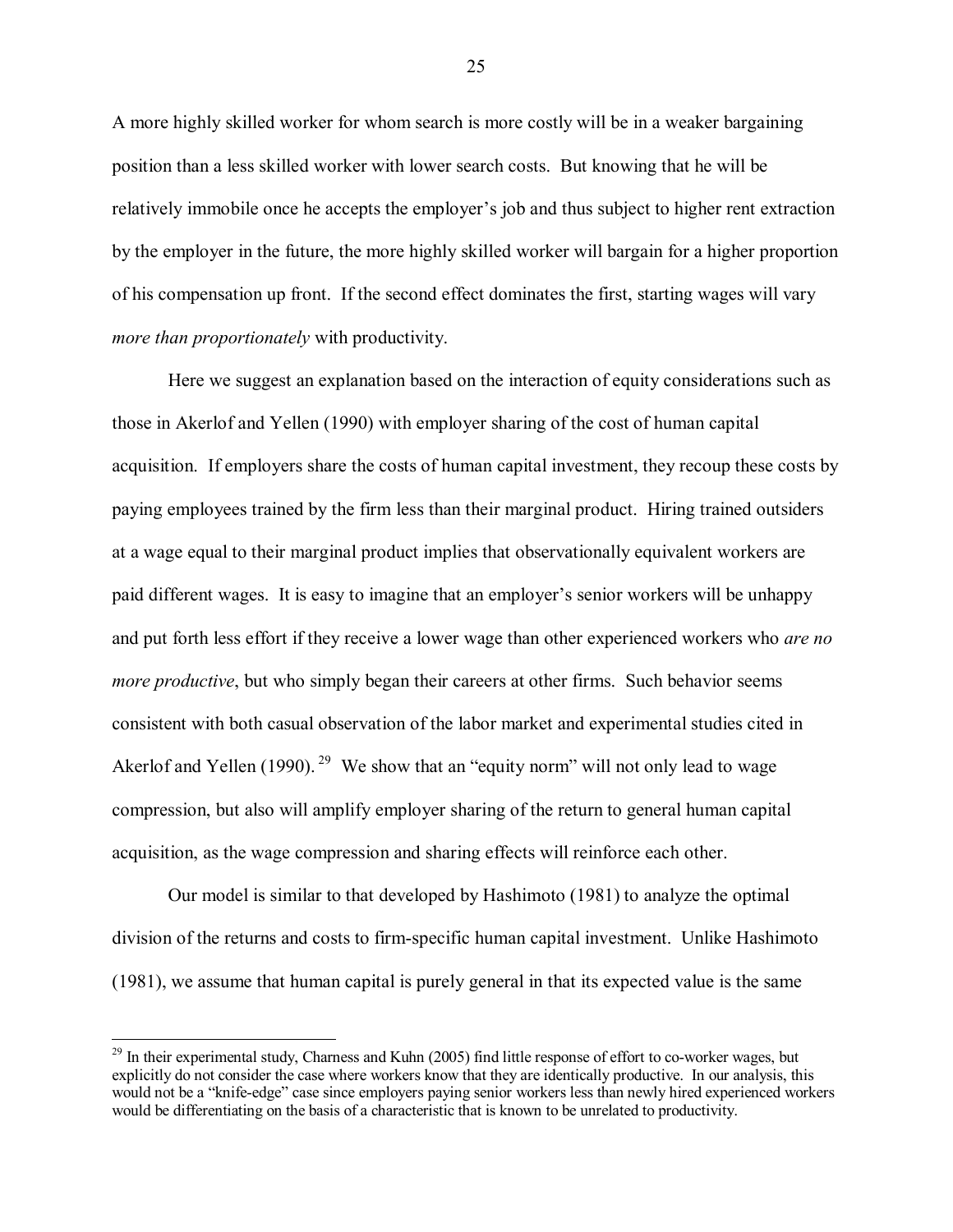everywhere. Consider a match between an employer and an employee who is in the labor market for two periods. The worker is hired in period 1 and has a starting value of marginal product of H. As a result of on-the-job training and learning by doing, the worker's expected productivity is higher in period *2*. The worker's actual period 2 productivity is random and is not observed until the start of that period. Letting *h* denote the value in period *2* of the human capital accumulated in the initial period and  $\eta$  denote the value of the productivity shock, the worker's actual value of marginal product in period 2 is  $H + h + \eta$ .

The worker's utility in each period is equal to the wage he receives plus the amenity value  $\varepsilon$  he places on the employer's job. The worker observes  $\varepsilon$  after he starts the job. The worker receives a starting wage equal to  $w_l$  and a second period wage of  $w_2$ . If the worker moves to a new job, he incurs the moving cost  $c = c(H + h)$ . Assuming that the worker's human capital is general, he receives the alternative wage  $H + h$ .

We assume that the cost of locating and moving to a new job increases with the worker's stock of human capital. More senior positions at an employer are typically filled from within by workers who have proved to be a good match. Consequently, a worker with more experience and training searching for a job typically has a smaller set of openings available to him and will generally find it more difficult and costly to find and relocate to an employer who can use his skills effectively.<sup>30</sup>

<u>.</u>

 $30$  This motivation differs from that in Acemoglu and Pischke (1999), who argue that locating another job requires a period of unemployment, which is more costly to higher paid workers. Zoega and Booth's (2005) model of wage compression assumes that the set of employers who can use more able, higher skilled workers is smaller than the set of employers who can use less skilled workers. This is more similar to our motivation except that Zoega and Booth's argument is applicable when one is comparing workers in high- and low- skilled occupations. In contrast, we are comparing workers who are in the same basic occupation.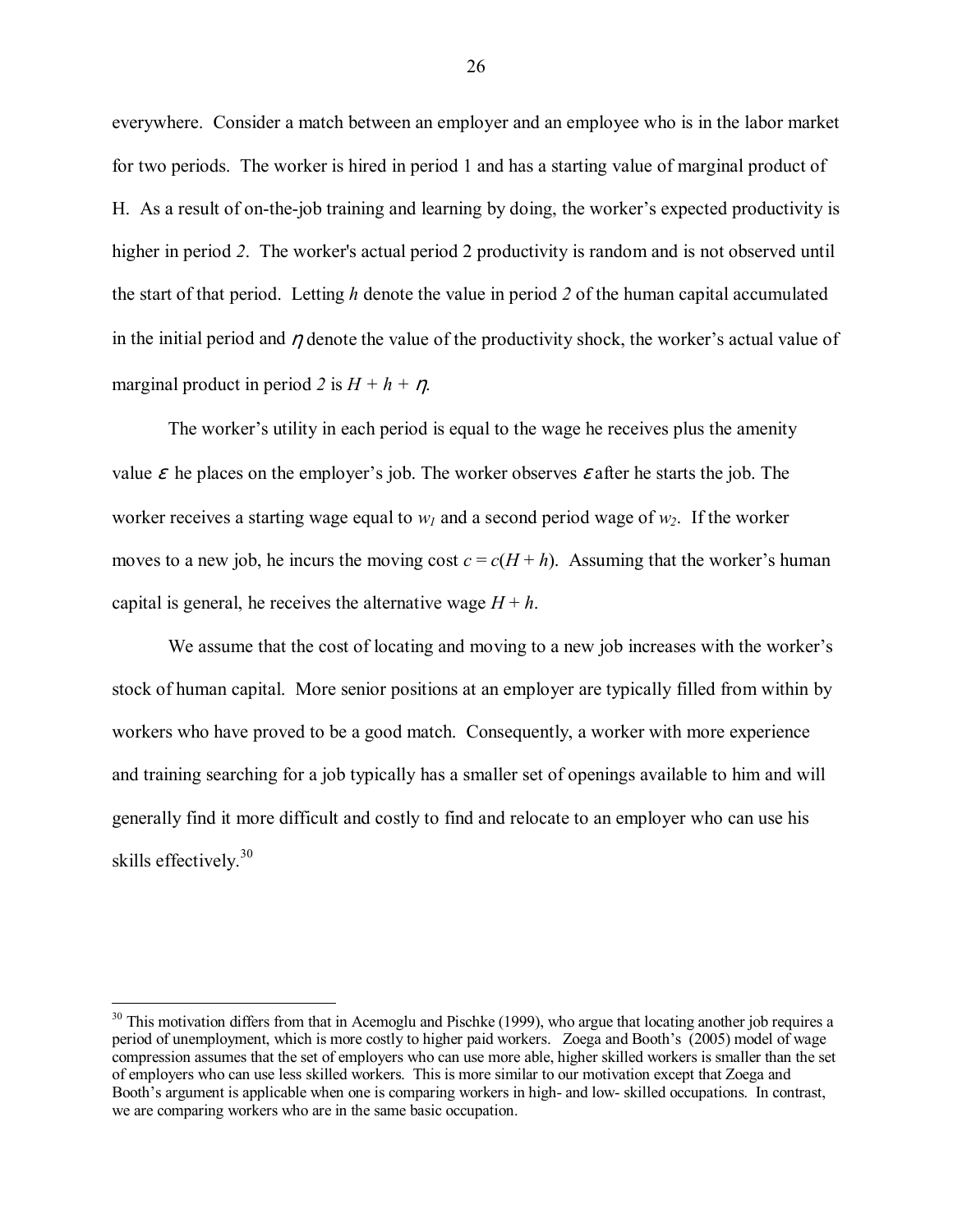Because the value of  $\eta$  is the private information of the employer and the value of  $\varepsilon$  is the private information of the worker, we assume, like Hashimoto, that the two parties cannot contract on the basis of the realized values of  $\eta$  and  $\varepsilon^{31}$  Letting

$$
(16) \quad D = H + h - w_2
$$

denote the rent the employer extracts when  $\eta$  is zero, the employer dismisses the worker if  $\eta$  < - *D*. It pays for the worker to quit when  $\varepsilon < \varepsilon^c = D - c$ . The probability of a dismissal or layoff is  $L = \int$ − −∞ = *D*  $L = \int g(\eta) d\eta$  and the probability of a quit are thus given by  $Q = \int$ −∞ *c*  $Q = \int_{0}^{\varepsilon} f(\varepsilon) d\varepsilon$ , where  $g(\cdot)$  and  $f(\cdot)$ 

denote the density functions of  $\eta$  and  $\varepsilon$ .

The expected gain to the worker from his match with the employer is given by  $U = w_1 + \delta((1-L)(1-Q)E(w_2 + \varepsilon | \varepsilon \ge \varepsilon^c) + ((1-L)Q + L)(H + h - c)$ , where  $\delta$  denotes the discount factor. The worker is willing to form a match with the employer if *U* is at least as great as the expected utility  $U^4$  available to experienced workers elsewhere in the labor market. The employer's expected gain from his match with the worker is  $\pi = H - w_1 + \delta(1-L)(1-Q)E(D+\eta)$ <sup>≥</sup> *-D*).

The employer chooses first and second period wages to maximize  $\pi$  subject to the constraint that  $U \geq U^4$ . Note that the first period wage simply serves to divide up the total return to the match between the employer and worker. In a competitive labor market, the first period wage is bid up until the employer's expected profit over the two periods is driven to zero, or

$$
(17) \quad w_l = H + \delta(l-L)(l-Q) \mathop{\mathrm{E}}\nolimits(D+\eta \mid \eta \geq D).
$$

 $\overline{a}$ 

 $31$  Mortensen (1978) shows that inefficient separations can be eliminated if the employee and employer post turnover bonds that provide compensation for losses imposed by the other's decision to separate. While one occasionally observes turnover bonds, as noted by Black and Loewenstein (1998), their general use is limited by the fact that they are hard to implement when the exact value of the match to one party is not known by the other party. In addition, as noted by Carmichael (1983), turnover bonds suffer from the disadvantage of providing the worker and employer with an incentive to induce the other party to initiate turnover.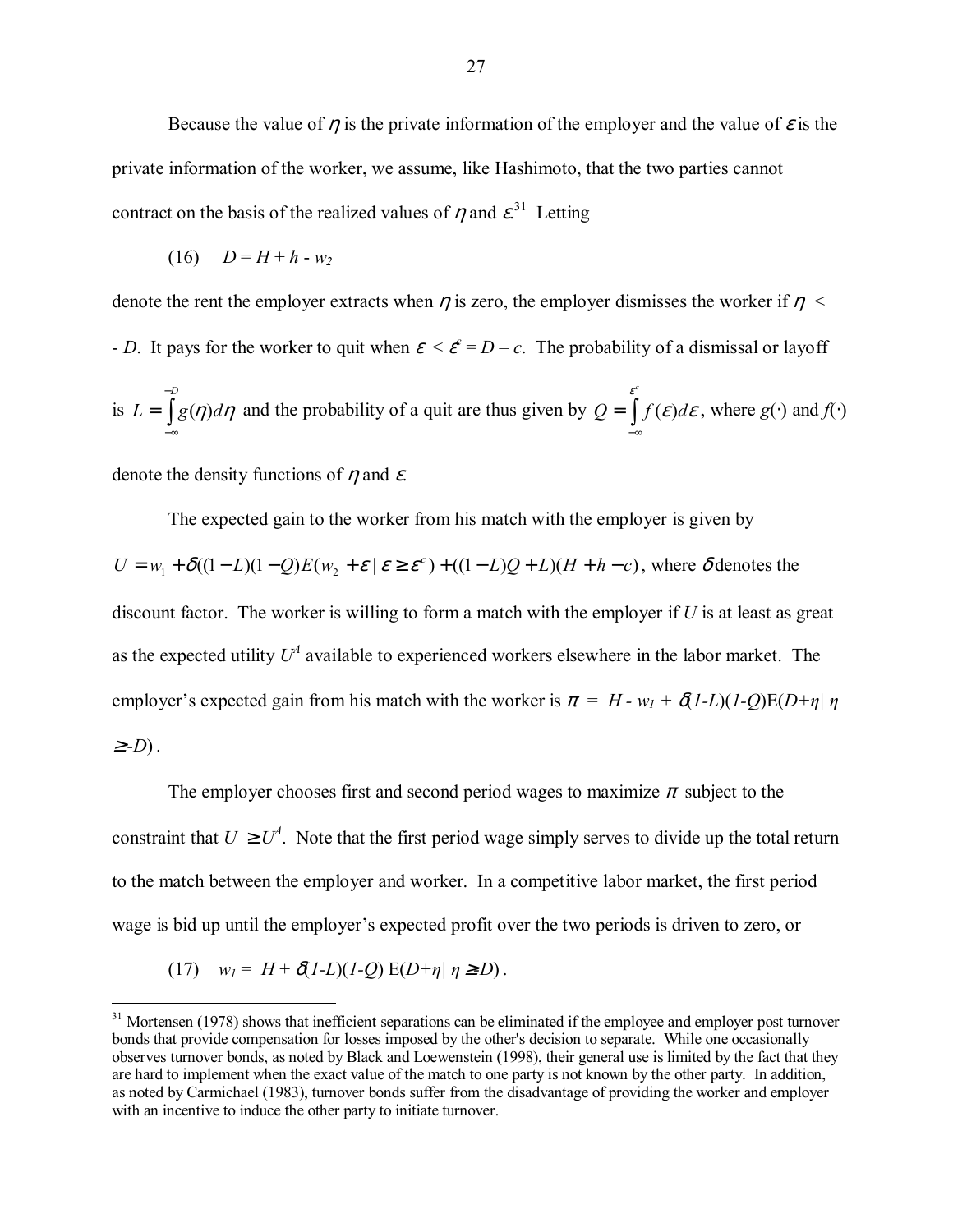When the employer decides whether or not to dismiss a worker, he does not take into account the potential loss that the dismissal imposes on the worker. Similarly, when the worker decides whether to quit, he does not take into account the potential loss that a quit imposes on the employer. The optimal second period wage, or, equivalently, the optimal *D*, minimizes the expected loss from inefficient separations. Differentiating and rearranging terms one finds that at the optimum

(18) 
$$
f(\varepsilon^c) \int_{-D}^{\infty} (\eta + D)g(\eta) d\eta = g(-D) \int_{\varepsilon^c}^{\infty} (\varepsilon - \varepsilon^c) f(\varepsilon) d\varepsilon,
$$

or equivalently,  $(\partial Q/\partial D)(I-L)E(\eta+D|\eta>-D) = -(\partial L/\partial D)(I-Q)E(\varepsilon\text{-}\mathcal{E}|\varepsilon> \mathcal{E}^{\ell})$ : the reduction in the worker's expected capital loss from a marginal increase in  $D$  must just equal the increase in the employer's expected capital loss. $32$ 

Let  $D^0$  denote the optimal value of *D*. Differentiating (17) with respect to *h*, one finds that

$$
(19) \qquad \partial D^0 / \partial h = Mc'(H + h) \,,
$$

where  $0 \le M \le 1$ <sup>33</sup> So if greater human capital accumulation is associated with higher mobility costs, the employer will share part of the return with the worker. Differentiating (17) yields

(20) 
$$
\frac{\partial w_1}{\partial h} = \frac{\partial c'(1 - Q)M + f(\varepsilon^{c})(1 - M)(\int_{-D^0}^{\infty} (D^0 + \eta g(\eta)) d\eta) > 0.
$$

<sup>32</sup> The second-order condition to the maximization condition requires that  $\frac{\partial^2 G}{\partial D^2} < 0$ , which is equivalent to  $A + B > 0$ , where  $A = g(-D) | f(\varepsilon) d\varepsilon + f'(\varepsilon^c) | (D + \eta) g(\eta) d\eta$ ε  $A \equiv g(-D) | f(\varepsilon)d\varepsilon + f'(\varepsilon^c) | (D + \eta)g(\eta)d\varepsilon$  $(-D)\int_{\varepsilon}^{\infty} f(\varepsilon) d\varepsilon + f'(\varepsilon^c) \int_{-D^c}^{\infty} (D + \eta) g(\eta)$ − ∞  $\equiv g(-D) | f(\varepsilon)d\varepsilon + f'(\varepsilon^c) | (D+\eta)g(\eta)d\eta$  and  $B \equiv f(\varepsilon^c) |g(\eta)d\eta + g'(-D) |(\varepsilon - \varepsilon^c) f(\varepsilon)d\varepsilon.$  $\eta$   $\varepsilon$ *c c*  $\equiv f(\varepsilon^c) \int_a^{\infty} g(\eta) d\eta + g'(-D) \int_a^{\infty} (\varepsilon - \varepsilon^c) f(\varepsilon) d\varepsilon$ . This condition is satisfied provided that the responsiveness

of the quit rate and of the dismissal rate does not decrease too much as the wage rate increases. Henceforth we assume that A and B are both positive.

<sup>33</sup> Specifically, 
$$
M = \frac{A}{A+B}
$$
.

 $\overline{a}$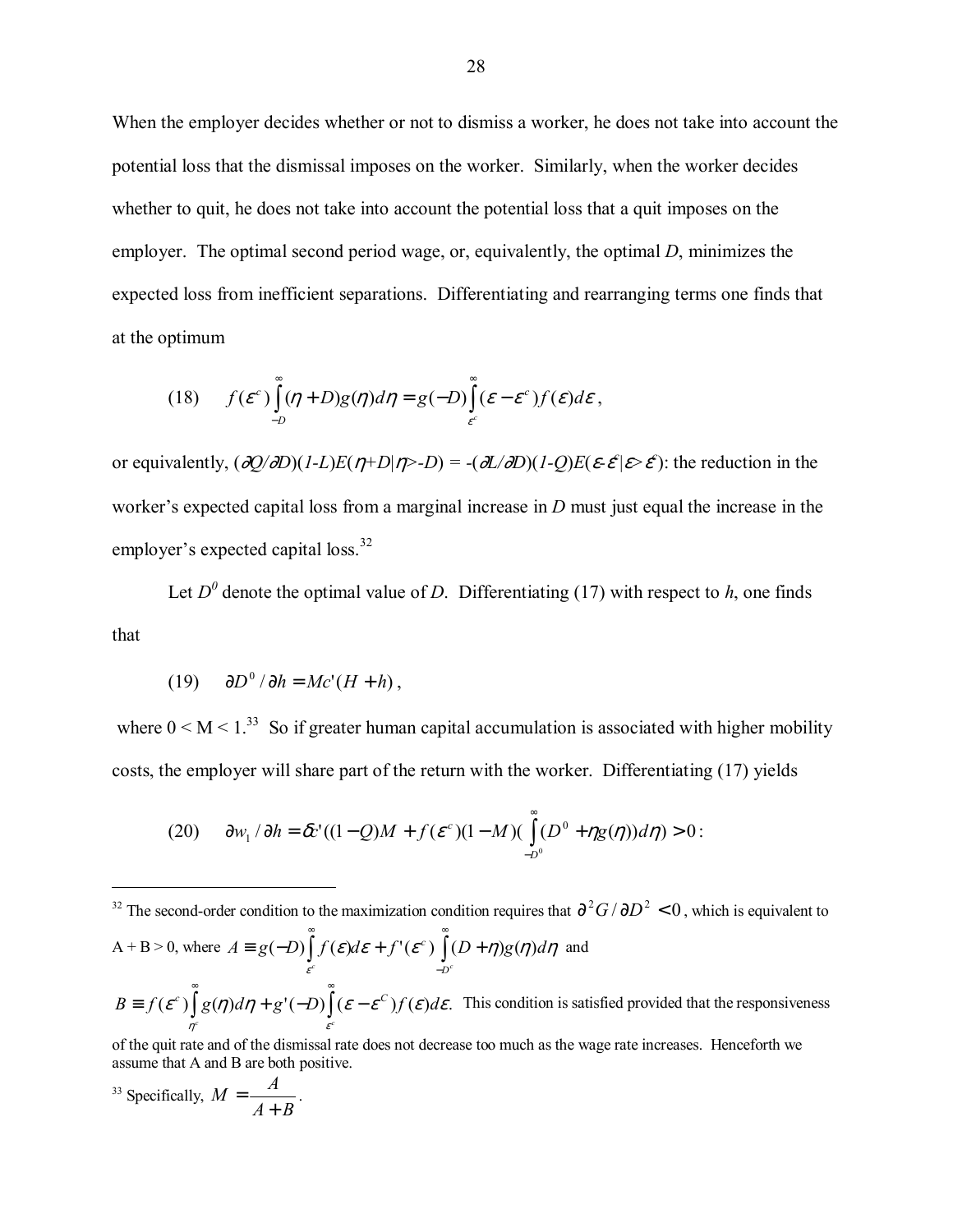the higher rent earned by the employer in the second period is paid to the worker in the form of a higher first period wage (generating a positive value for the coefficient  $\gamma_{\rm g}$  in equation (1) above, unlike the Becker model). Finally, differentiating (17) with respect to *H* yields

(21) 
$$
\partial w_1 / \partial H = 1 + \delta (1 + \phi') c' (M (1 - Q) + f(\varepsilon'') (1 - M) (\int_{-D^0}^{\infty} (D^0 + \eta g(\eta)) d\eta) > 1.
$$

The increase in mobility costs from the higher *H* leads to rent extraction in the second period, which is compensated for by a higher wage in the first period. Thus the variation in the starting wage *exceeds* the variation in starting productivity, contrary to our empirical results. Note that we have assumed that an employer hiring a new worker does not have any monopsony power, so that the newly hired worker's expected lifetime compensation equals his expected lifetime value of marginal product. As mentioned above, allowing monopsony power breaks this equality, with the result that there is no clear prediction as to whether variation in the starting wage exceeds or is less than variation in starting productivity.

#### Equity Norms

We now posit the existence of an "equity norm" that prevents an employer from paying retained workers less than equally productive experienced workers hired from the outside. Such a norm implies that a worker who moves to a new employer in period 2 will realize a smaller return to his initial general human capital investment and will be less likely to quit. Specifically, letting the wage the worker can receive at an alternative employer be given by  $H + h \cdot D^4$ , the minimum value of  $\varepsilon$  such that the worker does not quit is now given by  $\varepsilon^c = D - D^4 - c$ .

Other than the changed definition  $\mathcal{E}$ , condition (18) is unchanged. This condition implicitly defines *D* as a function of  $D^4$ :  $D = \chi(D^4)$ . Differentiating *D* with respect to  $D^4$ , one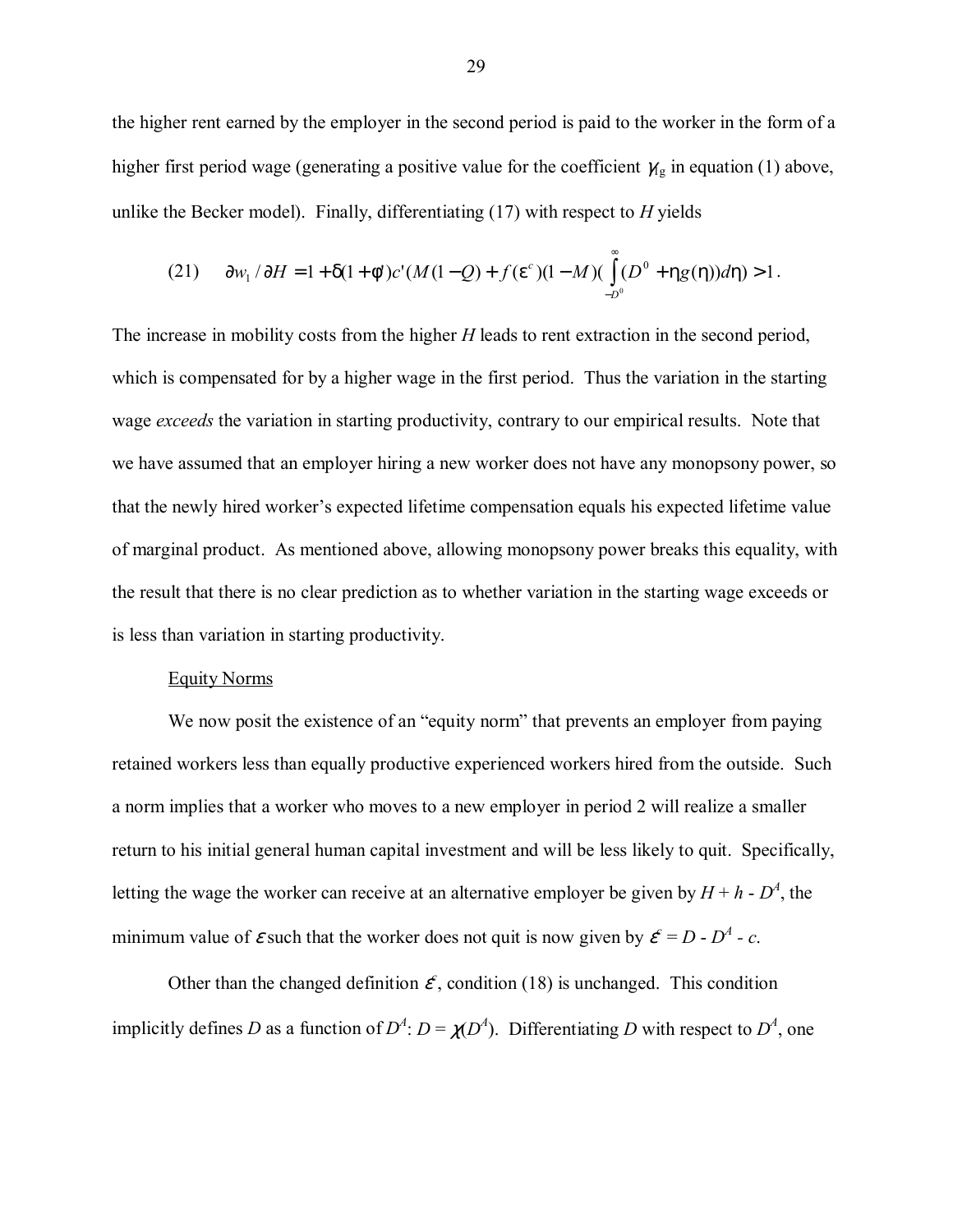finds that  $\chi' = M$ : a reduction in the alternative wage causes a partial reduction in the second period wage offered by a worker's initial employer.

Competition for experienced workers will ensure that they do not receive less than retained workers. Thus, if all employers hire a mix of inexperienced and experienced workers, labor market equilibrium requires that  $D = D<sup>4</sup>$ . Note that when  $D = D<sup>4</sup>$ ,  $\mathcal{E} = -c$ . The equity norm equilibrium conditions therefore reduce to

(22) 
$$
f(-c)\int_{-D^c}^{\infty} (D+\eta)g(\eta)d\eta = g(-D)\int_{-c}^{\infty} (c+\varepsilon)f(\varepsilon)d\varepsilon.
$$

Let  $D^*$  denote the equilibrium value of *D*. It follows immediately that  $D^* < D^0$ .

Unlike the case without equity constraints, and consistent with our empirical results, the equity norm implies that the variation in starting productivity will generally exceed the variation in the starting wage. For example, suppose that starting differences in the stock of human capital are fully offset by differences in human capital accumulation during the first period of employment and let  $\overline{H}$  denote the stock of human capital achieved by all workers in the second period. Then a new worker will not receive compensation for any starting human capital that exceeds  $\overline{H} - D^*$ .

The existence of an equity norm also affects the extent to which employers share in the return to human capital accumulation. Specifically, differentiating (22), one finds after a little algebra that

 $(d23)$   $\partial D^* / \partial h = Mc'(h)/(1 - M)$ .

Comparing (23) and (19), one sees that that the existence of an equity norm amplifies the initial tendency by employers to share in the costs and returns to general human capital investment. In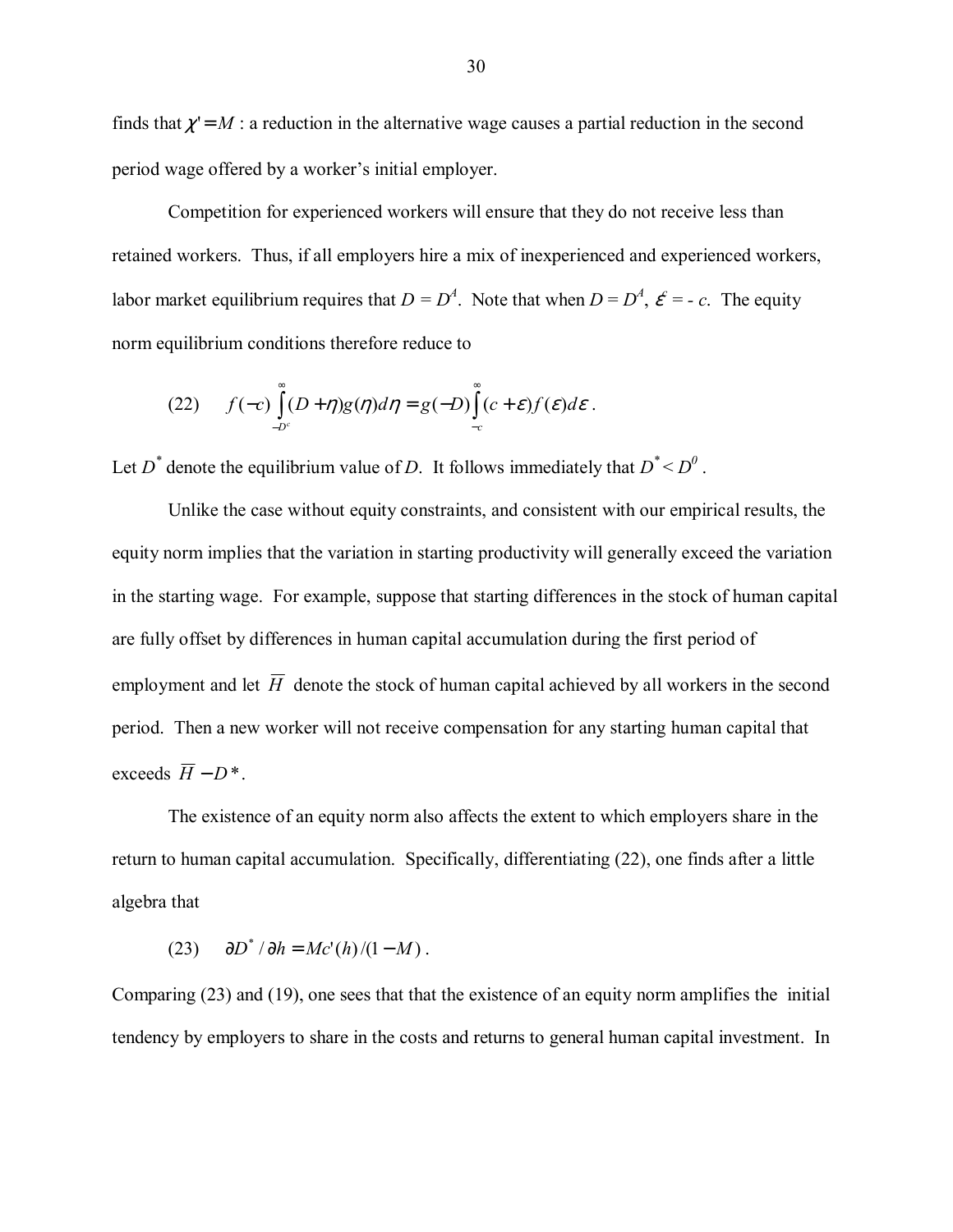terms of our empirical model, this implies a reduction in  $c_2$  and an increase in  $c_1$ . While  $c_1$  is not precisely estimated, our model is consistent with low values of  $b_1$  and  $c_2$ .

In deriving the equity-norm equilibrium, we have assumed that employers hire a mix of inexperienced and experienced workers. This will be the case if inexperienced and experienced workers are strong complements in production, something which seems consistent with casual observation. For example, it may be efficient to place less skilled, inexperienced workers in less demanding tasks and let experienced workers concentrate on certain critical tasks for which they are better suited. Or part of experienced workers' higher value may stem from the informal training that they provide to less experienced workers.<sup>34</sup>

#### **V. Conclusion**

 $\overline{a}$ 

Exploiting the richness of the EOPP data, this paper has analyzed the relationship between wages and productivity during the early years of an employment relationship. The EOPP data show that worker productivity grows substantially during the early part of the employment relationship: productivity after two years is on average eighty percent higher than at the start of the job. The data also indicate that most of the growth in productivity occurs at the very start of the job, with sixty-four percent of the growth in two year productivity occurring during the first three months.

Even when one corrects for measurement error and the fact that expected productivity beyond the start of the job may be folded into the starting wage if wage revisions are not instantaneous, one finds that variation in productivity is only partially reflected in wages. One observes this along two dimensions. First, there is compression in the starting wage. Starting productivity differences for workers in the same  $job - in$  large part driven by differences in

<sup>&</sup>lt;sup>34</sup> In their formally similar model, Akerlof and Yellen (1990) consider equilibria with segregation of different types of workers; detailed analysis of these equilibria in the present case is outside the scope of this paper.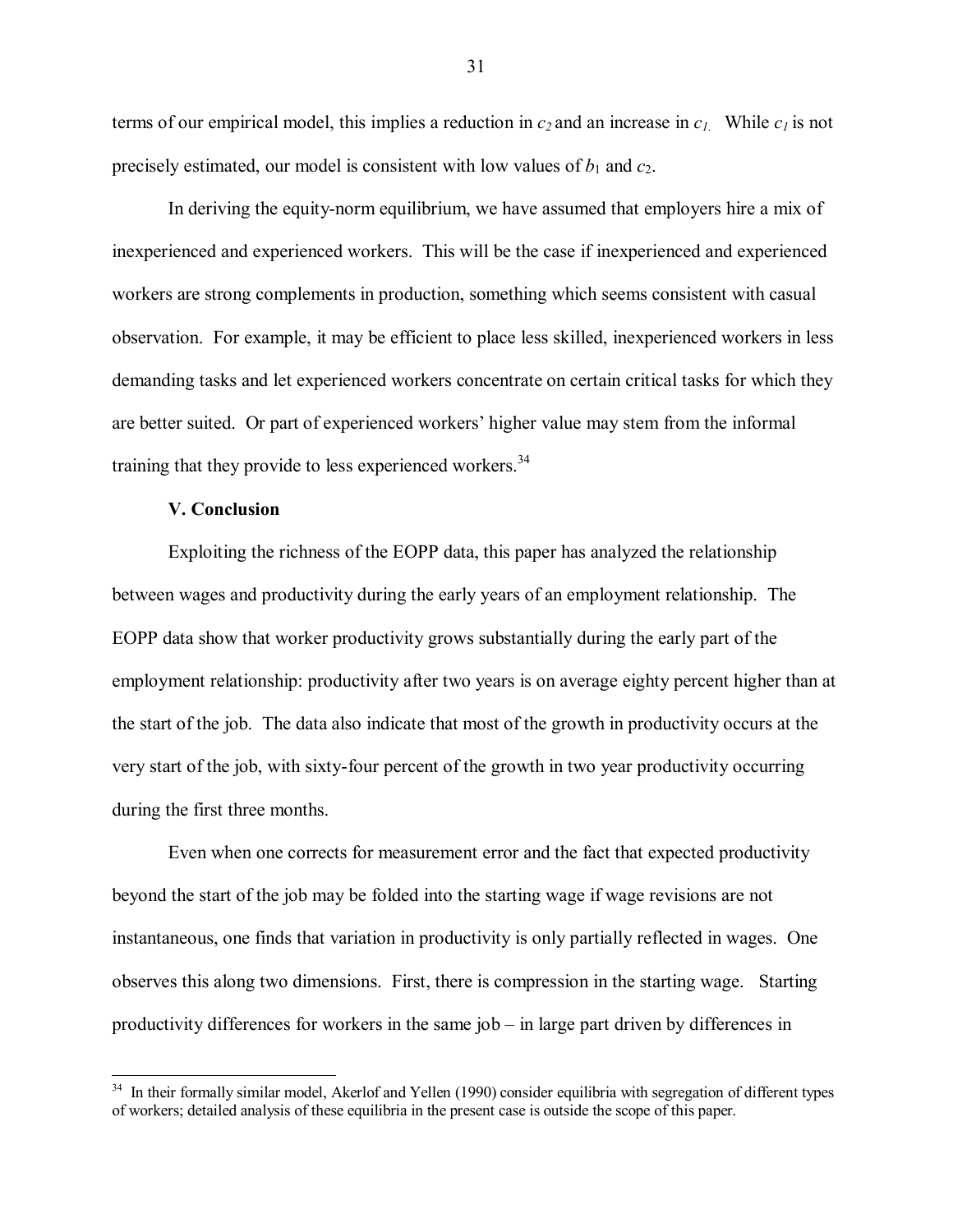relevant experience - are only partially reflected in starting wage differences even when one controls for differences in human capital acquisition. Second, productivity growth stemming from human capital accumulation while on the job is only partially reflected in wage growth, reflecting employer sharing of the costs and returns to human capital acquisitions and/or increased wage compression over time.

Our empirical findings can be explained by adding equity norms to a simple model of employer sharing of the costs of human capital. Our model has two key features. First, similar to Zoega and Booth (2005), the cost of locating and moving to a new job increases with the worker's stock of human capital, reflecting the fact that more highly skilled workers typically have a smaller set of potential employers to choose from. Second (and to our knowledge unique to our model), in offering wages to new workers, an employer is constrained by the fact that his senior workers will be unhappy and uncooperative if they receive a lower wage than other workers who are no more productive. In equilibrium, there can be substantial wage compression: higher productivity resulting from the acquisition of human capital is only partially reflected in wages, whether the human capital accumulation occurs on the current job or at other jobs.

Similar to Acemoglu and Pischke (1999) and Zoega and Booth (2005), a key feature of our model is the association of wage compression with employers' sharing the cost of human capital acquisition. Our estimate of the sharing effect is right signed, but the data are unfortunately insufficient to estimate the sharing effect precisely. Acemoglu and Pischke (1999) and Booth and Zoega (2004) suggest that compression may be associated with willingness of firms to train workers. Unfortunately, the data do not allow precise estimation of the difference in wage compression between low- and high-training firms. Thus, while the presence of wage compression receives strong support in our data, we have little to say empirically about the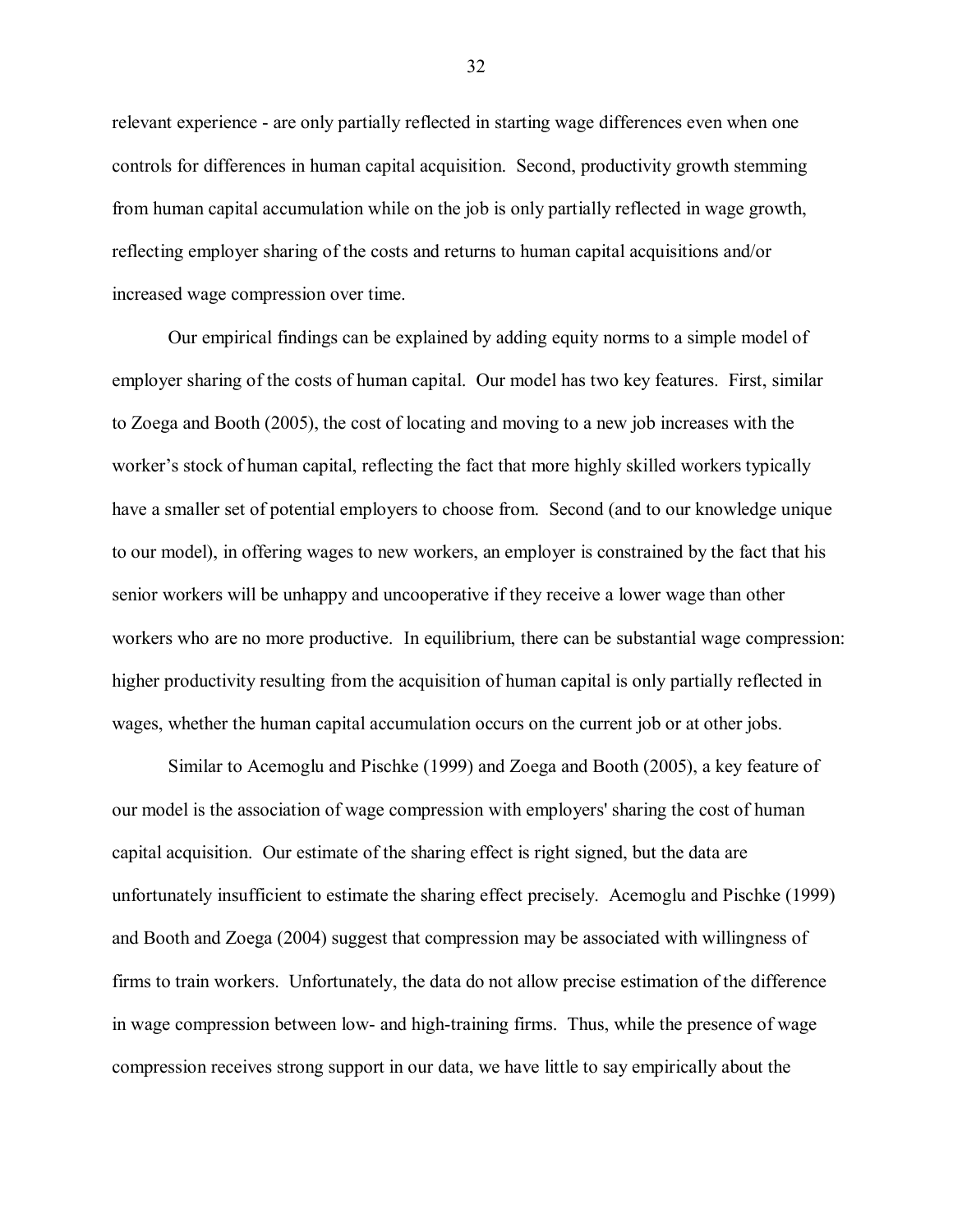implications of this finding. Further empirical analysis is required to test models associating wage compression with employer cost sharing or employer provision of training. This analysis is made difficult by the paucity of data sets with information on productivity.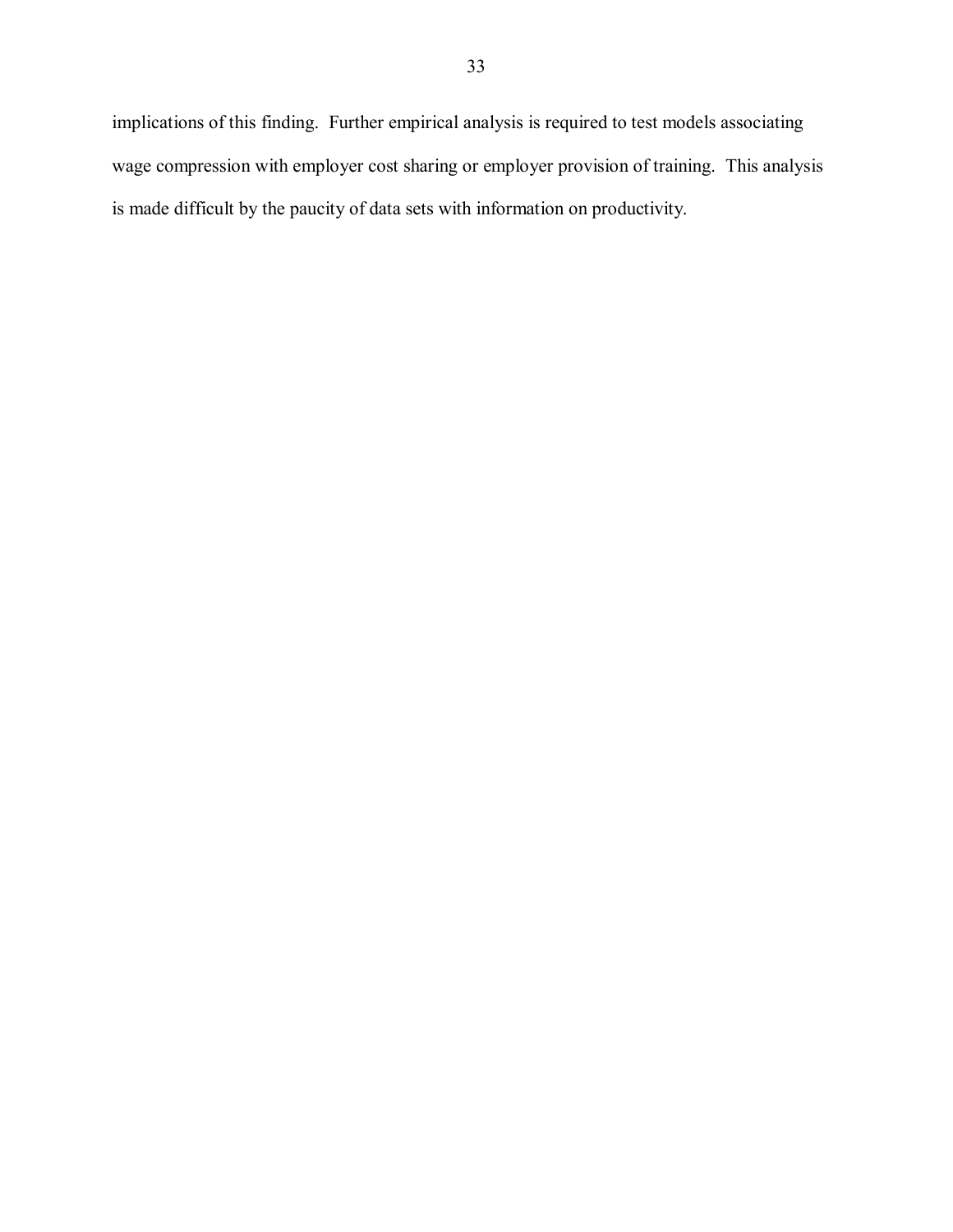References

- Acemoglu, Daron and Jorn-Steffen Pischke. 1998. "Why do Firms Train: Theory and Evidence." *The Quarterly Journal of Economics* Vol. 113, No. 3 (February), pp. 79-119.
- Acemoglu, Daron and Jorn-Steffen Pischke. 1999. "The Structure of Wages and Investment in General Training." *Journal of Political Economy* Vol. 107, No. 3 (June), pp. 539-572.
- Akerlof, George A. and Janet Yellen. 1990. "The Fair-Wage Effort Hypothesis and Unemployment." *The Quarterly Journal of Economics* Vol. 102, No. 2 (May), pp. 255-283.
- Almeida-Santos, Fellipe and Karen Mumford. 2004. Employee Training and Wage Compression in Britain," IZA Discussion Paper No. 1197.
- Angrist, Joshua D. and Guido W. Imbens. 1995. "Two-Stage Least Squares Estimation of Average Causal Effects in Models with Variable Treatment Intensity." *Journal of the American Statistical Association* Vol. 90, No. 430. (June), pp. 431-442.
- Angrist, Joshua D., Guido W. Imbens, and Donald B. Rubin. "Identification of Causal Effects Using Instrumental Variables." *Journal of the American Statistical Association* Vol. 91, No. 434 (June), pp. 444-455.
- Autor, David. 2001. "Why Do Temporary Help Firms Provide Free General Skills Training?" *Quarterly Journal of Economics* Vol. 116, No. 4 (Nov.), 1409-1448.
- Balmaceda, Felippe. 2005. *''Firm-Sponsored General Training,'' Journal of Labor Economics* Vol. 23 No. 1 (January), pp. 115-134.
- Barron, John M., Mark C. Berger, and Dan A. Black. 1999. *"Do Workers Pay for On-the-Job* Training?î *Journal of Human Resources* Vol. 34, No. 2, pp. 235-252.
- Bartel, Ann P. 1995. "Training, Wage Growth, and Job Performance: Evidence from a Company Database.î *Journal of Labor Economics* Vol 13, No.3 (July), pp. 401-425.
- Becker, Gary S. 1962. "Investment in Human Capital: A Theoretical Analysis." *Journal of Political Economy* Vol. 70 Supplement (October), pp. 9-49.
- Bishop, John. 1987. "The Recognition and Reward of Employee Performance." *Journal of Labor Economics* Vol. 4, No. 4, Part 2 (October), pp. S36- S56.
- Bishop, John. 1991. "On-the-Job Training of New Hires" in *Market Failure in Training*, edited by David Stern and Josef Ritzen, New York, Springer Verlag, pp. 61-96
- Black, Dan A. and Mark A. Loewenstein. 1997. "Dismissals and Match-Specific Rents." *Labour Economics: An International Journal* Vol 4, No. 4 (December), pp. 325-340.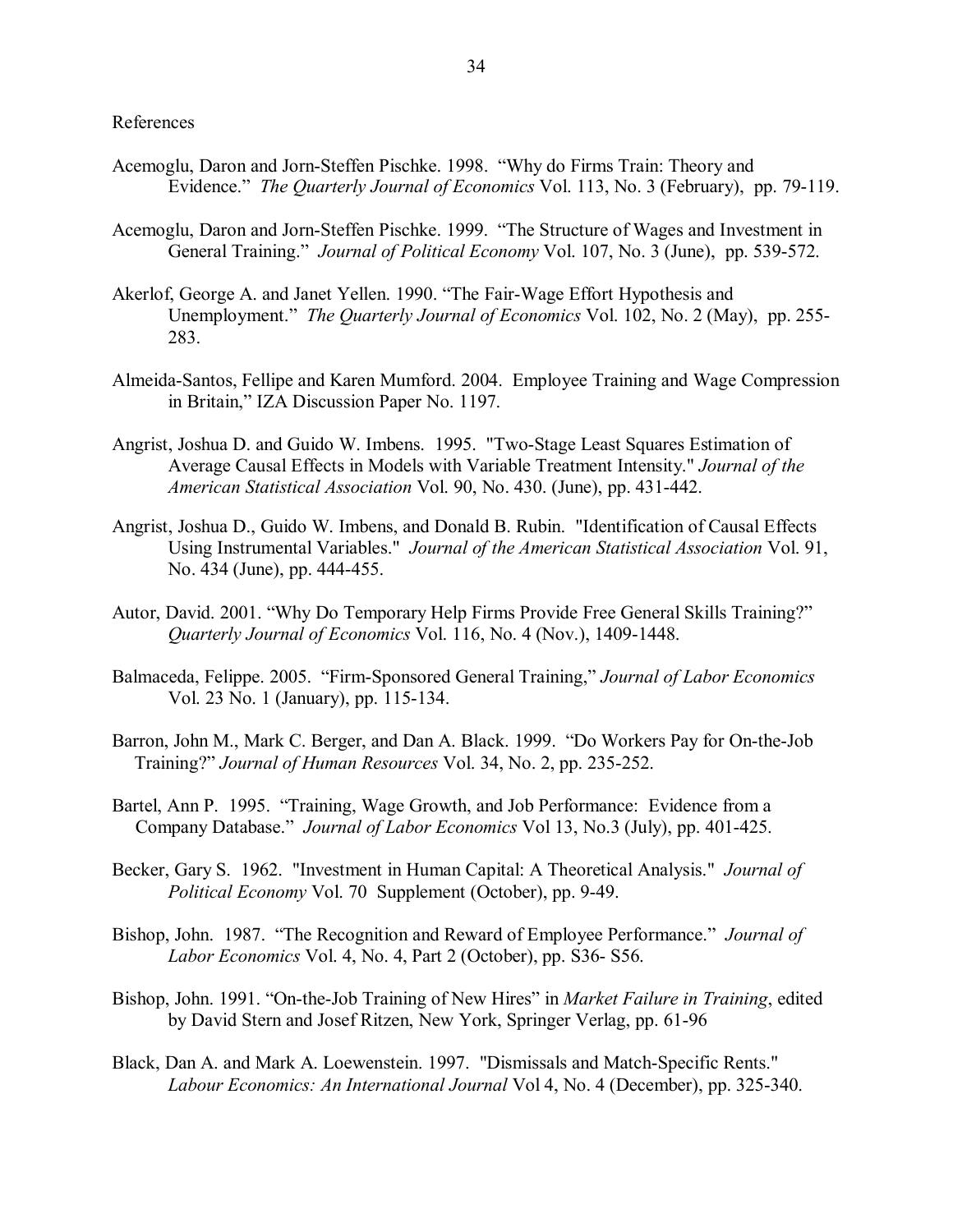- Bollinger, Christopher R., and Amitabh Chandra. 2005. "Iatrogenic Specification Error: A Cautionary Tale of Cleaning Data." *Journal of Labor Economics* Vol. 23. No. 2 (April), pp. 235-257.
- Booth, Allison L. and Mark L. Bryan. 2002. "Who Pays for Training: New Evidence for British Men and Women," IZA Discussion Paper No. 486.
- Booth, Allison L. and Gylfi Zoega. 2004. "Is Wage Compression a Necessary Condition for Firm-Financed Genera Training?î *Oxford Economic Papers* Vol. 56, pp. 88-97.
- Brunello, Giorgio, "Is Training More Frequent when Wage Compression is Higher? Evidence from 11 European countries," The Fondazione Eni Enrico Mattei Note di Lavoro Series 10.2002.
- Carmichael, H. Lorne. 1983. "Firm-Specific Human Capital and Promotion Ladders." *Bell Journal of Economics* Vol. 14, No. 2 (Spring), pp. 251-58.
- Chang, Chun and Yijiang Wang. 1996. "Human Capital Investment Under Asymmetric Information: The Pigovian Conjecture Revisited.î *Journal of Labor Economics* Vol. 14 No. 3 (July), pp. 505-519.
- Charness, Gary and Peter Kuhn, 2005. "Pay Inequality, Pay Secrecy, and Effort: Theory and Evidence," Working Paper, University of California, Santa Barbara.
- Ericson, Thomas. 2004. *The Effects of Wage Compression on Training: Swedish Empirical* Evidence," Institute for Labour Market Policy Evaluation Working Paper No. 2004.15.
- Frank, Robert H. 1984. "Are Workers Paid their Marginal Product?" *American Economic Review* Vol. 74, No. 4 (September), pp. 549-571.
- Frazis, Harley and Mark A. Loewenstein. 2005. "Reexamining the Returns to Training: Functional Form, Magnitude, and Interpretation" *Journal of Human Resources* Vol. 40, No. 2 (Spring), pp 453-476.
- Harhoff, D. and T.J. Kane. 1997. "Is the German Apprentieship Systema a Panacea for U.S. Labor Market?î *Journal of Population Economics* Vol 10, pp. 171-196.
- Hashimoto, Masanori. 1981. "Firm-Specific Investment as a Shared Investment." *American Economic Review* vol. 71, No. 3 (June), pp. 475-482.
- Katz, Eliakim and Adrian Ziderman. 1990. "Investment in General Training: The Role of Information and Labour Mobility." *The Economic Journal*, pp. 1147-58.
- Loewenstein, Mark A. and James R. Spletzer. 1998. "Dividing the Costs and Returns to General Training,î *Journal of Labor Economics* Vol. 16 No. 1 (January), pp. 142-171.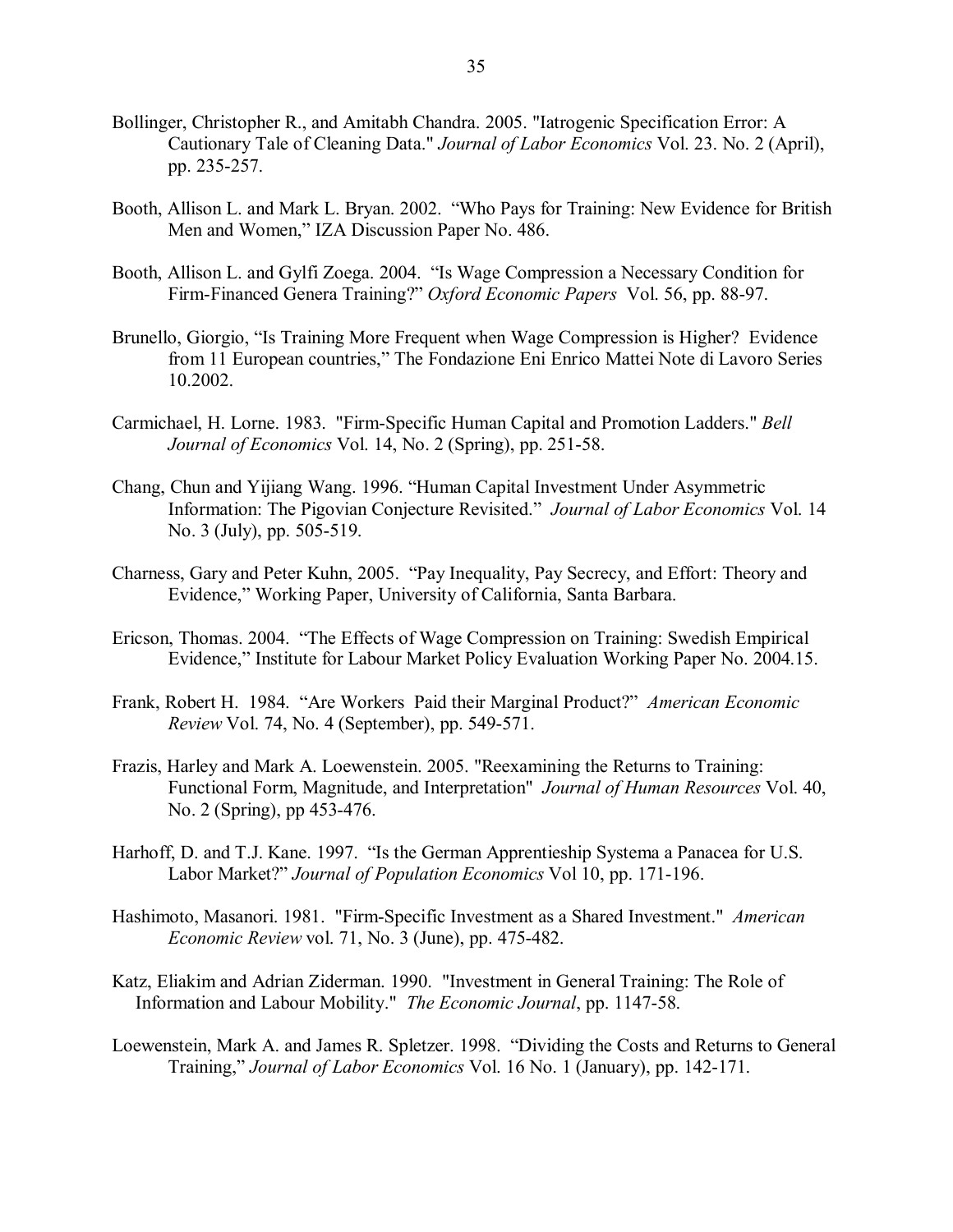- Loewenstein, Mark A. and James R. Spletzer. 1999. "General and Specific Training: Evidence and Implications," *Journal of Human Resources* Vol. 34, No. 4 (Fall), pp. 710-733
- Medoff, James and Katherine Abraham. 1981. "Are Those Paid More Really More Productive? The Case of Experience.<sup>"</sup> *Journal of Human Resources* Vol. 16, pp. 186-216.
- Mortensen, Dale T. 1978. "Specific Capital and Labor Turnover" *Bell Journal of Economics* Vol. 9, No. 2 (Autumn), pp. 572-86.
- Peraita, Carlos. 2001. "Testing the Acemoglu-Pischke model in Spain," *Economics Letters* Vol. 72, No. 1, pp. 107-115.
- Salop, Joanne and Steven Salop. 1976. "Self-Selection and Turnover in the Labor Market," *Quarterly Journal of Economics*, Vol. 90, No. 4 (Nov., 1976), pp. 619-627
- Schmidt, Frank L. and John E. Hunter. 1983. "Individual Differences in Productivity: An Empirical Test of Estimates Derived from Studies of Selection Procedure Utility," *Journal of Applied Psychology* Vol 68, pp. 407-414.
- Zoega, Gylfi and Alison L. Booth. 2005. "Worker Heterogeneity, Intra-Firm Externalities, and Wage Compression." Birkbek Working Papers in Economics and Finance, Number 0515.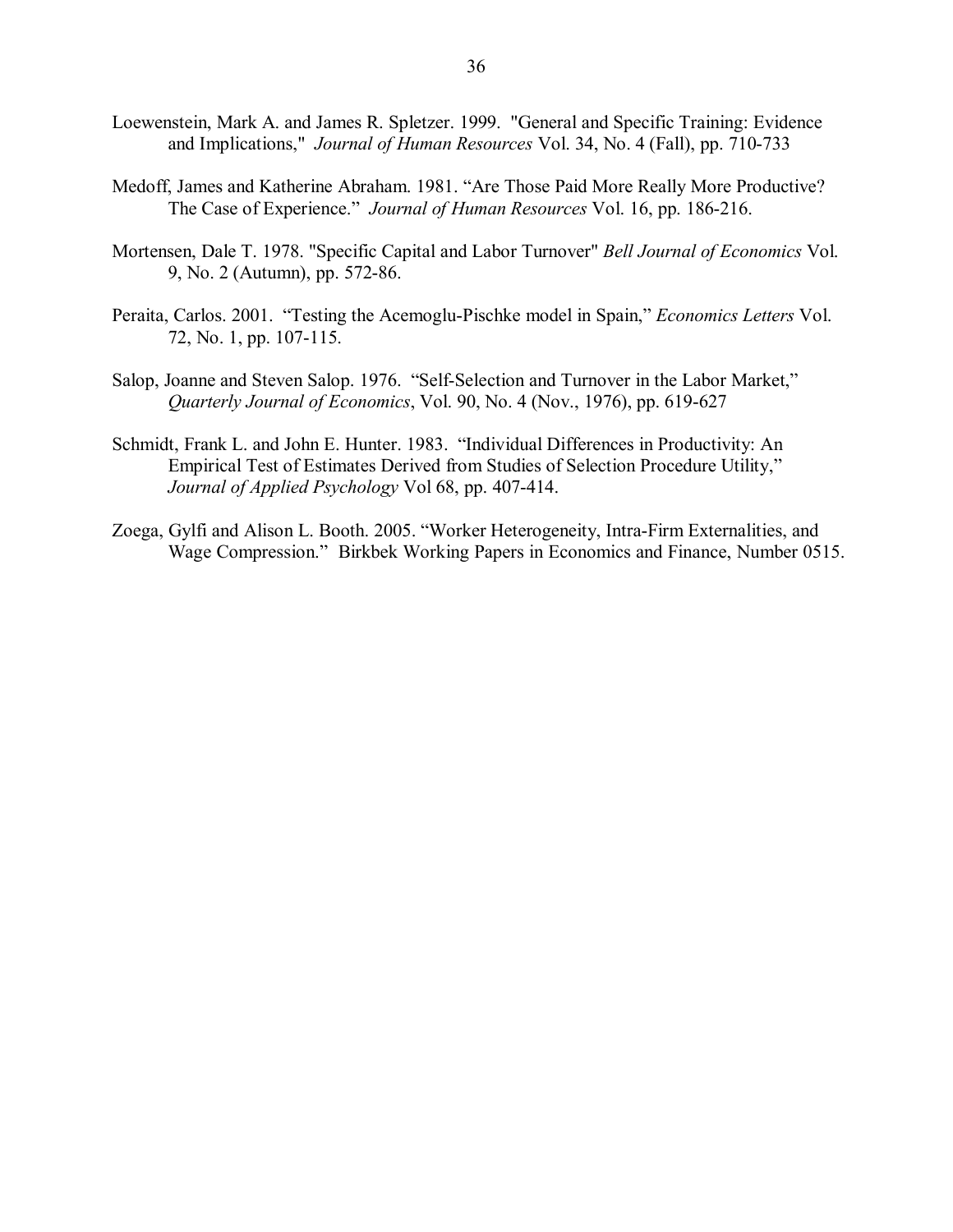## Descriptive Statistics

| Variable                                       | Mean  | Std. Dev. | Min              | Max     |
|------------------------------------------------|-------|-----------|------------------|---------|
| Ln Prod. Growth over initial 2 years           | 0.80  | 1.14      | $-1.10$          | 6.91    |
| Ln Prod. Growth over initial 3 months          | 0.51  | 0.94      | $-1.37$          | 6.69    |
| Ln Prod. Growth from third month until         | 0.29  | 0.43      | $-1.25$          | 6.22    |
| end of second year                             |       |           |                  |         |
| Ln Wage Growth                                 | 0.18  | 0.20      | $-1.99$          | 1.95    |
| Age                                            | 27.00 | 9.08      | 16.00            | 64.00   |
| Vocational schooling                           | 0.28  | 0.45      | 0.00             | 1.00    |
| Temporary or seasonal job                      | 0.15  | 0.35      | 0.00             | 1.00    |
| Part-time job                                  | 0.21  | 0.41      | 0.00             | 1.00    |
| Union                                          | 0.11  | 0.28      | 0.00             | 1.00    |
| Ln establishment size                          | 2.91  | 1.51      | 0.00             | 8.60    |
| Female                                         | 0.45  | 0.50      | 0.00             | 1.00    |
| Tenure (weeks)                                 | 67.38 | 71.55     | 1.10             | 1152.67 |
| High School Indicator                          | 0.76  | 0.42      | $\boldsymbol{0}$ |         |
| College indicator                              | 0.12  | 0.32      | $\theta$         | 1       |
| Ln (formal tr. hours + 1)                      | 0.48  | 1.30      | 0.00             | 6.46    |
| Ln (informal tr. hours $+1$ )                  | 3.43  | 1.52      | 0.00             | 7.60    |
| Ln (hours watch others, typical, $+1$ )        | 2.75  | 1.73      | 0.00             | 6.88    |
| Ln (weeks until fully trained, typical, $+1$ ) | 2.21  | 1.23      | 0.00             | 6.03    |
| Ln (weeks rel. experience $+1$ )               | 2.86  | 2.44      | 0.00             | 7.64    |
| Ln (formal tr., typical $+1$ )                 | 0.50  | 1.34      | $\boldsymbol{0}$ | 6.69    |
| Ln (informal tr., typical, $+1$ )              | 3.56  | 1.48      | $\boldsymbol{0}$ | 7.60    |
| $Obs.*$                                        | 1,543 |           |                  |         |

\*There are 1,471 observations with information on relevant experience and 1,538 observations with information on informal training.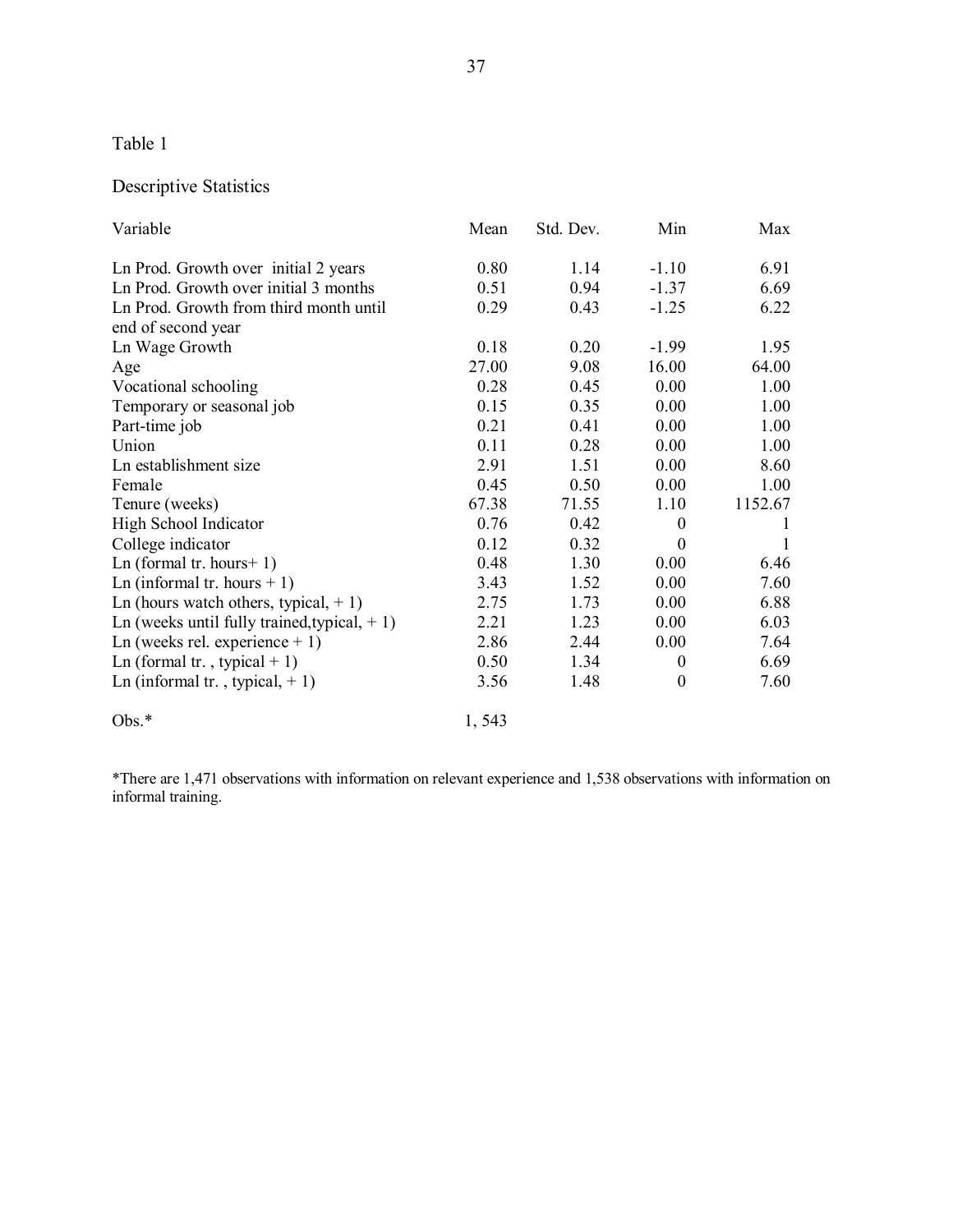## OLS Wage Equations

|                                           | <b>Starting Productivity is</b><br>average productivity during<br>the first two weeks | <b>Starting Productivity is</b><br>average productivity<br>during the first three<br>months |
|-------------------------------------------|---------------------------------------------------------------------------------------|---------------------------------------------------------------------------------------------|
| Typical worker's log productivity         | 0.027                                                                                 | 0.073                                                                                       |
| growth over two years                     | (0.004)                                                                               | (0.011)                                                                                     |
| Difference between log starting           |                                                                                       |                                                                                             |
| productivity of typical worker and        | 0.015                                                                                 | 0.023                                                                                       |
| log starting prod. of most recent<br>hire | (0.008)                                                                               | (0.013)                                                                                     |
| Union                                     | $-0.011$                                                                              | $-0.010$                                                                                    |
|                                           | (0.018)                                                                               | (0.018)                                                                                     |
| Log of establishment size                 | 0.0005                                                                                | 0.0013                                                                                      |
|                                           | (0.0036)                                                                              | (0.0036)                                                                                    |
| Weeks tenure                              | 0.0009                                                                                | 0.0009                                                                                      |
|                                           | (0.0001)                                                                              | (0.0001)                                                                                    |
| High School difference*                   | 0.007                                                                                 | 0.007                                                                                       |
|                                           | (0.016)                                                                               | (0.016)                                                                                     |
| College difference                        | 0.036                                                                                 | 0.035                                                                                       |
|                                           | (0.021)                                                                               | (0.021)                                                                                     |
| Vocational training difference            | $-0.001$                                                                              | 0.006                                                                                       |
|                                           | (0.011)                                                                               | (0.011)                                                                                     |
| Female difference                         | 0.003                                                                                 | 0.003                                                                                       |
|                                           | (0.010)                                                                               | (0.010)                                                                                     |
| Age difference                            | 0.009                                                                                 | 0.009                                                                                       |
|                                           | (0.003)                                                                               | (0.003)                                                                                     |
| Age squared difference/100                | $-0.01$                                                                               | $-0.01$                                                                                     |
|                                           | (0.00)                                                                                | (0.00)                                                                                      |
| Temporary difference                      | 0.002                                                                                 | 0.005                                                                                       |
|                                           | (0.014)                                                                               | (0.014)                                                                                     |
| Part-time difference                      | 0.005                                                                                 | 0.006                                                                                       |
|                                           | (0.014)<br>0.010                                                                      | (0.013)<br>0.095                                                                            |
| Constant                                  |                                                                                       |                                                                                             |
|                                           | (0.014)                                                                               | (0.014)                                                                                     |
| Number of Observations                    | 1,543                                                                                 | 1,543                                                                                       |
| $\overline{\mathsf{R}}^2$                 | .13                                                                                   | .13                                                                                         |

\*High School difference is the high school indicator for the typical worker minus the high school indicator for the most recent hire. The other dif variables in the table are defined analogously.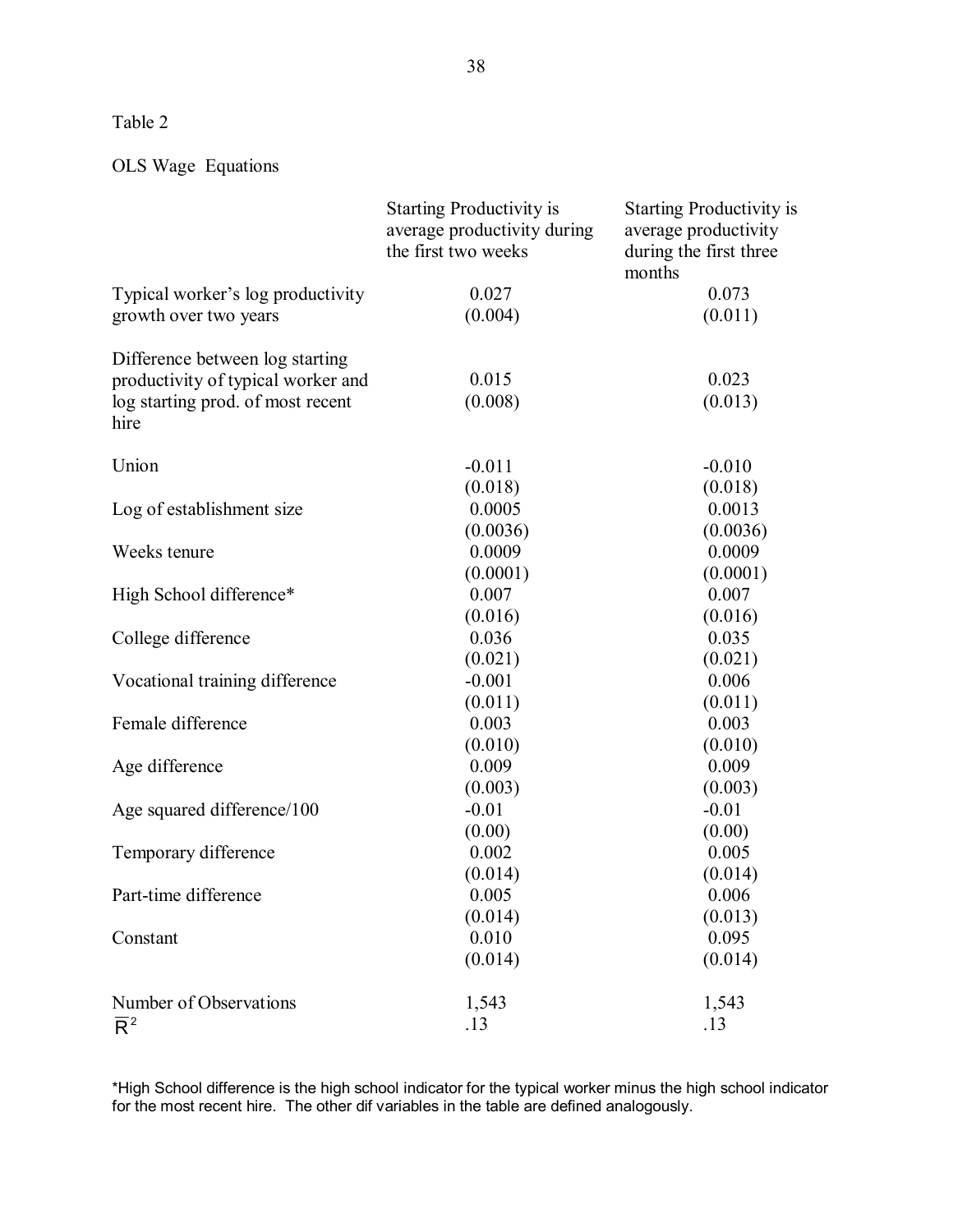Selected Coefficients, Productivity Growth Equation

| Ln (weeks rel. experience $+1$ )                                    | 0.032            |
|---------------------------------------------------------------------|------------------|
|                                                                     | (0.007)          |
| Ln (formal tr. hours $+1$ )                                         | $-0.16$          |
|                                                                     | (0.10)           |
| Ln (informal tr. hours $+1$ )                                       | $-0.23$          |
|                                                                     | (0.04)           |
| Ln (weeks until fully trained, typical, $+1$ )                      | $-0.15$          |
|                                                                     | (0.03)           |
| Ln (hours watch others, typical, $1+1$ )                            | $-0.13$          |
|                                                                     | (0.03)           |
| Ln (formal tr. hours, typical, $+1$ )                               | 0.23             |
|                                                                     | (0.10)           |
| Ln (informal tr. hours, typical, $+1$ )                             | 0.12             |
|                                                                     | (0.04)           |
| Ln (formal tr. hours $+1$ ) x (Tenure spline 1)                     | 0.069            |
|                                                                     | (0.015)<br>0.045 |
| Ln (informal tr. hours + 1) x (Tenure spline 1)                     |                  |
| Ln (weeks until fully trained, typical, $+ 1$ ) x (Tenure spline 1) | (0.014)<br>0.049 |
|                                                                     | (0.012)          |
| Ln (watch others, typical, $+1$ ) x (Tenure spline 1)               | 0.049            |
|                                                                     | (0.012)          |
| Ln (formal tr. hours, typical, $+ 1$ ) x (Tenure spline 1)          | 0.018            |
|                                                                     | (0.035)          |
| Ln (informal tr. hours, typical, $+ 1$ ) x (Tenure spline 1)        | $-0.36$          |
|                                                                     | (0.02)           |
| Ln (formal tr. hours + 1) $x$ (Tenure spline 2)                     | 0.009            |
|                                                                     | (0.028)          |
| Ln (informal tr. hours + 1) x (Tenure spline 2)                     | 0.004            |
|                                                                     | (0.015)          |
| Ln (weeks until fully trained, typical, $+ 1$ ) x (Tenure spline 2) | 0.008            |
|                                                                     | (0.018)          |
| Ln (watch others, typical, $+1$ ) x (Tenure spline 2)               | 0.008            |
|                                                                     | (0.013)          |
| Ln (formal tr. hours, typical, $+ 1$ ) x (Tenure spline 2)          | $-0.024$         |
|                                                                     | (0.026)          |
| Ln (informal tr. hours, typical, $+ 1$ ) x (Tenure spline 2)        | 0.000            |
|                                                                     | (0.014)          |
| Number of Observations                                              | 4,446            |
| $R^2$                                                               | 0.21             |
|                                                                     |                  |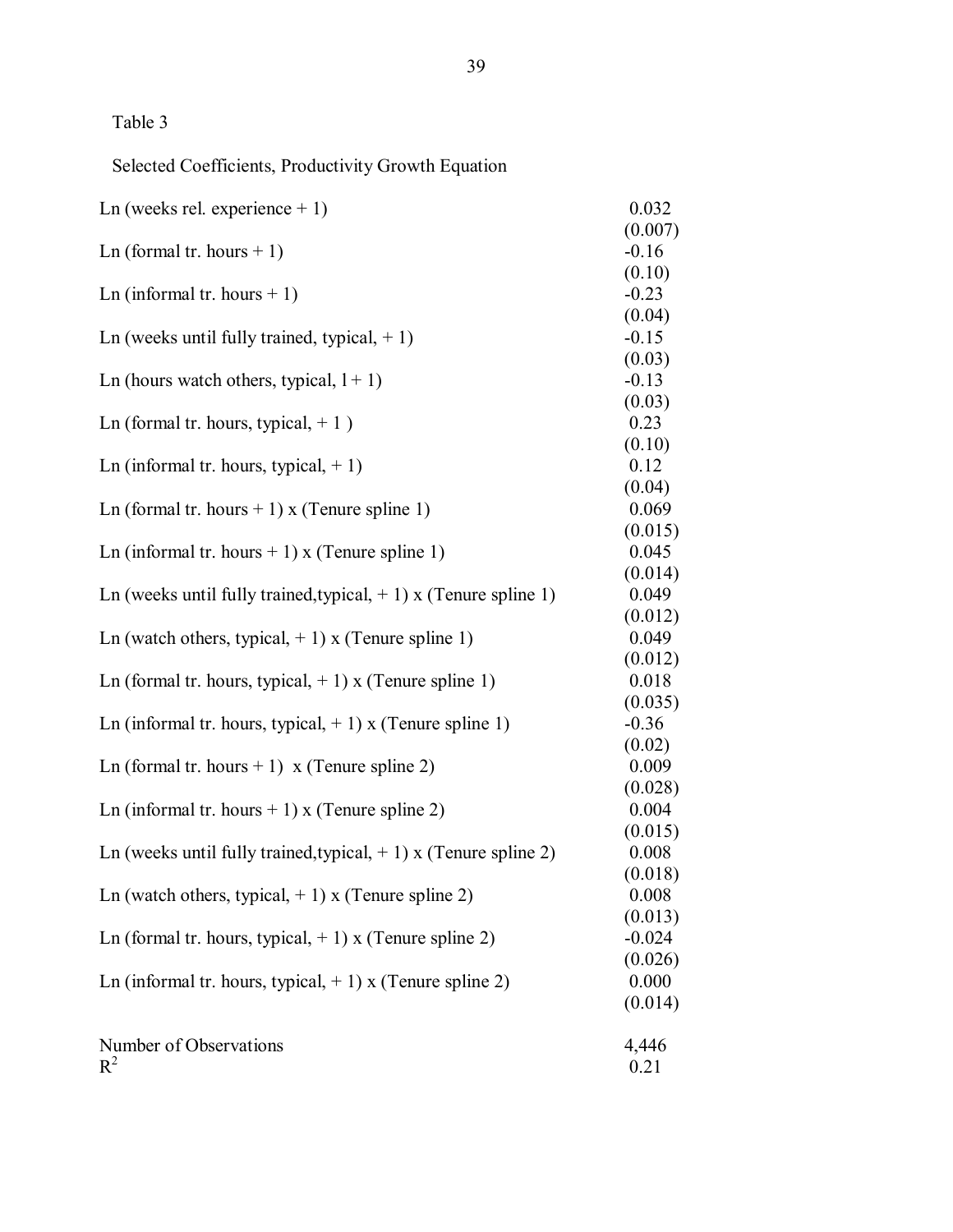Tenure spline  $1 = \min(\ln(t+1), \ln(12+1))$ Tenure spline  $2 = max(ln(t+1) - ln(12+1), 0)$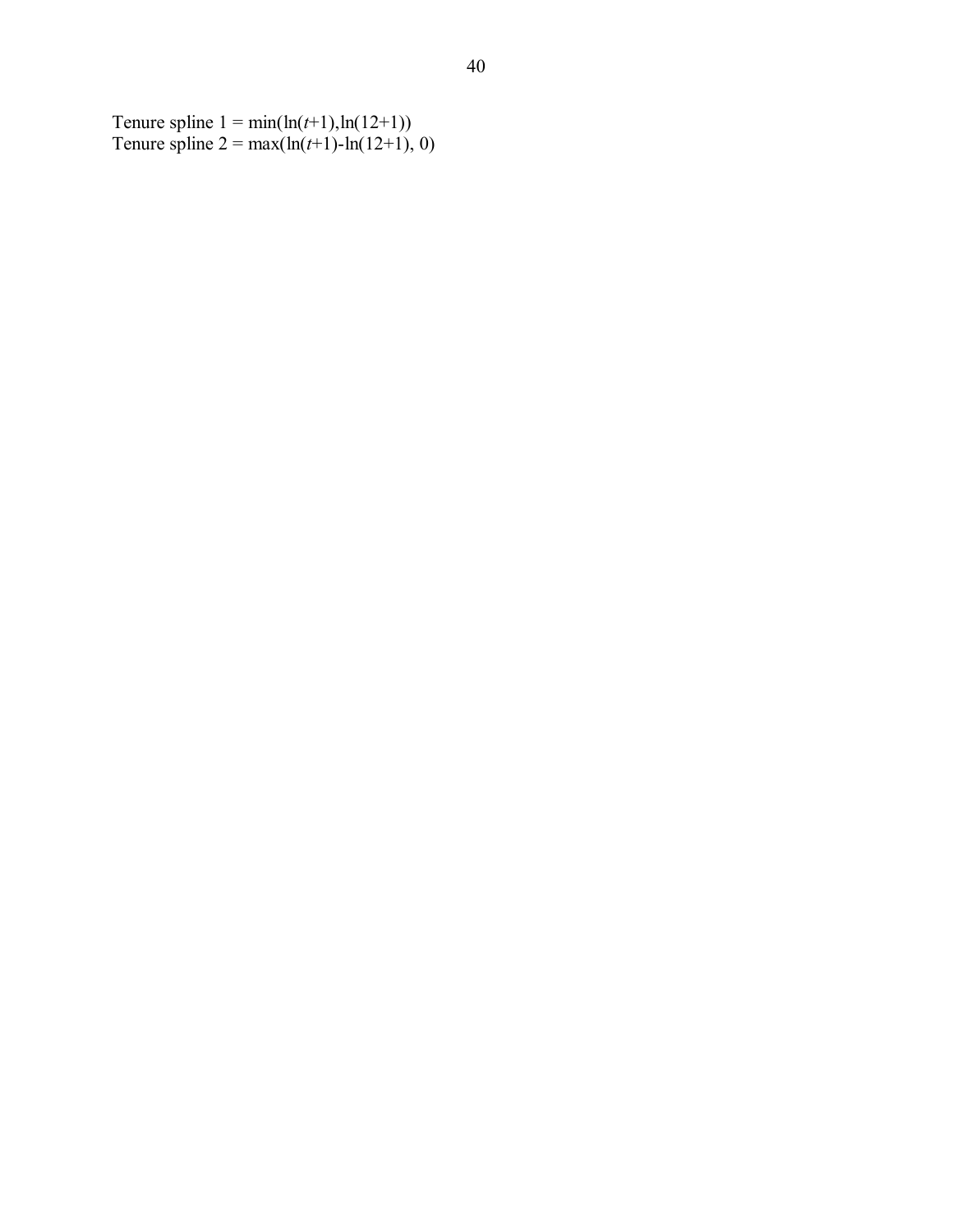# IV Estimation of the Sharing Coefficients\*

| Contract Length | Difference<br>between log<br>starting<br>productivity of<br>typical worker<br>and log starting<br>prod. of most<br>recent hire $(bl)$ | Difference<br>between prod.<br>growth of typical<br>worker and prod.<br>growth of most<br>recent hire $(cl)$ | Productivity<br>growth of typical<br>worker over the<br>two year period<br>$(c_2)$ |
|-----------------|---------------------------------------------------------------------------------------------------------------------------------------|--------------------------------------------------------------------------------------------------------------|------------------------------------------------------------------------------------|
| 12 weeks        | 0.32                                                                                                                                  | 0.19                                                                                                         | 0.19                                                                               |
|                 | (0.07)                                                                                                                                | (0.29)                                                                                                       | (0.03)                                                                             |
| 18 weeks        | 0.32                                                                                                                                  | 0.12                                                                                                         | 0.33                                                                               |
|                 | (0.08)                                                                                                                                | (0.41)                                                                                                       | (0.08)                                                                             |
| 26 weeks        | 0.32                                                                                                                                  | 0.02                                                                                                         | 0.46                                                                               |
|                 | (0.08)                                                                                                                                | (0.43)                                                                                                       | (0.16)                                                                             |
| 38 weeks        | 0.32                                                                                                                                  | $-0.13$                                                                                                      | 0.58                                                                               |
|                 | (0.09)                                                                                                                                | (0.49)                                                                                                       | (0.24)                                                                             |
| 52 weeks        | 0.31                                                                                                                                  | $-0.43$                                                                                                      | 0.61                                                                               |
|                 | (0.09)                                                                                                                                | (0.58)                                                                                                       | (0.26)                                                                             |
| Variable        | 0.32                                                                                                                                  | 0.17                                                                                                         | 0.26                                                                               |
|                 | (0.10)                                                                                                                                | (0.46)                                                                                                       | (0.05)                                                                             |
| $n = 1518$      |                                                                                                                                       |                                                                                                              |                                                                                    |

\* Standard errors generated by bootstrapping.